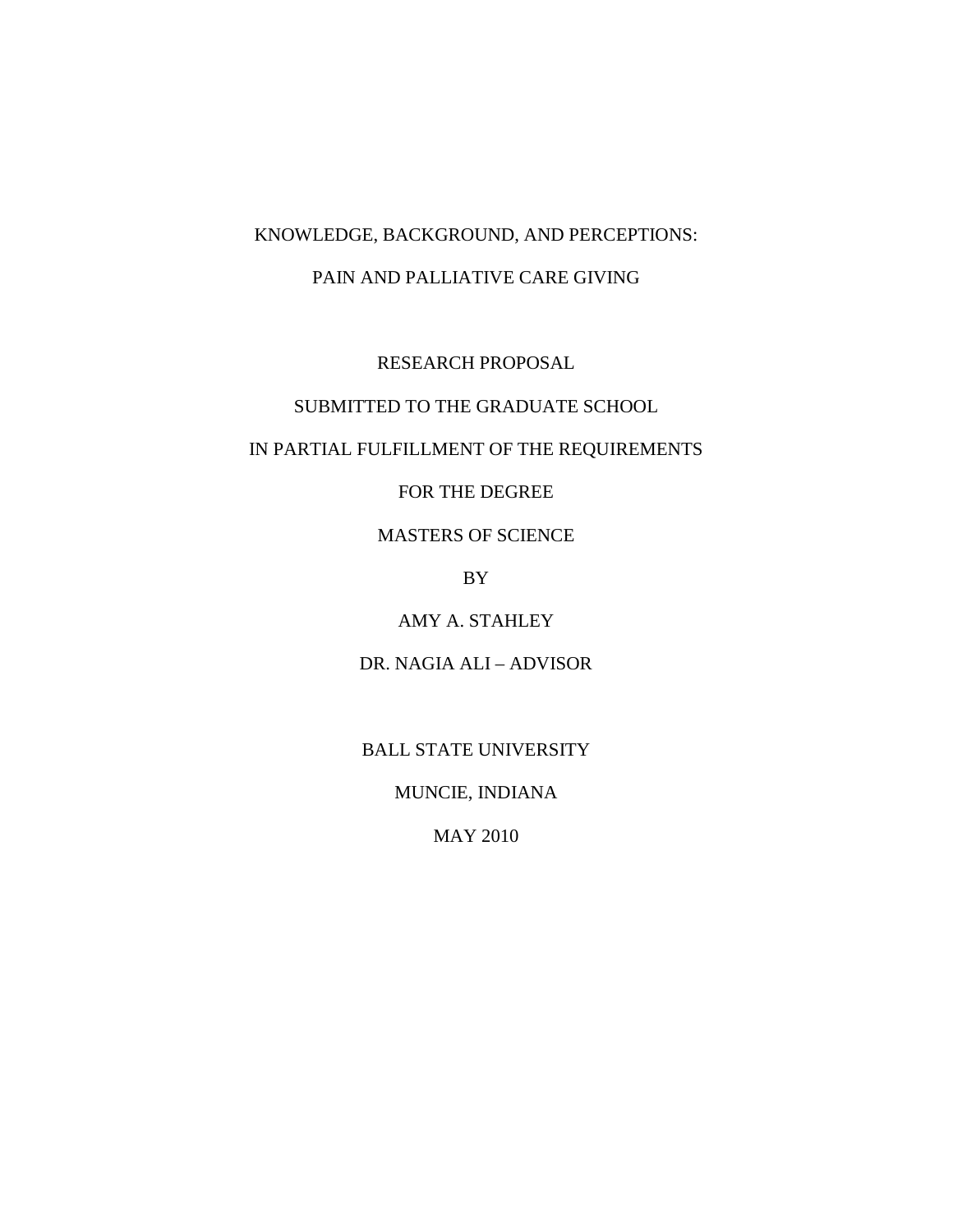# **TABLE OF CONTENTS**

| <b>CHAPTER I: INTRODUCTION</b>   |
|----------------------------------|
|                                  |
|                                  |
|                                  |
|                                  |
|                                  |
|                                  |
|                                  |
|                                  |
|                                  |
|                                  |
| CHAPTER II: REVIEW OF LITERATURE |
|                                  |
|                                  |
|                                  |
|                                  |
|                                  |
|                                  |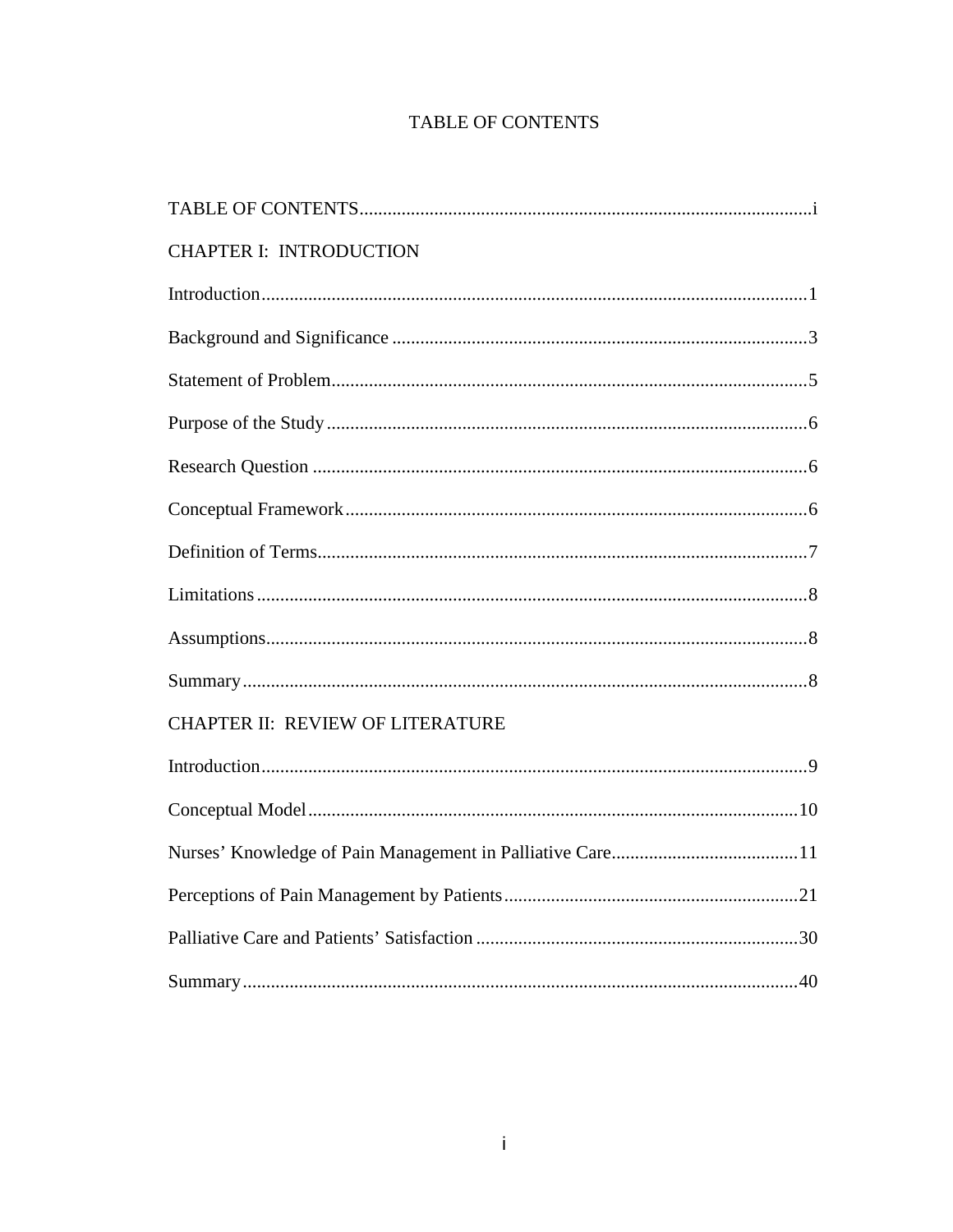# CHAPTER III: METHODOLOGY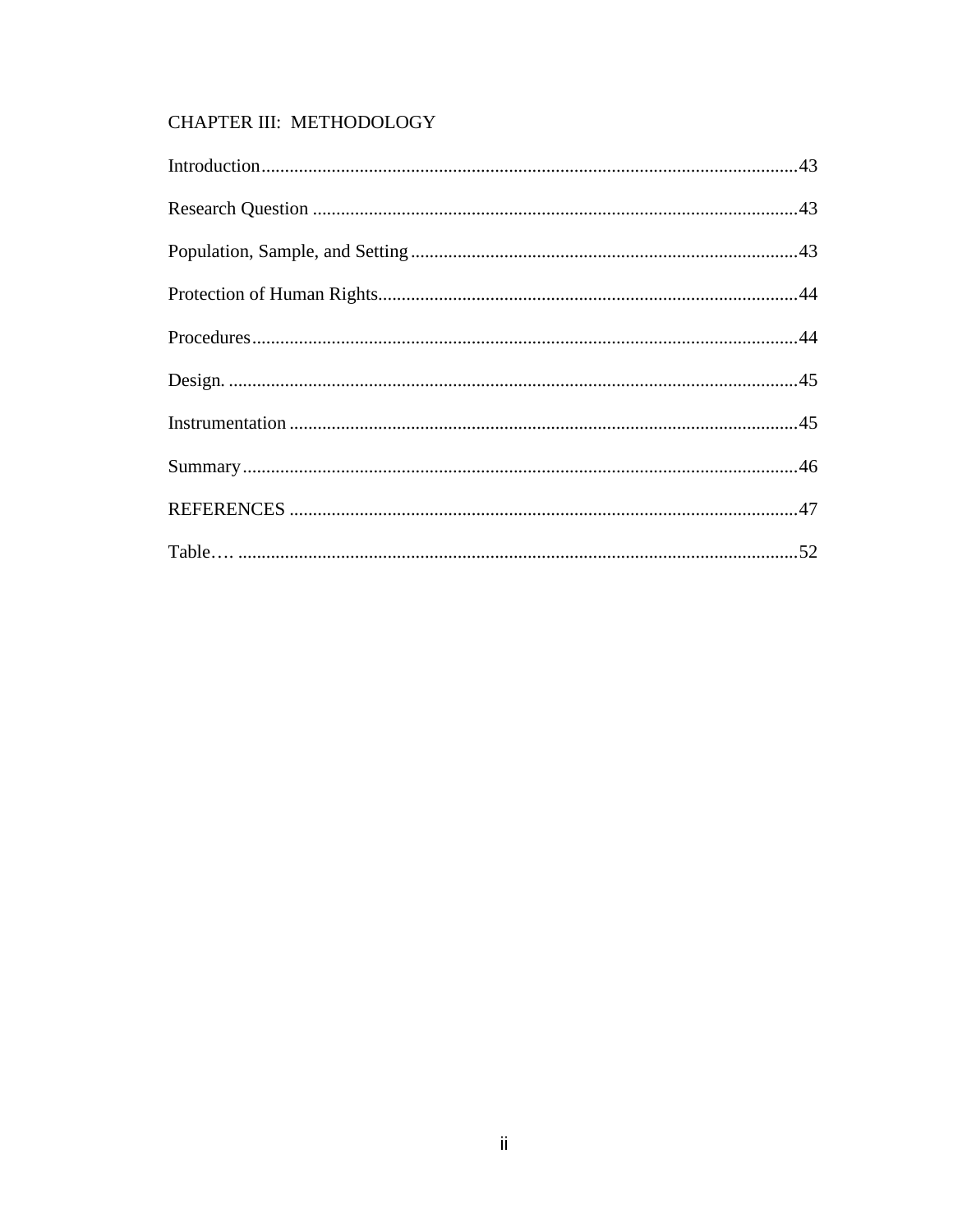## Chapter I

## *Introduction*

The Merck Institute of Aging and Health (MIAH) reports by the year 2030, a sudden surge of individuals over the age of 65 will account for nearly 20% of the American population (MIAH, 2009). The delivery of health care will be significantly impacted due to this aging population. It is postulated that 71 million elderly American will suffer from at least one chronic illness (MIAH, 2009). Elderly Americans suffer from an average of three chronic conditions and use five different prescription drugs (MIAH, 2009). Medical technology has afforded American longer and more productive lives, but has not protected them from progressive illnesses and how we care during endof-life (EOL) (Rao, Anderson, & Smith, 2002).

Approximately 2 million Americans died in 2007 (United States Department of Health and Human Services, 2008). With increasing longevity of Americans, more people have chronic diseases. These diseases all have a development that is specific for an individual, in which the chronic phase can gradually turn into the palliative phase (Davies & Higgison, 2005). The Center for Medicare and Medicaid (2008) estimate that Medicare expenditures in the last month of life is twenty times higher than average monthly expenditures which they attribute to a significant increase in the use of intensive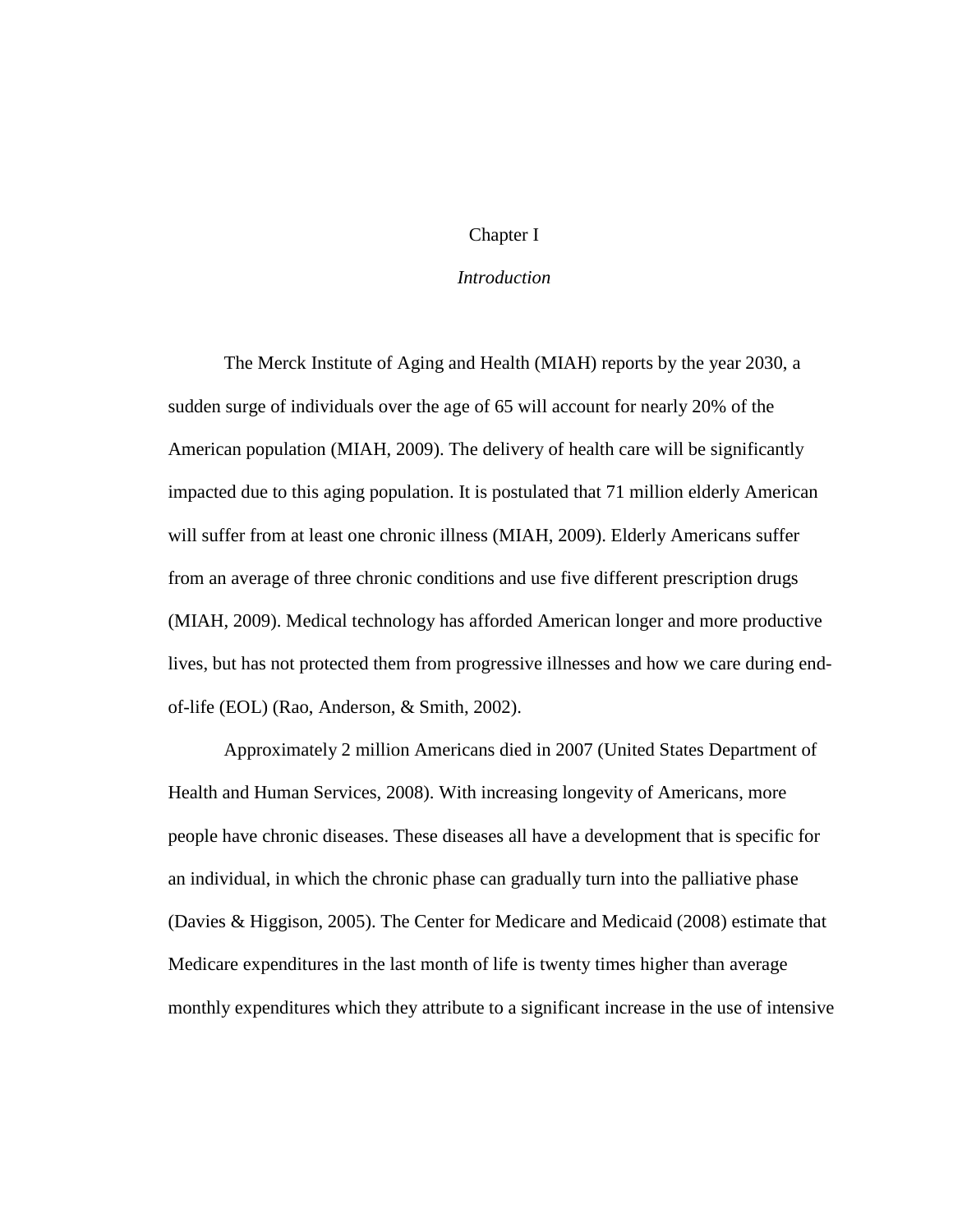inpatient hospital services. These progressive chronic illnesses result in prolonged death, wrought with significant emotional expense (Rao et al., 2002).

According to the World Health Organization (WHO) (2009) palliative care is the active total care of a patient whose disease is not responsive to curative treatment. The WHO (2009) states that palliative care:

- 1. Aims to achieve the best possible quality of life for patients and their families.
- 2. Affirms life and regards dying as a normal process.
- 3. Neither hastens nor postpones death.
- 4. Provides relief from pain and other distressing symptoms.
- 5. Integrates the psychological and spiritual aspects of patient care.
- 6. Offers a support system to help the family cope during the patient's illness and in subsequent bereavement.

Health providers have an ethical and moral obligation to relieve pain and suffering and to promote the dignity and autonomy of dying patients in their care.

 Specific end-of-life curriculums have been developed, but are being used inconsistently to train health care professionals and lacking evaluation of the outcomes (National Institutes of Health, 2004). Evidence suggests persistent shortcomings of health professionals and educators to meet the needs of the dying (Mallory, 2003). Few EOL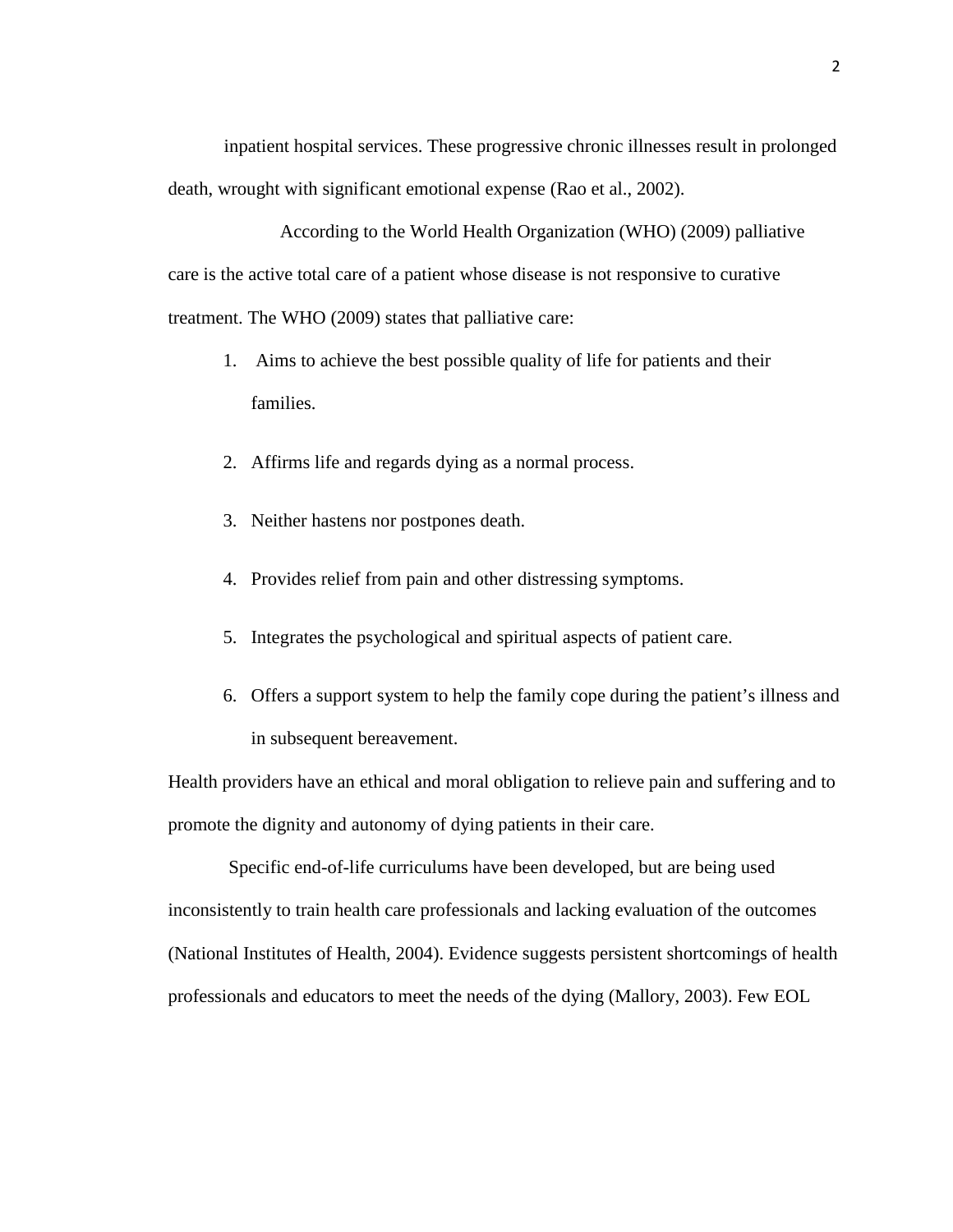education initiatives have been systematically evaluated (Degner & Gow, 1998) and the need for additional outcomes persists (Kurz & Hayes, 2006).

Millions of Americans die each year, and the majority of deaths occur in hospitals, medical centers, and or skilled facilities where nurses provide the majority of care (Kwekkeboom, Vahl, & Eland, 2005). As the population ages, nurses will be required to provide palliative care for an increasing number of patients. A anticipated increase in the number of people diagnosed with cancer will result in cancer death rates doubling from 1.3 million in 2000 to 2.6 million in 2050 (MIAH, 2009). Nurses are central figures in advocating for interventions that minimize burden and distress and enhance quality of life for their patients who are terminally ill (Fox, 2007). Given these extremely important responsibilities, novice to expert nurses must be adequately prepared to provide sensitive quality care for patient at the end of life. Implementation of educational opportunities within curricula as well as other strategies to prepare nurses for death, dying, and bereavement have been long in coming. Educators must focus on improving nurses' knowledge and attitudes to lessen their concerns about caring for dying patients in order to deliver quality care.

## *Background and Significance*

Palliative care is a healthcare approach that improves the quality of life for patients and their families facing the problems associated with life-threatening illness, through prevention and relief of suffering by means of early identification and impeccable assessment and treatment of pain and other problems, physical, psychological and spiritual (WHO, 2009). Nurses spend more time with patients at the end-of-life than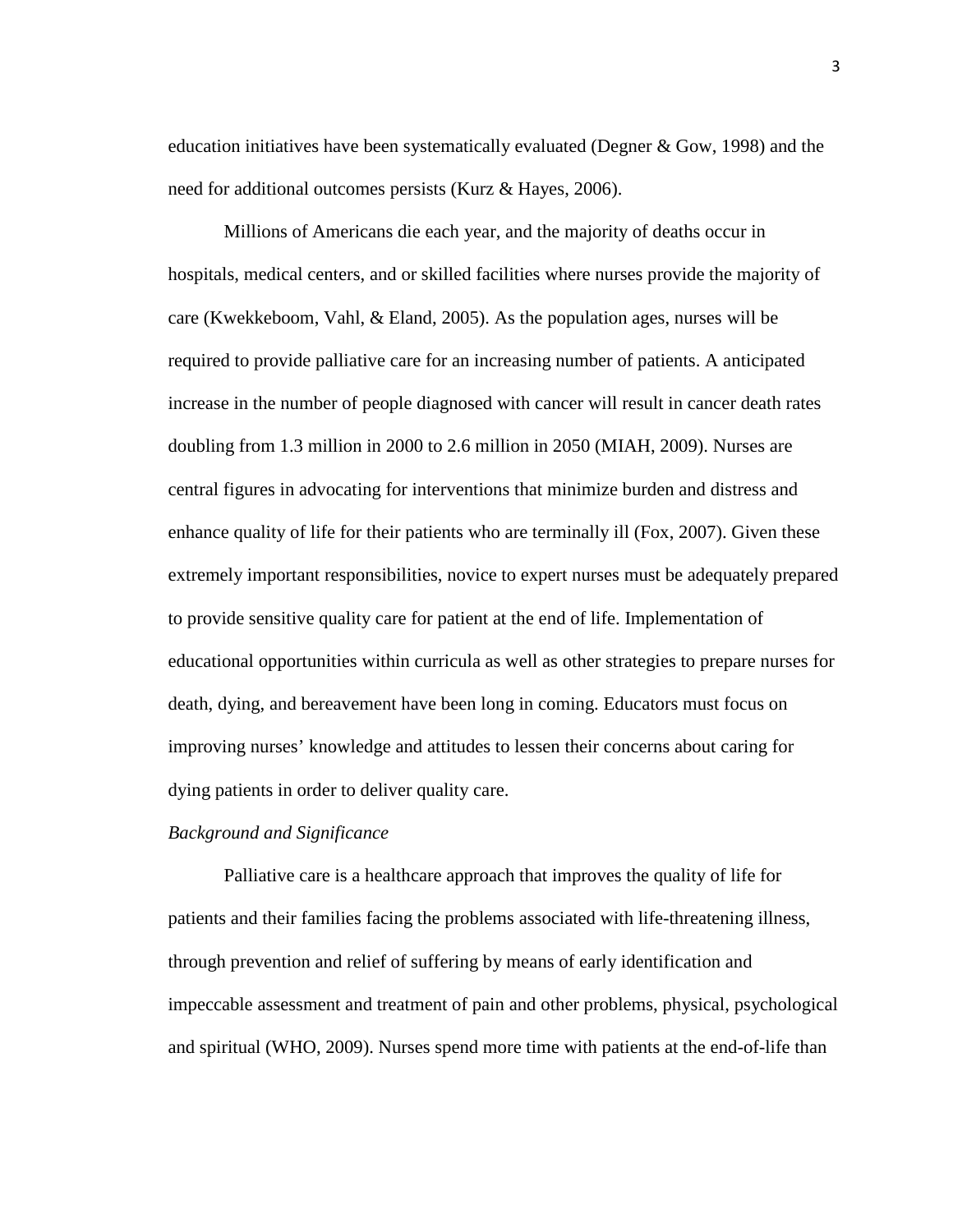any other health discipline (Foley & Gelband, 2003). Lack of professional education has been identified as a major barrier to providing quality palliative care to patients (Marra, 2000). End-of-life education in undergraduate nursing programs is minimal and does not adequately prepare new nurses to provide high quality palliative care (White, Coyne, & Patel, 2001).

Death education and experiences was given very little attention in the 1960s and 1970's for nursing students and existing nurses (Thrush, Paulus, & Thrush, 1979). Integration of death and dying units became prevalent in 80% of baccalaureate nursing programs, by integrating end-of-life information into other courses and lectures, with 12% of the programs offering a full semester in death and dying (Dickinson, 2006). Offerings in end-of-life care have increased in nursing schools in recent years, yet in 1997 the National Academy of Sciences identified large gaps in health care professionals' knowledge of strategies in dealing with patients end-of-life-care issues (Aulino & Foley, 2001). Nurses do not feel competent or confident in implementing end-of-life care (Meraviglia, McQuire, & Chelsey, 2003). Curriculum and professional training needs to be continually upgraded despite recent improvements on end-of life care.

Benner (1984) have demonstrated that knowledge, embedded in actual nursing practice or practical knowledge is a requisite for the development of expertise. Clinical knowledge grows over time, requiring nurses to formulate strategies to refine and extend knowledge and expertise (Schlairet, 2009). Nurses working in different situations with common issues, such as end-of-life care and dying, develop universal meanings about perceptions, options, knowledge, and coping (Fox, 2007).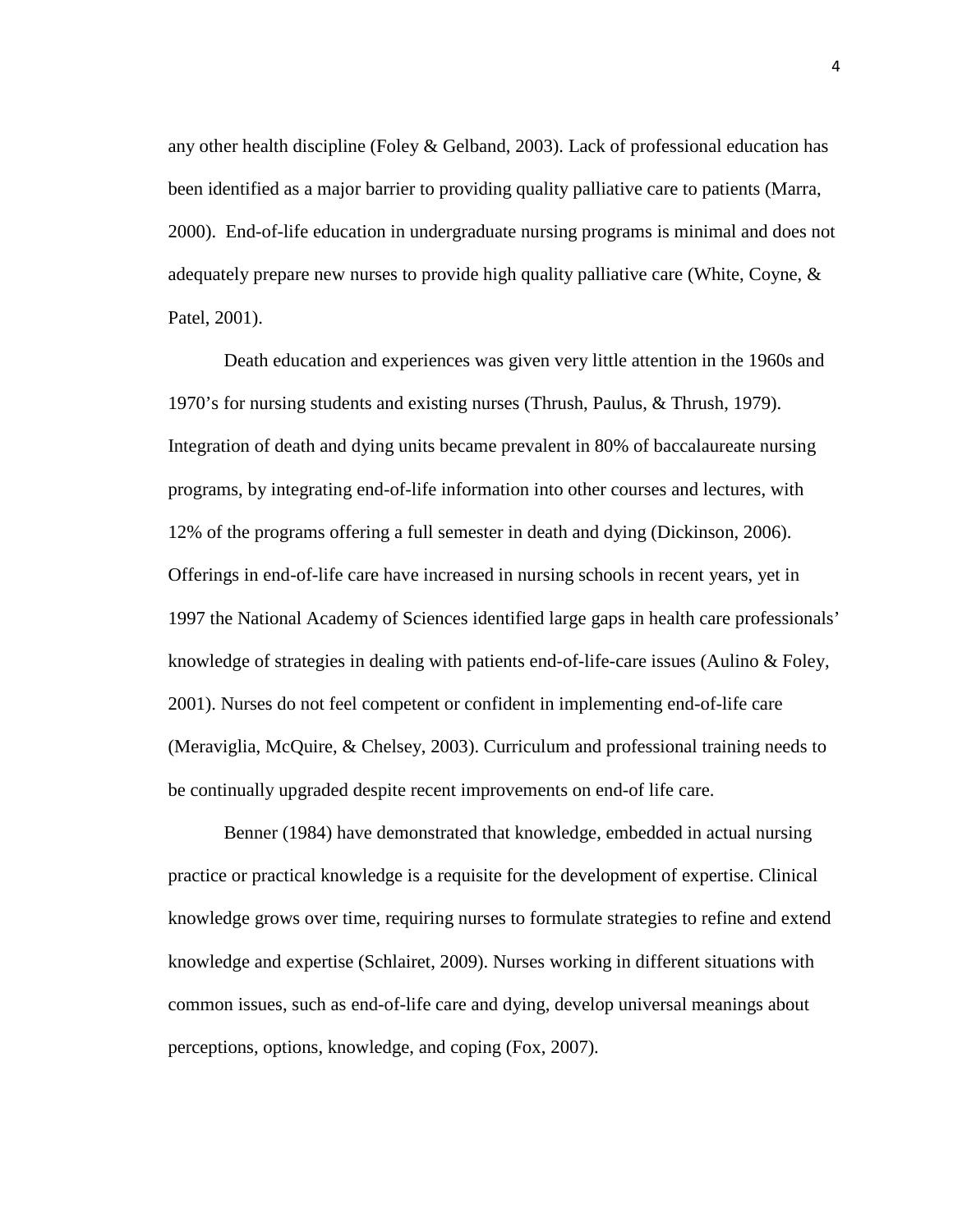Knowledge and competence of optimal pain management at the end-of life enhances the patient-health care provider relationship (Saunders, 1976). The vision of delivering quality end-of-life care demands for nurses to be knowledgeable in the concept of perception of pain management in palliative care within nursing education and practice (Fox, 2007).

Fox (2007) conducted a study and found that nurses and health care professionals in Kansas believe they are ill prepared to provide palliative care and want professional education to improve skill in this area. The study reports that nurses and health professionals learn about end-of-life not through formal education, but through on the job training. In developing consistent palliative care curricula, it is important to gain knowledge of effective end-of-life practices, and awareness of one's perceptions to deliver quality palliative care to patients (Fox).

#### *Statement of Problem*

All patients deserve to be cared for in a humane nature when approaching death. Persistent deficiencies and variables exist in end-of-life nursing care practice and education to support that care (Fox, 2007). When the end of life makes its inevitable appearance, patients should be able to expect reliable, humane, and effective care giving. Yet too many dying patients suffer unnecessarily. Determination of nurses' knowledge, background, and perceptions of pain management may impact delivery of palliative care; therefore, it is important to identify variables that influence and improve knowledge and improving practice in this area.

#### *Purpose of the Study*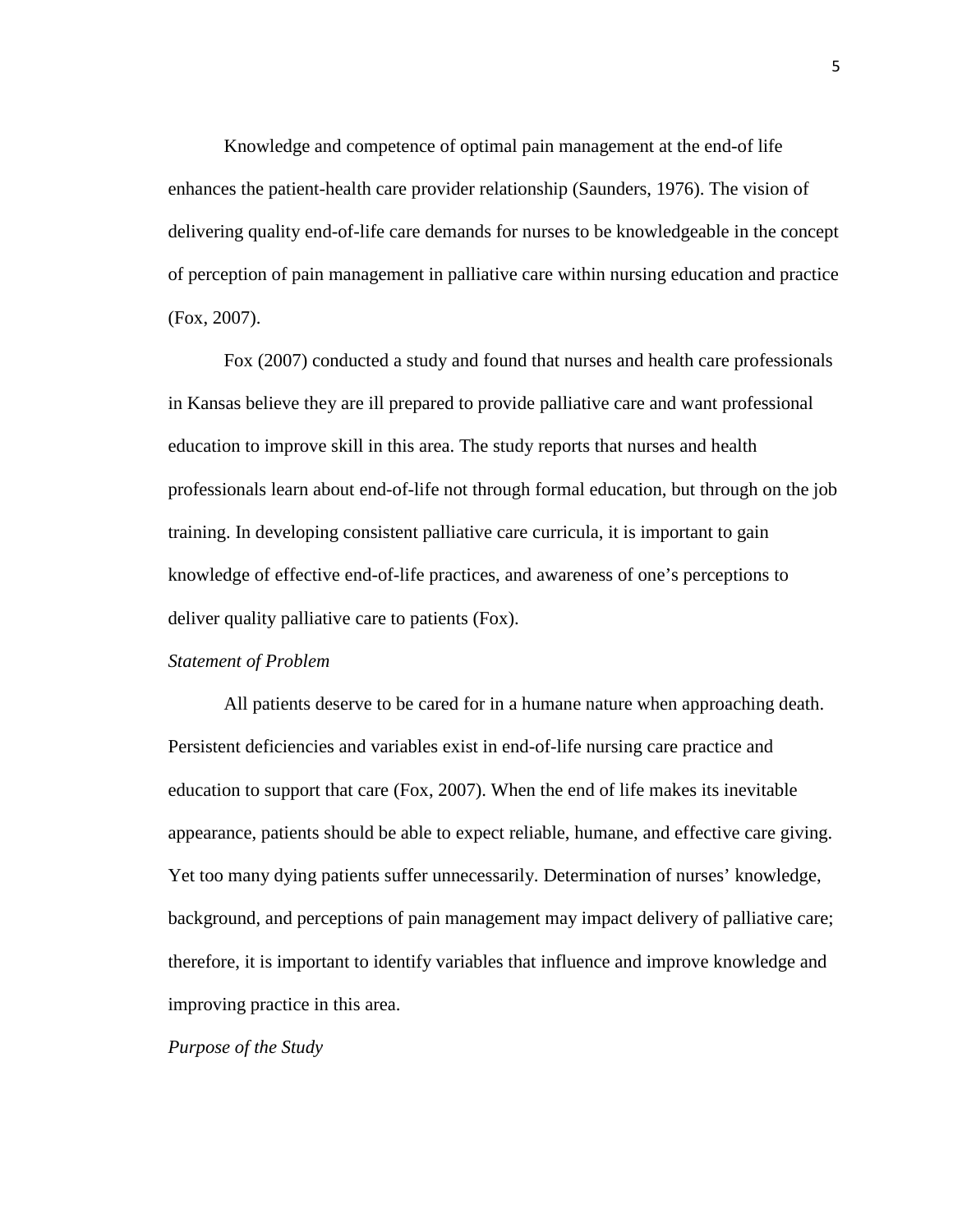The purpose of this study is to examine health care providers' knowledge, background, perceptions and opinions about pain management in palliative care. This is a replication of Fox's (2007) study.

#### *Research Question*

What are the relationships among health care professionals' knowledge, background, perceptions, and opinions about pain management in palliative care? *Conceptual Framework*

The Total Pain Model (Saunders, 1976) is the framework for this study. The concept of total pain is becoming increasingly important as a means of providing knowledge to care givers into the perception of physical and nonphysical components of discomfort in palliative care (Saunders). McCaffrey, Frock, & Garguilo (2003) defined pain as whatever the experiencing person says it is, existing whenever he/she says it does. Pain Management is identifying the components affecting patients' perception of pain, and providing the care to alleviate or to reduce pain (Saunders). This framework is appropriate for the study because it identifies components that may affect patients' perception of total pain individually or in combination of the components as follows: (a) physical noxious stimuli, (b) anxiety, (c) interpersonal conflicts, and (d) non-acceptance of one's own dying. The need for nurses to be knowledgeable and competent in the concept of perception of pain management in palliative care is repeatedly emphasized (Saunders). It is important to investigate health care providers' knowledge and background, perceptions, and opinions about pain management in palliative care. *Definition of Terms*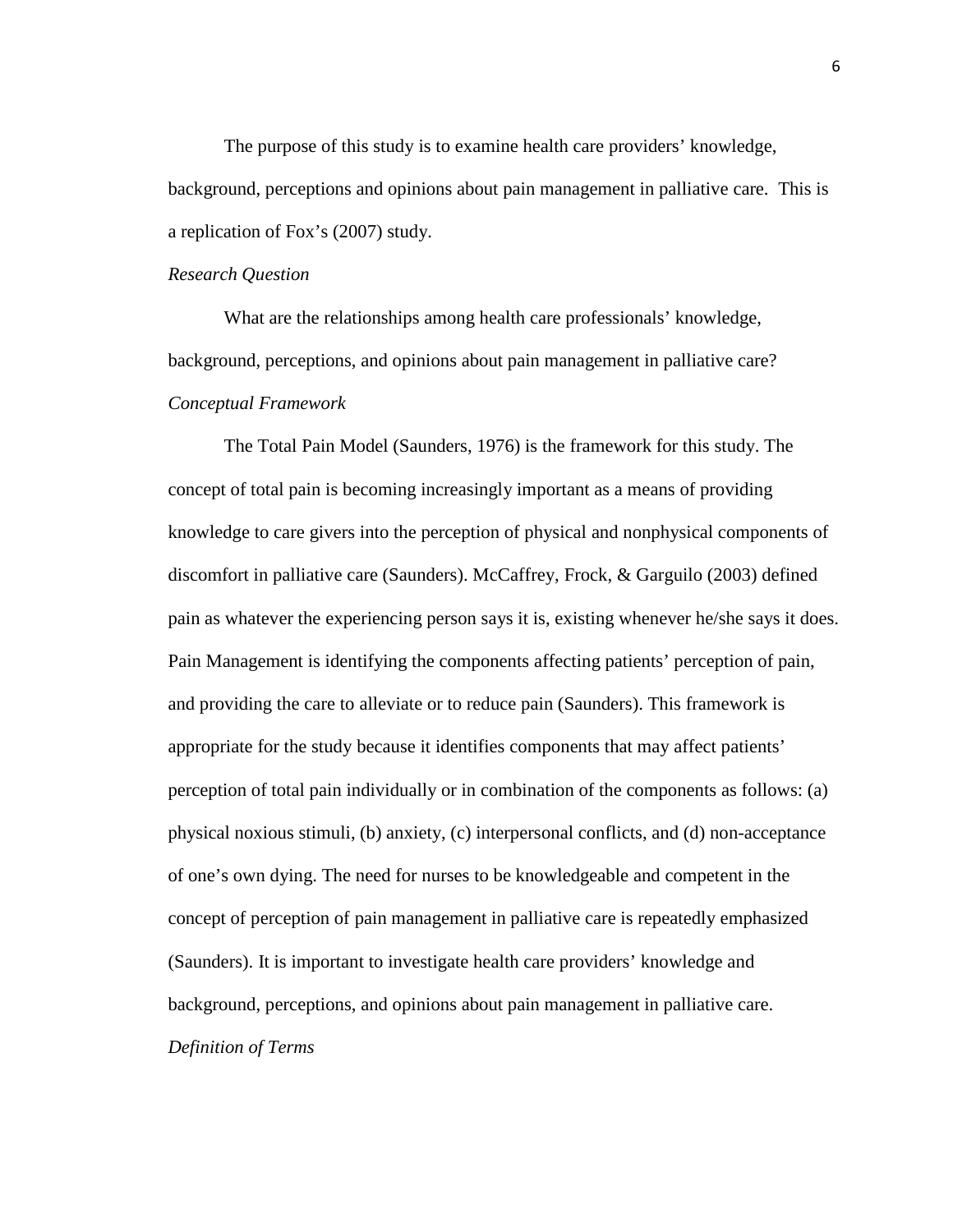*Conceptual:* Pain Management: Pain is defined by McCaffrey et al. (2003), is whatever the experiencing person says it is, existing whenever he/she says it does. Pain Management is identifying the components (knowledge, background perceptions) affecting patients' perception of pain, and providing the care to alleviate or to reduce (Saunders, 1976). Variables used in this replication is health professionals' clinical discipline, type and level of training, and perception or perceived support, concern, and knowledge.

*Operational:* Pain Management related to nurses and healthcare professionals' assessing demographics, practice pattern, education in pain management, confidence in pain management system, and visions for pain management will be measured by Fox's (2007) Living Initiatives for End-of-Life Care Project Pain Management Survey. *Limitations*

One limitation is that the study will occur in one location. Another limitation of this study is the relatively small sample size. Both limitations will limit the generalization of the study findings.

#### *Assumptions*

Health care education has been widely criticized for not providing professional education within end-of-life care, resulting in anxiety, interpersonal conflict and ineffective pain management in palliative care (Fox, 2007). Improved pain management is a necessity for end-of-care patients. End-of-care pain management is influenced by health care professionals' knowledge, background, perceptions, and opinions. *Summary*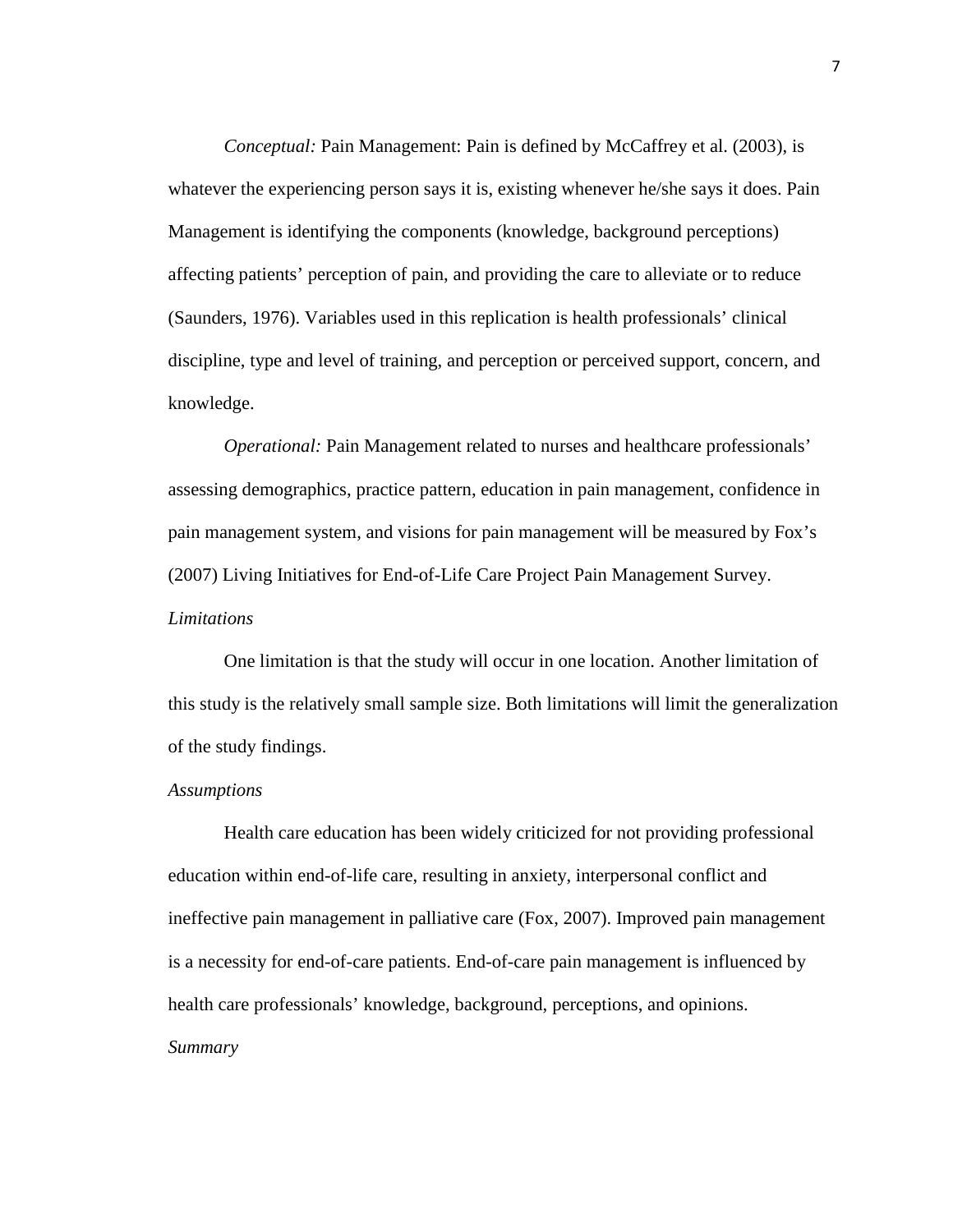Nurses do not feel competent or confident in implementing end-of-life care (Meraviglia et al., 2003). Curriculum and professional training needs to be continually upgraded despite recent improvements on palliative care. The purpose of this study is to examine health care providers' knowledge, background, perceptions and opinions about pain management in palliative care. Saunder's (1976) Total Pain Model addresses health professionals' knowledge, background and perceptions of pain management, impacting delivery of palliative care; therefore, it is important to identify variables that influence and improve knowledge and improving practice in this area. Findings will provide information to determine the effectiveness of pain management in palliative care nursing. The ability for nurses deliver reliable and effective pain management in palliative care will enable end-of-life patients the assistance to die well.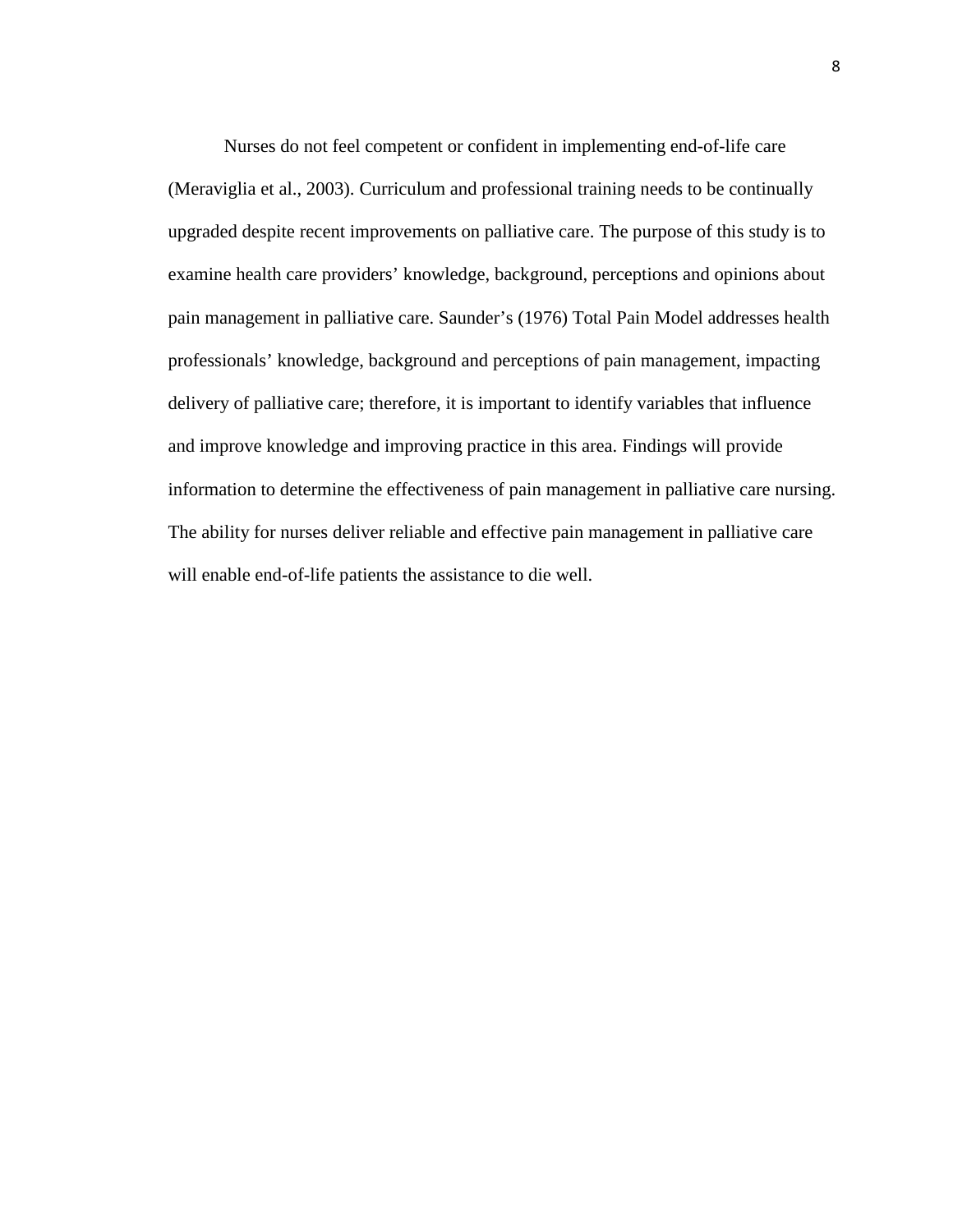## Chapter II

## *Review of Literature*

## *Introduction*

Palliative care is an approach for nurses to the improve quality of life of patients and their families who are facing a life threatening illness. All patients deserve to be care for in a humane nature when one is approaching death. There are persistent deficiencies and variables in the end-of life nursing care practice and the education to support that care (Fox, 2007). Specific end-of-life curricula have been developed, but are being used inconsistently to educate nurses within undergraduate studies and practicing nurses. Therefore, it is a social and ethical obligation of practitioners to gain knowledge of effective end-of-life practices, and awareness of one's perceptions to deliver quality palliative care to patients.

## *Purpose*

The purpose of this study is to examine health care providers' knowledge, background, perceptions, and opinions about pain management in palliative care. This is a replication of Fox's (2007) study.

## *Organization of Literature*

The literature review to support this study is divided into four sections: (a) conceptual model; (b) nurses' knowledge of pain management in palliative care; (c)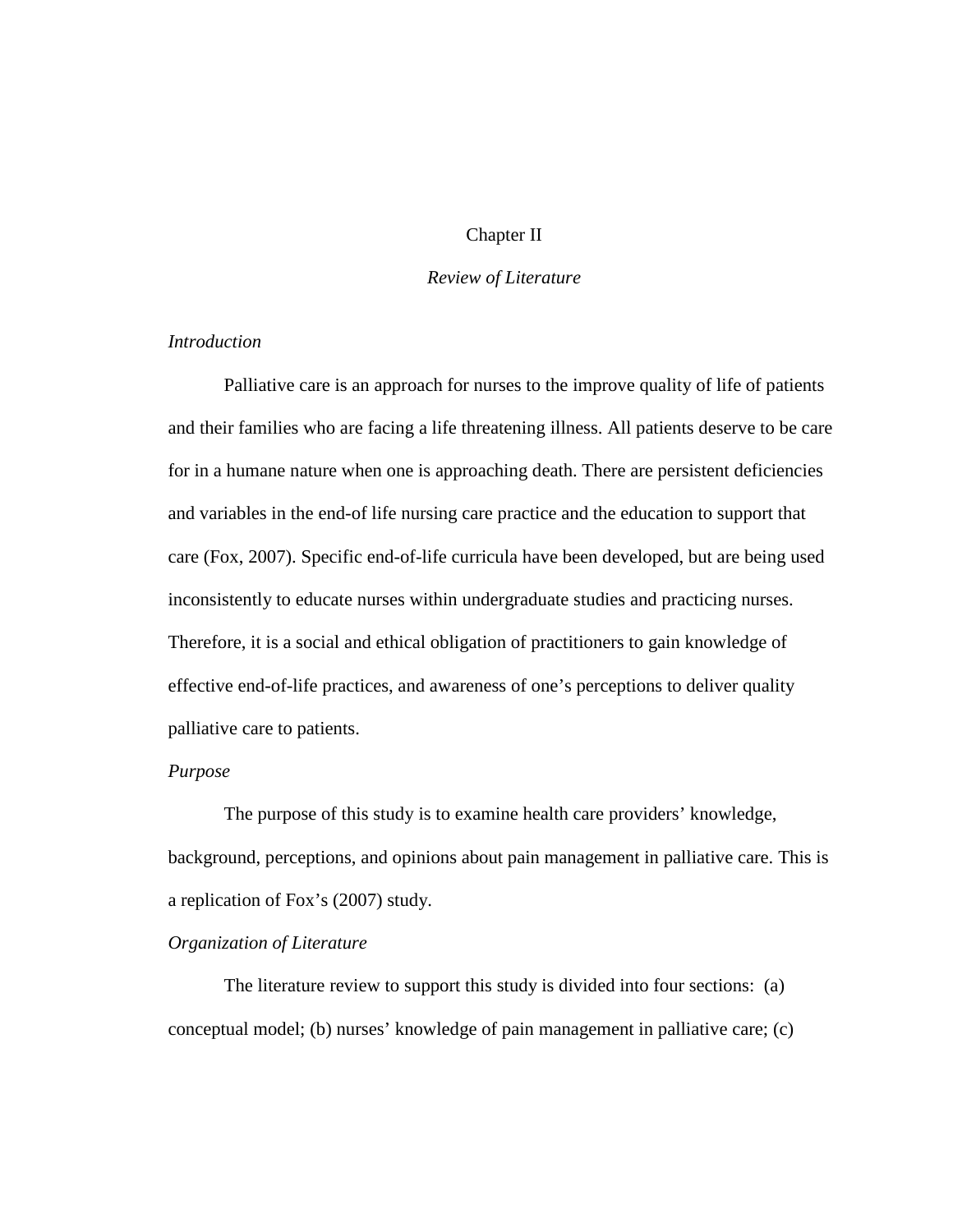perceptions of pain management by patients; and (d) palliative care and patients' satisfaction.

## *Conceptual Model*

The Total Pain Model (Saunders, 1976) is the framework for this study. The concept of total pain is becoming increasingly important as a means of providing knowledge to care givers into the perception of physical and nonphysical components of discomfort in palliative care (Saunders). McCaffrey et al. (2003) defined pain as whatever the experiencing person says it is, existing whenever he/she says it does. Total Pain is defined as the sum of four components: physical noxious stimuli, anxiety, interpersonal conflicts, and non-acceptance of one's own dying (Saunders). The four components defined by Saunders may affect patients' perception of total pain individually or in combination of the components as follows: (a) total pain-physical noxious pain is categorized in terms of its temporal nature and delineated into somatic, visceral, and neuropathic pain; (b) total pain-anxiety associated with affect or emotional discomfort from organic causes or caused by altered metabolic states; (c) total paininterpersonal interactions with families and individuals, experiencing marital, financial, isolation and other familial strains; and (d) total pain-non-acceptance of the threat of death coupled with personal values of self and life's experiences, which are not specific religious tenets. Knowledge and competence of the components encourages optimal pain management at the end-of-life, enhancing the patient-health care provider relationship.

The need for nurses to be knowledgeable and competent in the concept of perception of pain management in palliative care has been repeatedly emphasized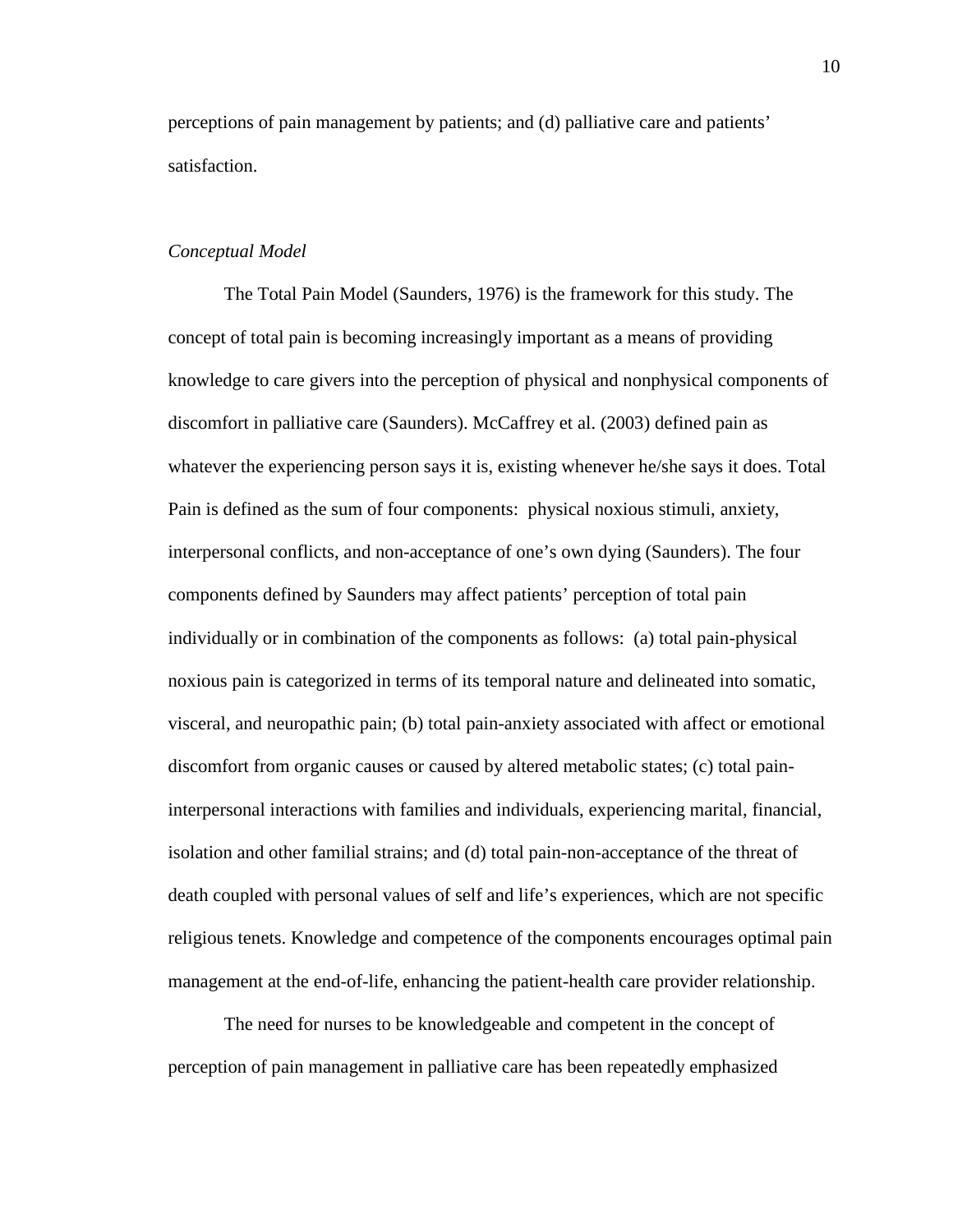(Saunders, 1976). It is therefore important to investigate health care providers' knowledge and background, perceptions, and opinions about pain management in palliative care. The Total Pain Model was used to assist the Kansas Living Initiatives for End-of-Life Care (LIFE) Project Partners to develop a survey for healthcare providers' measuring knowledge and background, opinions, and perceptions of pain management in palliative care (Fox, 2007).

### *Nurses' Knowledge of Pain Management in Palliative Care*

Nurses spend the most time in direct care activities with dying patients and their family members managing physical, psychological, emotional, and spiritual symptoms, yet many nurses feel anxious and unprepared to care for palliative patients. The purpose of Kwekkeboom et al. (2005) study was to determine if participation in a Palliative Care Companion (PCC) program would enhance nursing student's knowledge, attitudes and concerns about caring for palliative patients. The conceptual framework fostered within the companion program was experimental learning theory, emphasizing learning through action and reflection (Kolb, Boyatzis, & Mainemelis, 2000). Principles of experimental learning theory include: (a) learning occurs when the subject matter is relevant to personal interests; (b) learning is facilitated when external threats are at a minimum; and (c) self-initiated learning is the most lasting and pervasive (Kolb et al., 2000).

The PCC program was developed through a collaborative effort between the nursing school faculty and the palliative consult service consisting of an advanced practice nurse. Recruitment consisted of undergraduate nurses being informed of the opportunity to volunteer for the PCC program upon the start of each semester. Faculty selected 10 students in each semester with a total of 20 students (first and second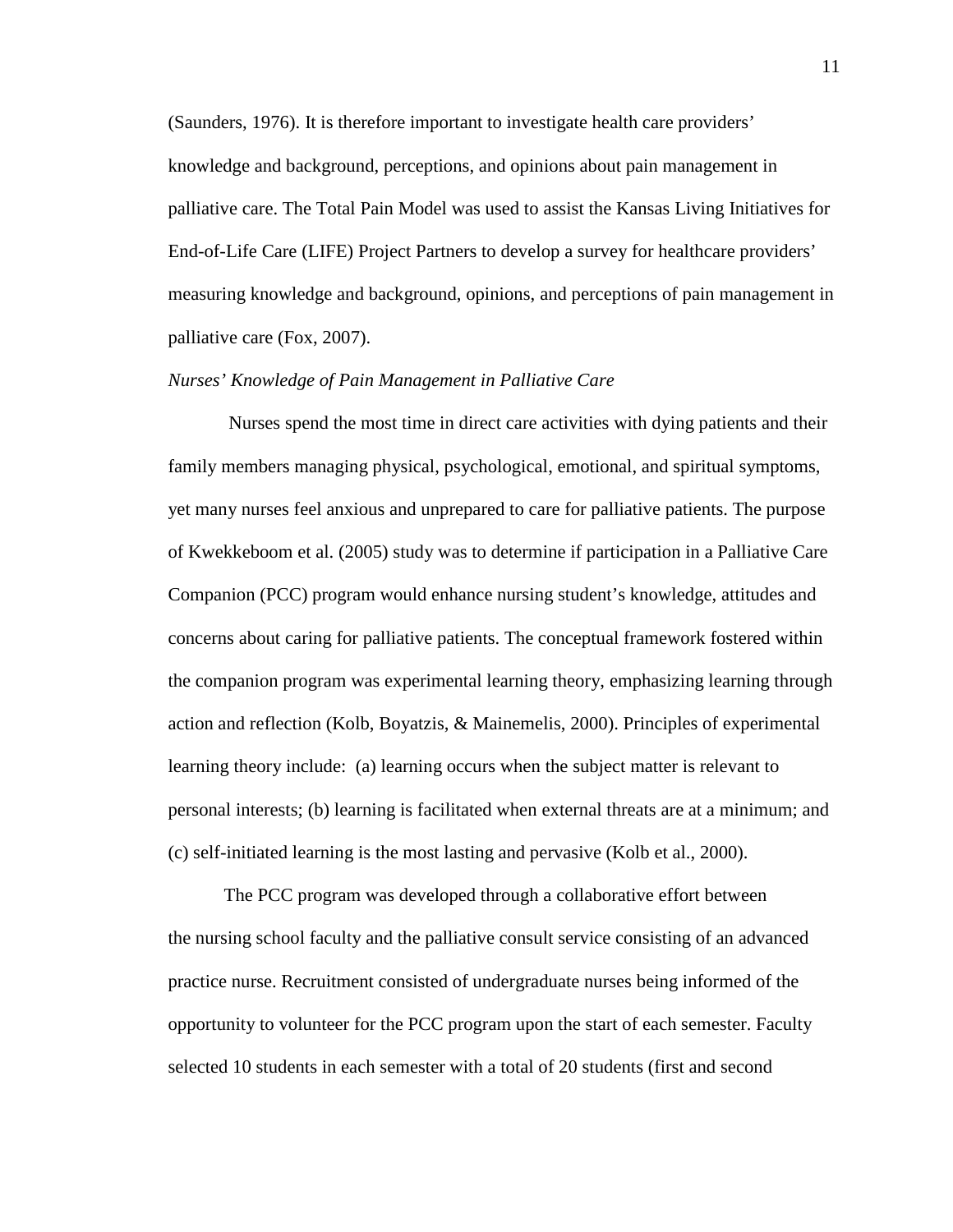semester) based on seniority. One student was unable to participate due to lack of response. Components of the PCC were completed in a 2 hour orientation program. The three components were as follows: (a) orientation group sessions discussing palliative care philosophy, the dying process, societal attitudes towards death and dying, psychological and spiritual need of patient and family, signs of dying; being present with the dying patient, the bereavement process, and bedside tasks; (b) companion services consisted of nurse/patient visits and bereavement phone calls; and (c) optional education hospice support groups, hospital based oncology courses, viewing video series of dying *On Our Own Terms*, and participation in palliative care electronic newsletter. Kwekkeboom et al. (2005) implementation of the program was in accordance to the experimental learning theory of self-initiated learning. Patient selection and visitation was student driven without direct care to the patient.

The sample consisted of 19 nursing student companions during first two semesters and 15 undergraduate peers as controls in this qualitative study. The control group did not participants in the PCC program. Faculty members obtained written consent from the students. Demographics information including year within the nursing program, and amount of didactic content they had received related to palliative care. Knowledge/attitude questionnaires were obtained from each participant examining personal experiences of death, and care of the dying.

A 20-item survey given to the participants (Ross, McDonald & McGuinness, 1996) assessed the knowledge of the palliative care philosophy, symptom management, and psychosocial care. Higher scores of the coded responses indicated a more accurate knowledge. Reliability and validity was demonstrated in previous uses (Ross et al.,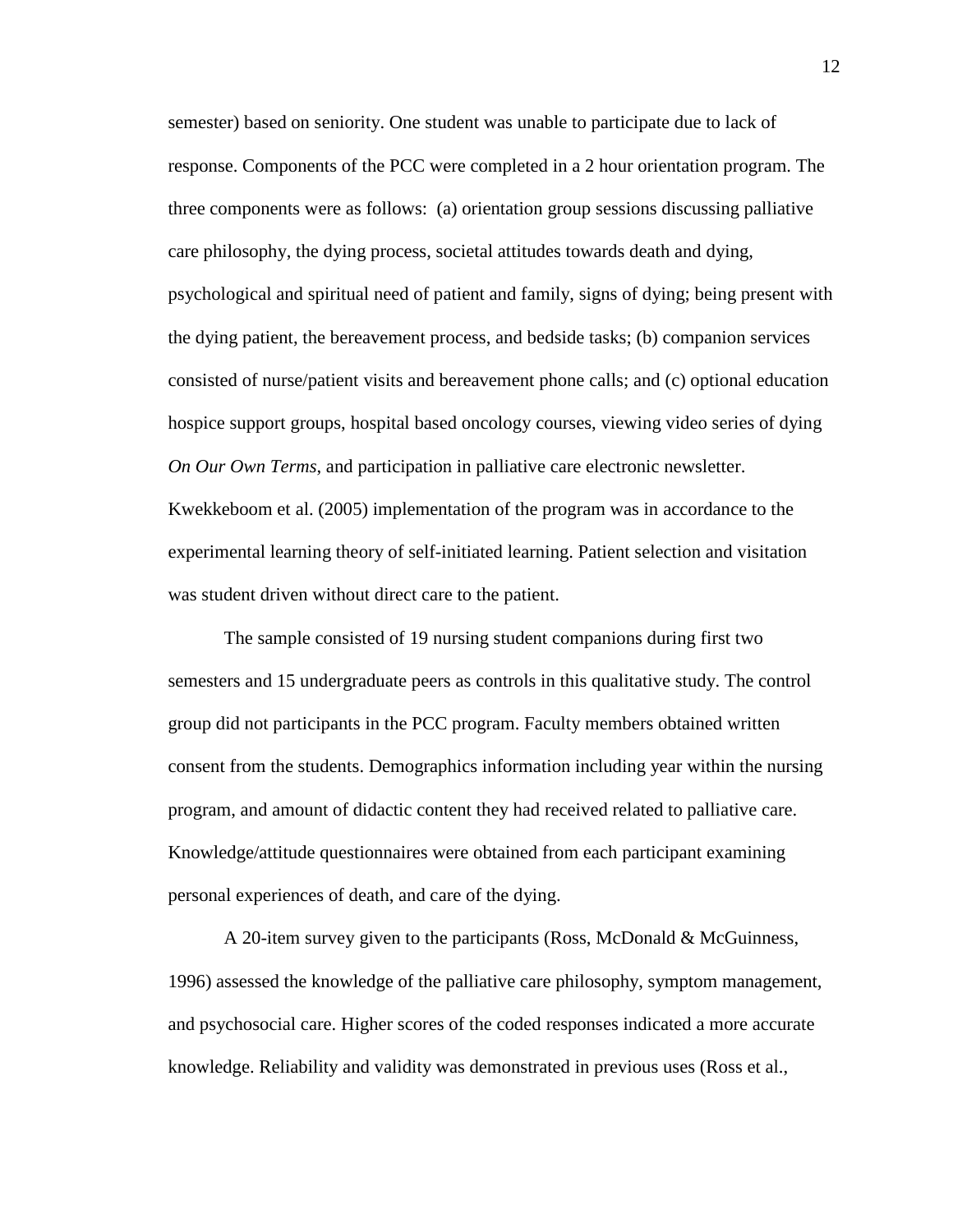1996). A 12-item questionnaire, designed for the literature review, assessed attitudes related to palliative care (Kwekkeboom et al., 2005). Three constructs were evaluated as follows: (a) views about roles and responsibilities of health professionals in caring for patients that cannot be cured; (b) the degree to which one believes palliative care provides additional benefits not offered in conventional medical care; and (c) one's view about the role and importance of clinician-patient communication.

Attitudinal statements were rated on agreement. Negative items were reversed coded. Higher scores reflected a more a positive attitude. Acceptable reliability and Cronbach's alpha (0.86) validity was reported. Six items related to areas of concern to nursing students included: (a) providing emotional support to grieving families; (b) providing emotional support to dying patients; (c) being able to provide post-mortem care; (d) psychological effects on oneself; (e) being able to maintain composure when working with dying patients; and (f) being able to provide physical care for dying patients. Higher the rating scale indicated more concern/worry about caring for dying patients (Kwekkeboom et al., 2005).

Results of the descriptive data reported significance amongst knowledge scores over time amongst the companion students  $(F = 4.69, p < 0.05)$  and control group (mean  $= 12.29$ , standard error of measurement  $= .53$ ). The PCC group showed significance in student's attitude toward palliative care and reduction in concerns of nurses of dying patients by spending increasing time with the palliative patient ( $F= 5.93$ , p  $< 0.05$ ) (Kwekkeboom et al., 2005). Experimental theory was useful within the PCC program to help student learn in a flexible way, based on their individual needs and abilities. Limitations of the study include small sample size and limited time frame.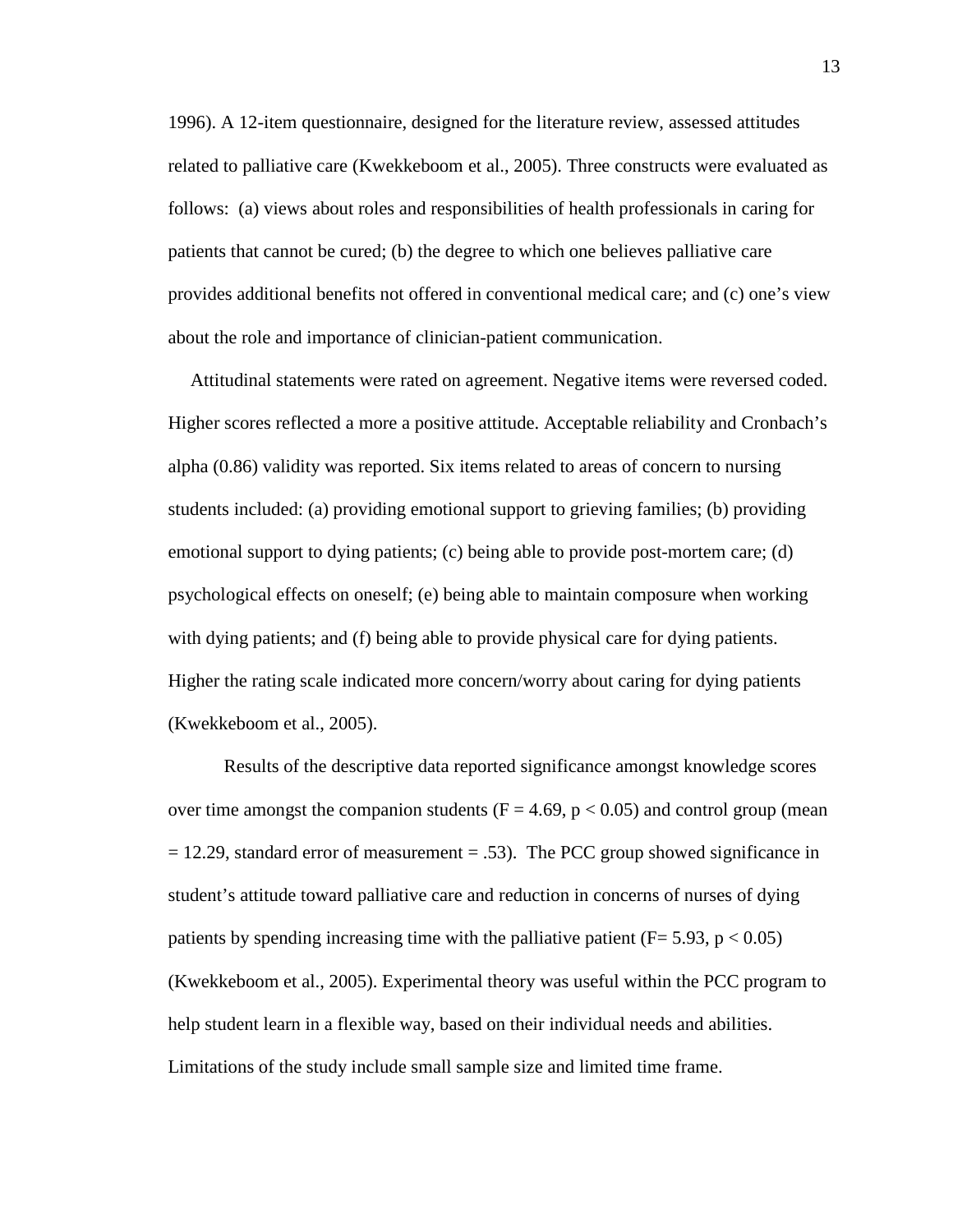In conclusion of Kwekkeboom et al. (2005) study, the PCC program experience has relevance by providing educational experiences to undergraduate nursing students within palliative care. Lack of the incorporation of end-of-life content tends to be pervasive in undergraduate schools thus inadequately preparing nurses to provide high quality palliative care in the work force.

In communicating with patients receiving palliative care, empathy impacts how care is perceived. Palliative patients are usually cared for by nurses who have only basic nursing education and verbal communication skills; therefore it is important to begin addressing themes that concern palliative care early within undergraduate programs. The purpose of the study is to gain insight into the validity and reliability of an instrument, the Staff-Patient Interaction Response Scale for Palliative Nursing (SPIRS-PN), to measure empathetic capacity of various nursing students within vocational and bachelor programs. Adriaansen, Van Achterberg, & Borm (2008) was used as the theoretical framework for concept of perceived empathy.

Adriaansen et al. (2008) conceptual study, empathy is defined as a process composed of multiple phases that are effected by a number of contextual factors and is considered an essential component in nursing behaviors. The phases are as follows: (a) the inner process of empathetic listening and understanding of another individual; (b) the communication with the patient during which empathetic understanding is expressed; and (c) the perception of patient concerning what the other is expressing; the patient continues or discontinues the communication based on this perception.

Adriaansen et al. (2008) convenience sample consisted of 372 nursing students from associate and bachelor nursing programs. Participant inclusion consisted of: (a)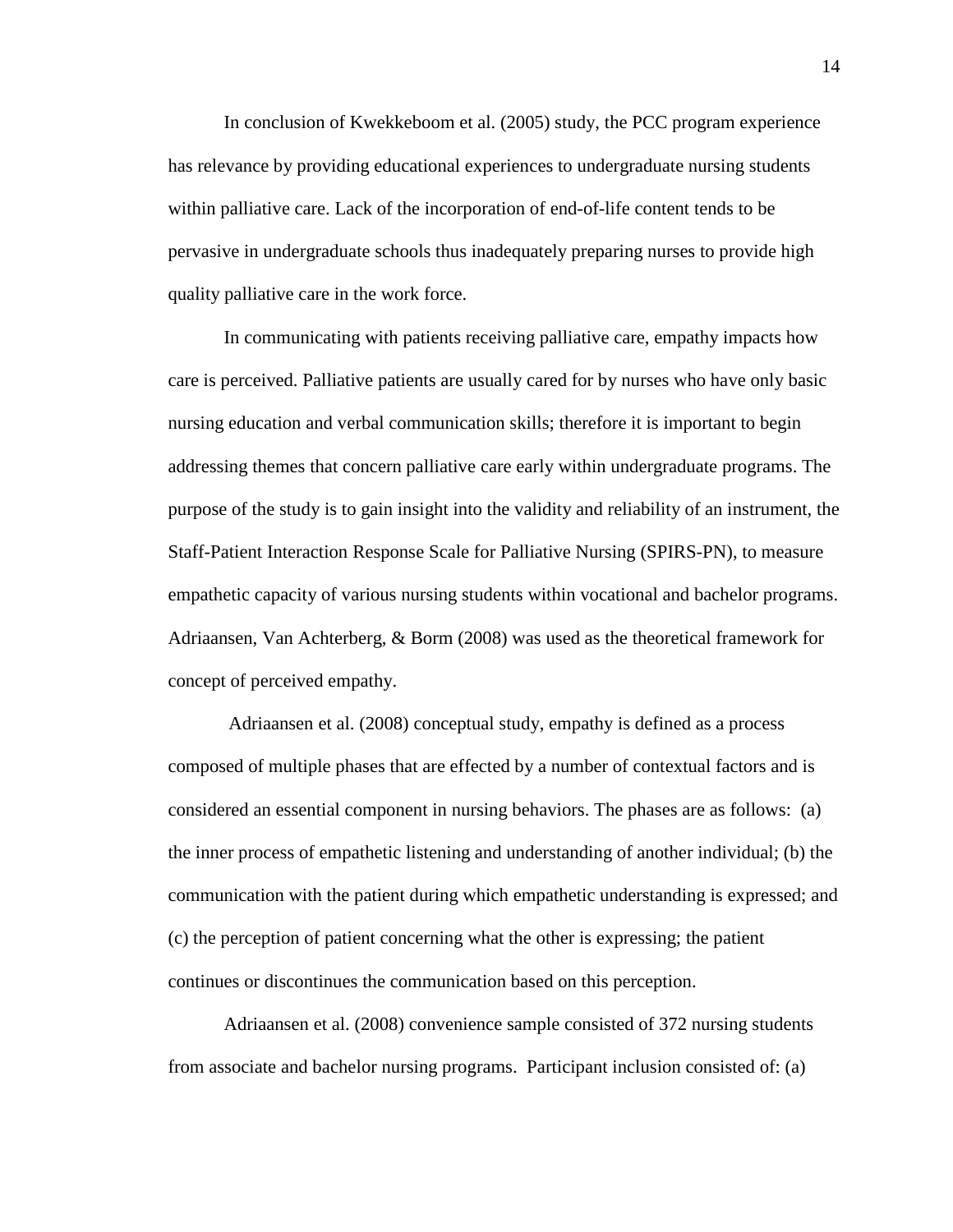associate degree nursing students in their first year with 5 months of experience and completed a basic communications course; (b) associate degree nursing students midway into two year, completed a communication course and a ten week nursing home experience; (c) secular bachelor program of nursing students in their first year with five months of experience and completed a basic communication course; (d) a bachelor program with a religious orientation (Dutch reformed denomination) of nursing students in the end of their first year with four weeks of practical experience; and (e) registered nurses in a postgraduate training program in palliative care with years of experience.

The SPIS-PCN test was given to the participants after written approval was obtained. Written responses to 20 written statements made by hypothetical patients were completed. Coded answers were ranked into nine categories in accordance with the instrument with a possible score of 1-9. Open answers scored higher than closed answers with ratings below (Adriaansen et al., 2008): (a) 1- very probably causes a defensive attitude; (b)  $2-4$  - avoids interaction; (c)  $5-7$  - engages in interaction; and (d)  $8-9$  - keeps the conversation going.

Adriaansen et al. (2008) findings of the correlational study was significant within empathy testing and the amount of experience and religious orientation  $(p<0.001)$ . The level of degree (associate or bachelor) program did not have significance of students' empathetic capacity and could be attributed to measurements being taken at the beginning of their studies; a period which both students had similar characteristics regarding age and experience. Secular students scored lower that religious student  $(p<0.001)$ . Students with palliative experience scored higher that students with no experience ( $p<0.05$ ). Thus,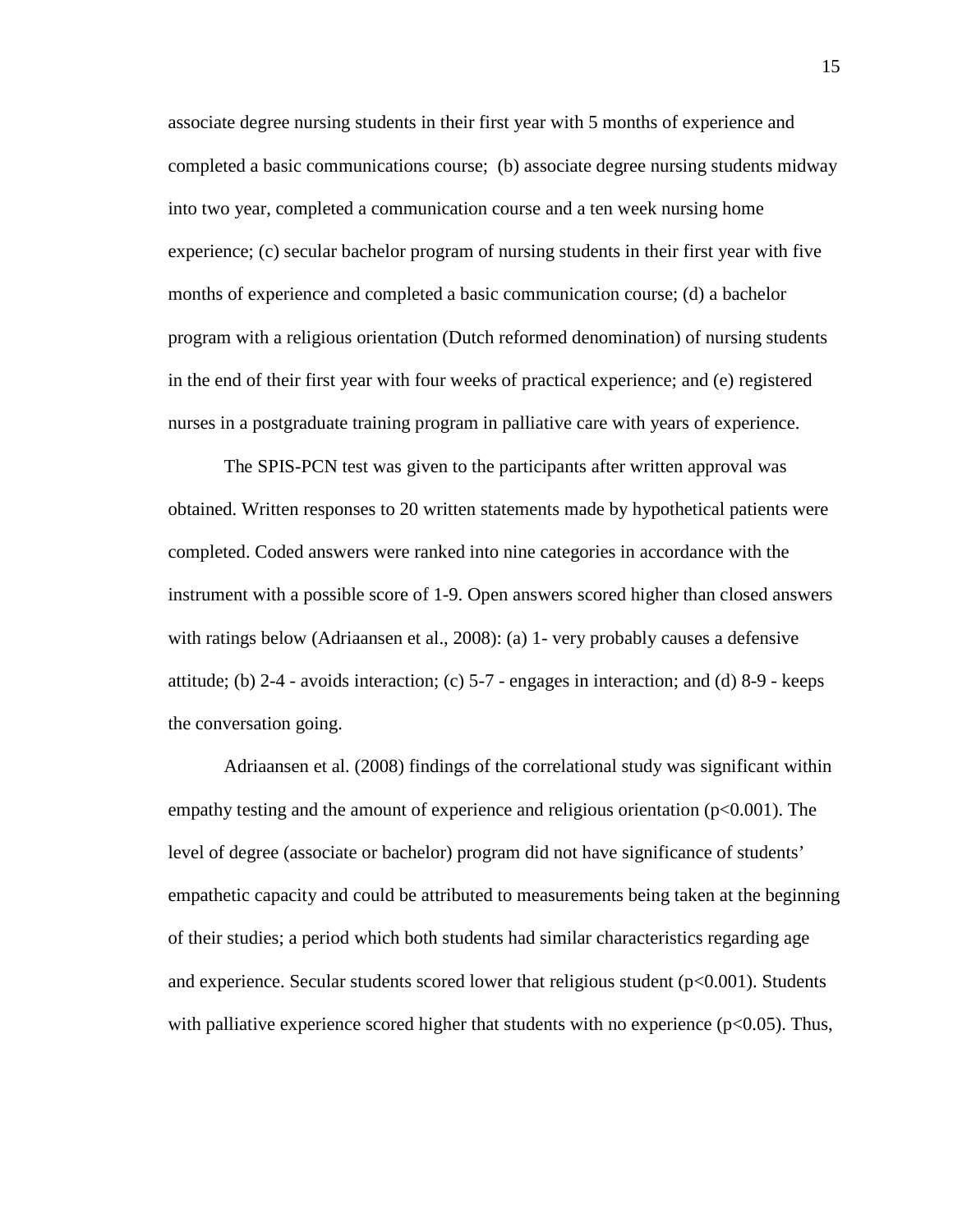the SPIRS-PCN is a reliable instrument to measure expressed empathy of nursing students by gaining insight into the strengths and weaknesses one's empathetic capacity.

Hypotheses not confirmed in Adriaansen et al. (2008) study confirmed that educational level and gender is not positively correlated with SPIRS-PCN. Results of the qualitative study reveal that the SPIRS-PCN could be used in measuring the effect of training during various phases of the study program but further research is needed for validation.

In conclusion of Adriaansen et al. (2008) study, the validity of the SPIRS-PCN was partially supported, whereas reliability was demonstrated. Empathy is a crucial concept in palliative care communication with patients, for this reason, the development of the empathetic capacity of nursing student is important to this process.

Despite the need for good palliative care nursing education, many nurses are not provided with quality education within this area. In the Unites States, a barrier to dying in one's home is access to home care and knowledge needed to assist patients to die well. The purpose of Wallace et al. (2009) study is to evaluate nursing student's knowledge, experience assessment of end-of-life care (EOL), and curriculum integration to increase care competencies of the palliative patient. The theoretical framework of concept of knowledge and perceptions of end-of-life care was used to guide this comparative study.

 Wallace et al. (2009) study sample of 111 undergraduate nursing students who completed their sophomore (61) and senior (50) year within a baccalaureate program. Inclusion criteria consist of successful completion of communication, introduction to palliative care modules as well as health care delivery an hours of death module during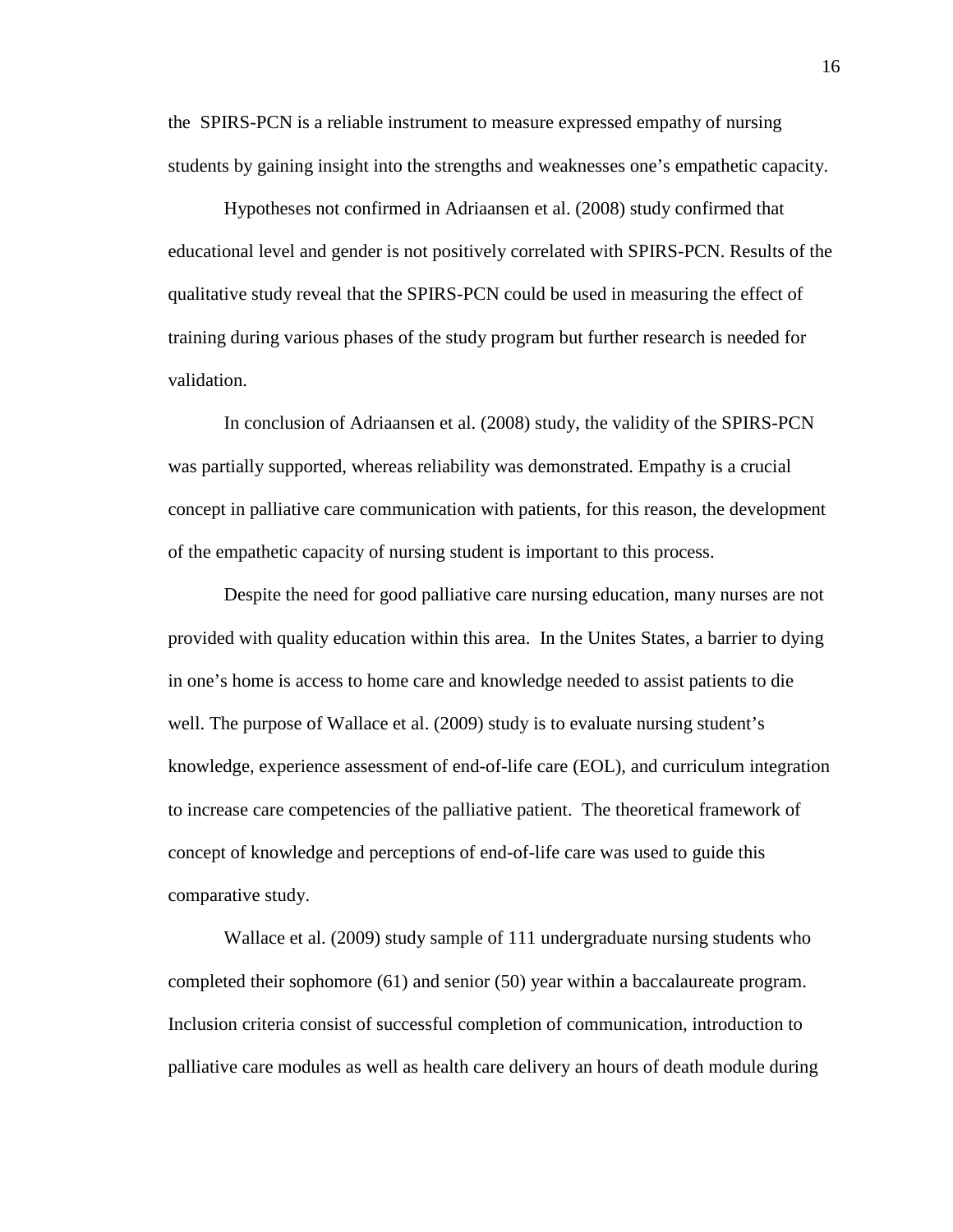the sophomore year. Successful completion of more in-depth palliative care module, pain assessment and management module, loss, grief and bereavement and symptom management modules for senior nursing students.

 A 50- item multiple choice test was designed from a 109-item test, based on the literature, representing the modules of the End of Life Nursing Education Consortium (ELNEC). Permission was obtained for the use of the modules test. The five to six items in each domain with the highest item-to-total scale correlation narrowed the inclusion (r=0.26-0.48). A self-administered questionnaire was given to identify age, race, gender, religious background, and EOL experiences (Wallace et al., 2009). Lastly a 16-item open ended questionnaire was distributed by faculty to the same sophomores and seniors to elicit student's beliefs regarding palliative care. Questions were asked about definitions and essential elements of palliative care, role of nurses in providing palliative care, personal and professional experiences in palliative care, student educational needs regarding palliative care, and perceptions of good and bad deaths. Reliability was not reported.

 Wallace et al. (2009) findings revealed that 84.6% of the sophomores and 62.5% of the seniors felt they were lacking experience in EOL care. Ninety-six percent of sophomores and 95.1% of seniors felt EOL education was lacking in their curriculum. Sophomore ELNEC pretest scores ranged from 20% to 86% with a mean of 60.98  $(SD = 11.83)$ . Senior pretest range for 70% to 96% with a mean of 83.26  $(SD = 6.6)$ reflecting an average grade of a "D" for both populations in reference to current knowledge of palliative care nursing. An independent t test was conducted to determine if there was a difference in group mean knowledge between sophomore and senior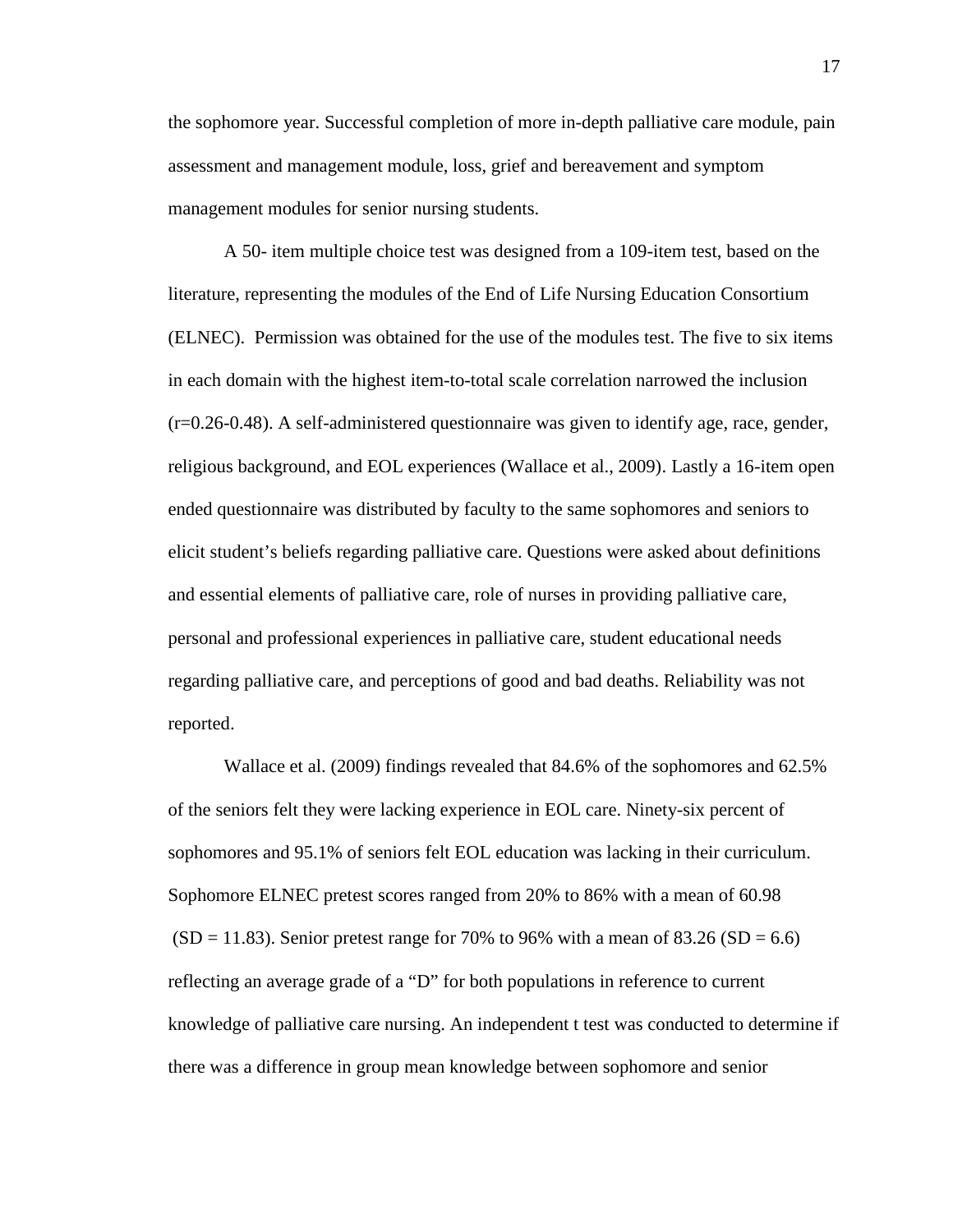students. Levine's t test was significant ( $F = 4.22$ , p $\lt 0.05$ ), revealing t test with equal variance is significant between sophomore and senior group mean  $(t = -10.44, p < 0.001)$ . The research suggests added components of education and clinical experiences are warranted.

 Content analysis was ascertained on the qualitative open-ended questions data. Sophomore and senior students were analyzed separately. Dominant themes and subthemes were identified. Four themes emerged as essential elements of palliative for the seniors: comfort care (68%), pain management (30%), emotional support (28%), and support of the family (28%). Fifty-three percent of the seniors described palliative care as EOL care, with 63% linking this care with comfort of the patient. Sophomore data was not reported within this section. The sophomores' students' primary perception of the role of the nurse is to provide comfort. Significance was noted at 34% of the sophomores' perception of relieving pain and suffering. Fort-two percent of the sophomores cited basic knowledge of palliative care, and 35% of the seniors felt the need for specific education and clinical days within palliative care. Sixty-eight percent of both groups described a good death as pain free, while 83% described a bad death was dying in pain. The results clearly indentify a need for EOL care throughout nursing curricula, which may be best accomplished through program integration (Wallace at al. 2009).

Wallace et al. (2009) concluded that many nurses are not provided with quality education within the area of palliative care. Integrating the ELNEC within undergraduate education is in place and need to be documented with evidence-based studies. The study shows relevance for knowledgeable clinicians and leaders in EOL nursing care. Nurse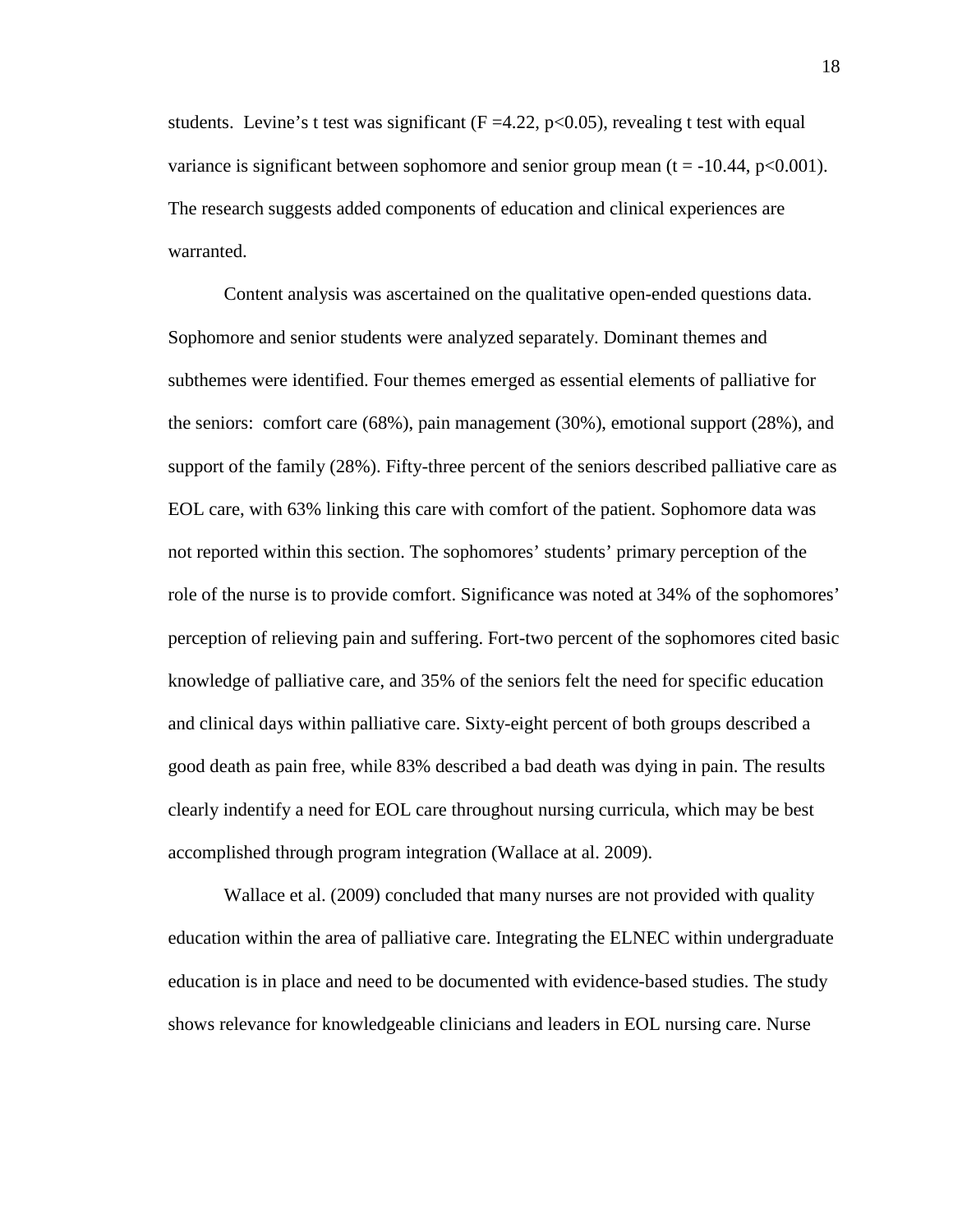educators have the responsibility to prepare graduating nurses to be prepared and provide compassionate and effective EOL care to patients across care settings.

 Deficiencies in end-of-life nursing care practice, and the education to support that care continues to persist. Nurses are working in hospitals, clinics, and community setting without knowledge of how best to assist patients and families facing end-of-life care. The purpose of Schlairet (2009) study was to gain insight of nurses' persistent education needs in relation to prior participation in formalized end-of life-care versus end-of-life continuing education. The theoretical framework of Benner's novice-to-expert theory guided this descriptive study.

 A survey was published and mailed to an approximate population of 51,000 registered nurses within the southeastern state of Georgia (Schlairet, 2009). Study sample consisted of 567 valid returned surveys were returned for a response rate of 1.1%. Most respondents were white (93%) and non-Hispanic (84%) with a mean age of 46.5 years of age, and had completed their initial nursing education 20 years earlier. Hospice nurses accounted for 5% of the sample with indicating that approximately 18% of the patients they care for were in the end-of-life phase. Thirty-nine percent of the nurses had participated in end-of-life continuing education and 33% had formal end-of-life instruction during in initial nursing education.

 A descriptive cross-sectional survey was developed, from the literature review, by Schlairet (2009) addressing nurses' attitude/belief, knowledge/skill, competence, prior education desire, and workplace appropriateness for essential competencies or core content for end-of-life care. Utilizing Benner's Theory, a 5-point Likert item was used for attitude/belief, and knowledge/skill, with responses from strongly disagreeing to strongly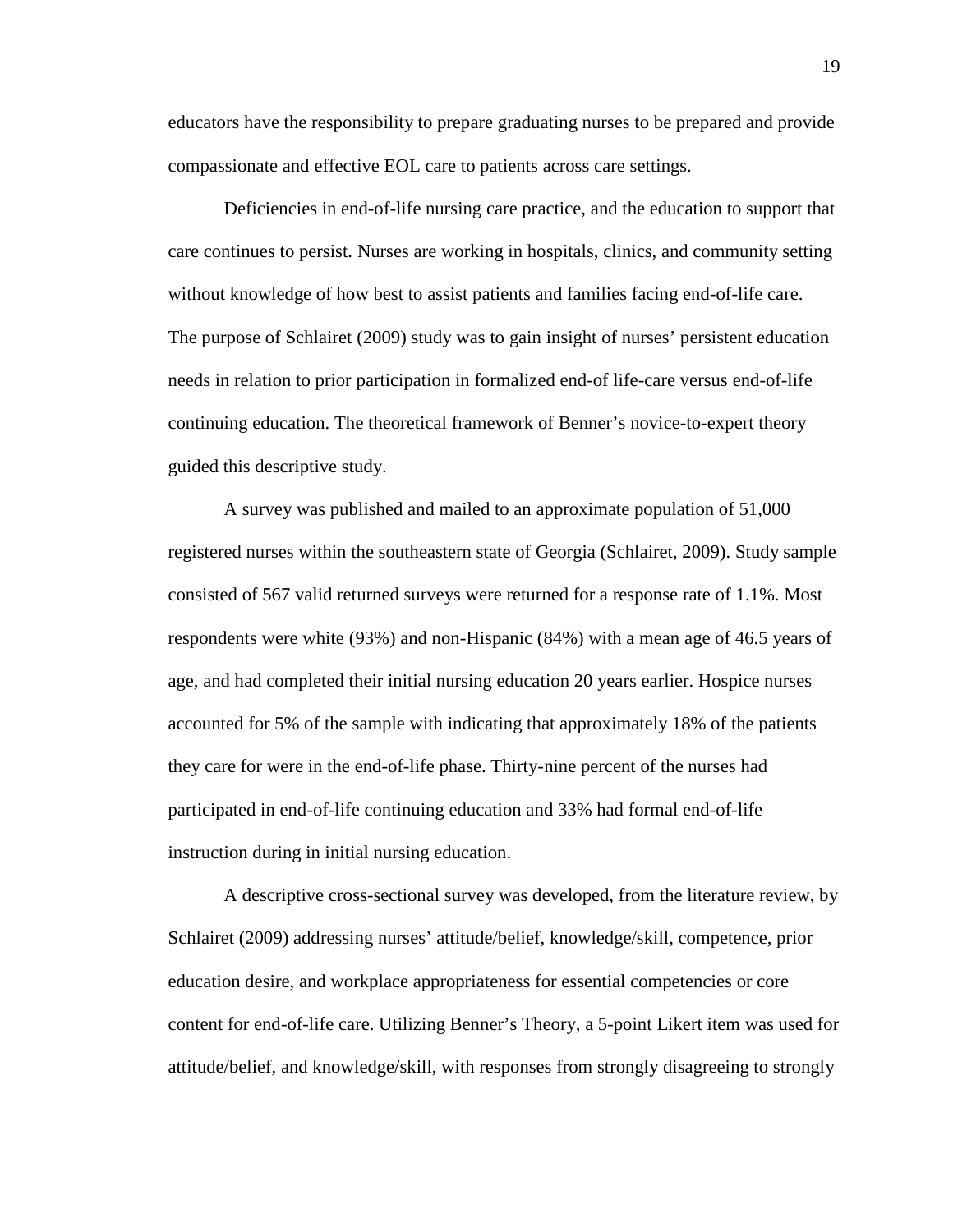agreeing. Educational experiences and competencies were listed as yes and no answers. Inclusion criteria were registered nurses currently working within the southeastern portion of Georgia. Reliability was not reported.

 Schlairet's (2009) findings of the qualitative data suggest positive relationships between nurses wanting to deliver quality end-of-life care (90%) and those wanting to improve knowledge through education  $(r = 0.615, p < 0.01)$ . Nurses willing to participate in continuing education for end-of-life care were  $(r = 0.570, p<0.01)$ . Descriptive and ANOVA were performed on the dependent variables. Significant findings were reported on nurses who received formal end-of-life care during initial nursing education scored lower on knowledge/skill questions versus nurses with continuing education in end-oflife care scored significantly higher. Finding s suggest that content, process and outcomes of existing undergraduate end-of-life should be evaluated, and shortfalls, if identified, to be addressed.

 Nurse's views on end-of-life workplace appropriateness and desire for education were not significant (Schlairet, 2009). The findings refute the claim that continuing education does not adequately prepare clinicians for the delivery of end-of-life care Reliability was assessed and supported the finding of internal consistency for nurses' attitudes towards end-of-life and the knowledge/skill constructs. According to the criteria, reliability was more than adequate for all constructs.

 Schlairet (2009) concluded that the data suggest undergraduate and graduate education may not prepare students with appropriate attitudes, knowledge, and skill for the delivery of competent end-of-life care. To identify and respond to shortfalls in the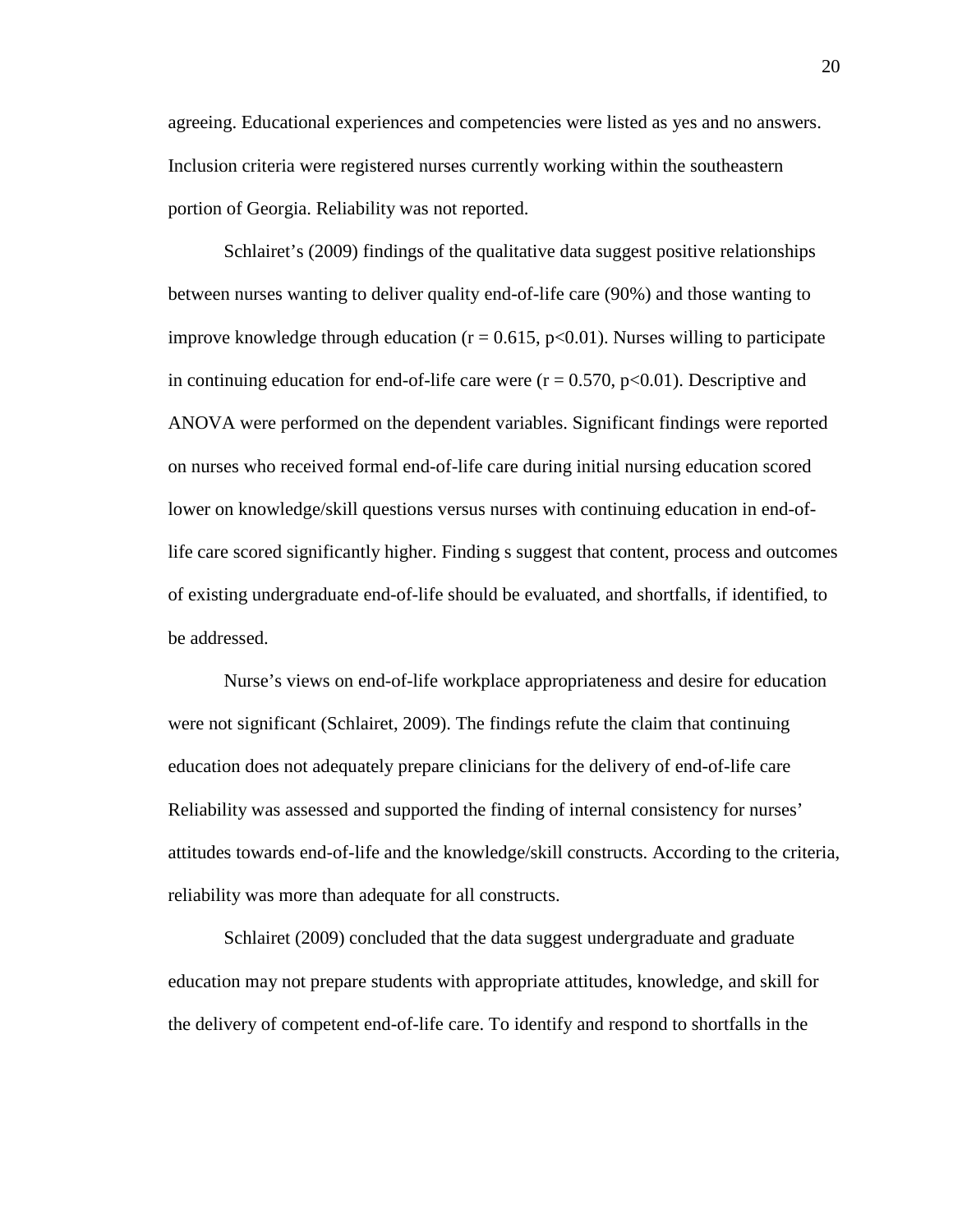end-of-life care nursing practice and education needs, nurse educators continue to investigate and evaluate outcomes associated with end-of-life initiatives.

## *Perceptions of Pain Management by Patients*

Pain is one of the most frequent symptoms among cancer patients with metastatic disease. Despite widespread use and recognition of recommendations from the World Health Organization (WHO, 2009) for the treatment of cancer pain, results from retrospective and prospective surveys consistently show that pain is still prevalent in patients with malignant disease (Klepstad, Kaasa, Cherny, Hanks, & de Conno, 2005). The purpose of the study was to examine the incidence and intensity of pain utilizing analgesic medicine within palliative care units in Europe. The theoretical framework of Comfort Theory guided this descriptive study.

A convenience sample of healthcare professional answered questionnaires regarding 3030 cancer patients, obtained from 143 palliative care centers in Europe (Austria, Belgium, Cyprus, Denmark, Finland, France, Germany, United Kingdom, Greece, Iceland, Ireland, Israel, Italy, Luxembourg, Netherlands, Norway, Portugal, Romania, Spain, Sweden and Switzerland). Inclusion criteria included a cross sectional survey performed in palliative care programs of all, inpatients and outpatients, during week 23 of the year 2000 (Klepstad et al., 2005). Current opioid and non-opioid medications used for pain control was listed at the time of inclusion. The descriptive data was analyzed using SPSS for Windows.

Questionnaires that consisted of questions about demographics such as age, gender, cancer diagnosis and presence of metastasis were completed by physicians or other healthcare professional for each current patient within the palliative care service. A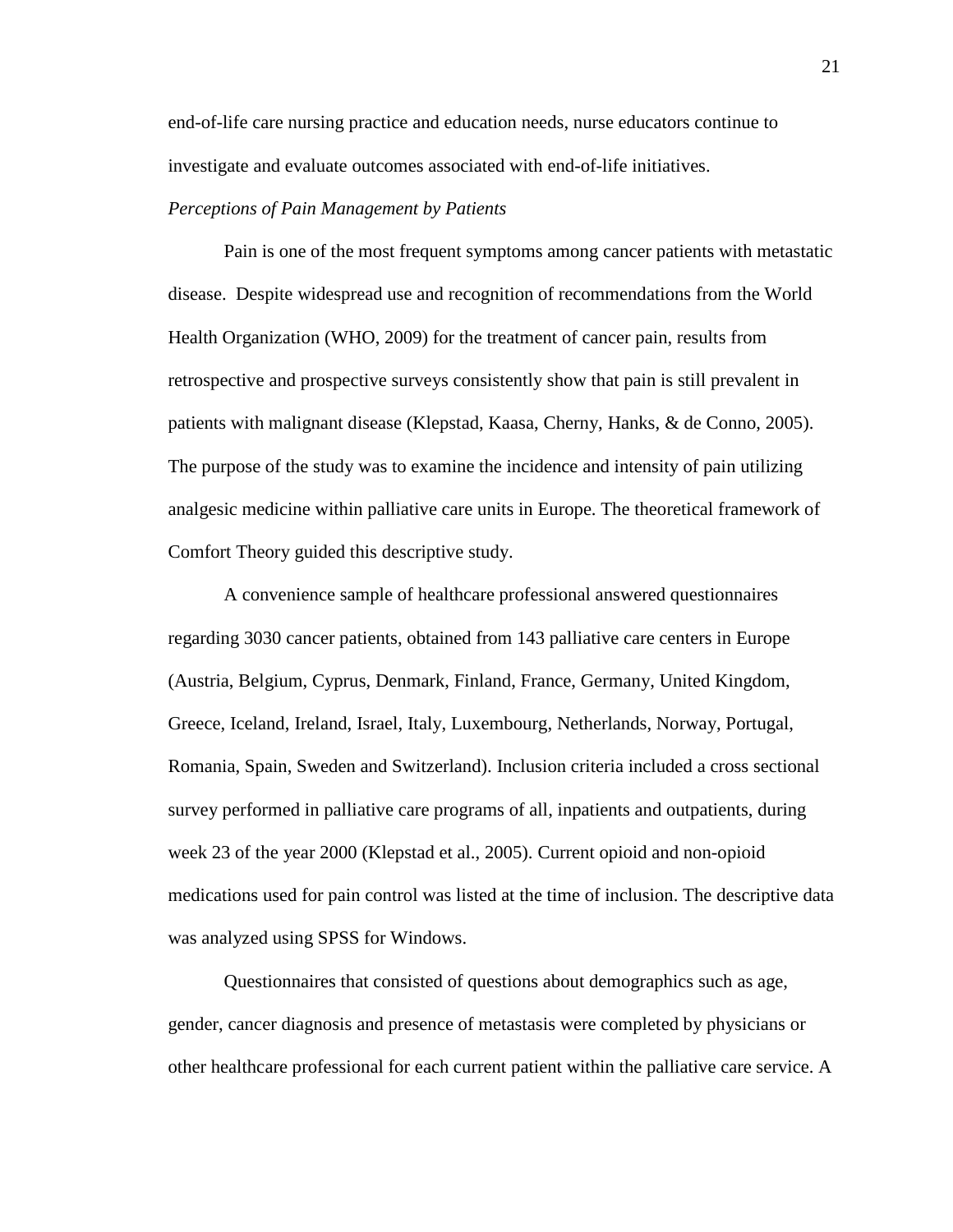4-point verbal rating score that assessed patient symptom severity, with descriptors of none, mild, moderate or severe was performed by Klepstad et al. (2005) over a 24 hour period. The symptoms rates were pain, fatigue, generalized weakness, focal weakness, anxiety, anorexia, depression, confusion, constipation, diarrhea, nausea, vomiting, sleep disturbance, dyspnea, itching, hallucination and hiccups. Statistical analysis of SPSS was used and applied to the descriptive data. Reliability was not reported.

In Klepstad et al. (2005) study, patients mean age was 66 years old with 39% of the population treated in hospices or treated as outpatients (26%). The majority of the patients suffered from a malignant disease (94%). Other diseases were neurological (3%), respiratory (0.5%), cardiac (0.5%), renal (0.3%) or Acquired Immune Deficiency Syndrome (AIDS) (0.3%). Among those patients with cancer, breast was the predominate diagnosis, with lung and colorectal cancer as second and third most prevalent cancer respectively. Thirty percent of the patients had bone metastases. Lung and liver metastases were observed in more than one-tenth of the patients.

A total of 32% of the patients reported having pain intensity of moderate or severe. According to Klepstad et al. (2005) no significant difference between the countries and the pain intensities were identified using the WHO pain ladder. A prevalence of symptoms other than pain was significant within this population. Symptoms of moderate or greater severity was generalized weakness (53%), fatigue (51%), anxiety (30%), anorexia (27%), constipation (20%), mood disorder (19%), lack of sleep (17%), dyspnea (16%) and nausea (10%).

Non-opioid analgesics most frequently used were non-steroidal anti-inflammatory drugs (NSAIDS) and paracetamolin in tandem with adjuvant analgesics. Thirty-nine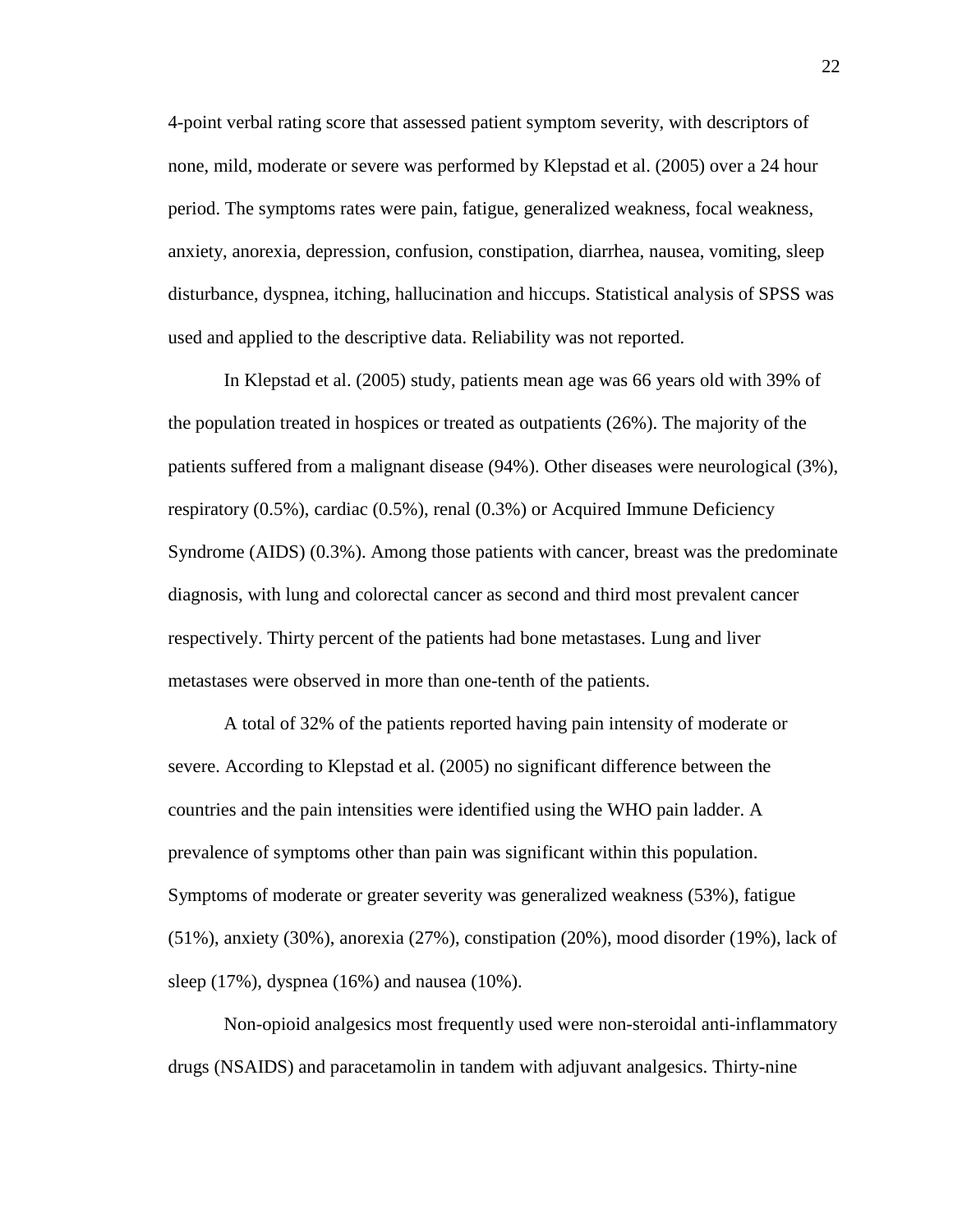percent of patients used dexamethasone, with tricyclics (11%) was less frequently used. Use of non-opioid analgesics and adjuvant analgesic varied amongst the countries. Significance amongst the countries was not noted. Opioid analgesics administered for mild to moderate pain were codeine (8%), detropropoxyphene (5%), and dihydrocodeine (2%). Morphine was the most frequently used for moderate to severe pain: oral normal release morphine (21%), oral sustained released morphine (19%), and intravenous morphine (10%). Three-quarters of the patients receiving morphine were treated with doses of <150 mg/24 hours, and only a very small minority used a dose >1000 mg. Klepstad et al. (2005) found considerable variability between use of non-opioids, and a similar large variability between countries in the selection of opioids. One-third of the patients had clinically significant pain. A p value was not stated for Klepstad et al. (2005) study.

Klepstad et al. (2005) concluded that most patients are treated with moderate doses of morphine with considerable variability between countries in the use of nonopioids and the selection of opioids. Potential causes are lack of knowledge of adequate pain treatment, fear of prescribing opioids and or related barriers towards the use of opioids. The researchers encourage further research in order for healthcare professionals to gain insight and knowledge on treating palliative care patients with pain.

The incidence of cancer is one of the major causes of death around the world. Patients with terminal cancer suffer from diverse physical and psychological symptoms that can undermine their quality of life. The purpose of Szeto  $\&$  Cheng (2006) study was to determine the levels of quality of life of the terminally ill cancer patients receiving home-based palliative care, and to examine the correlations between patient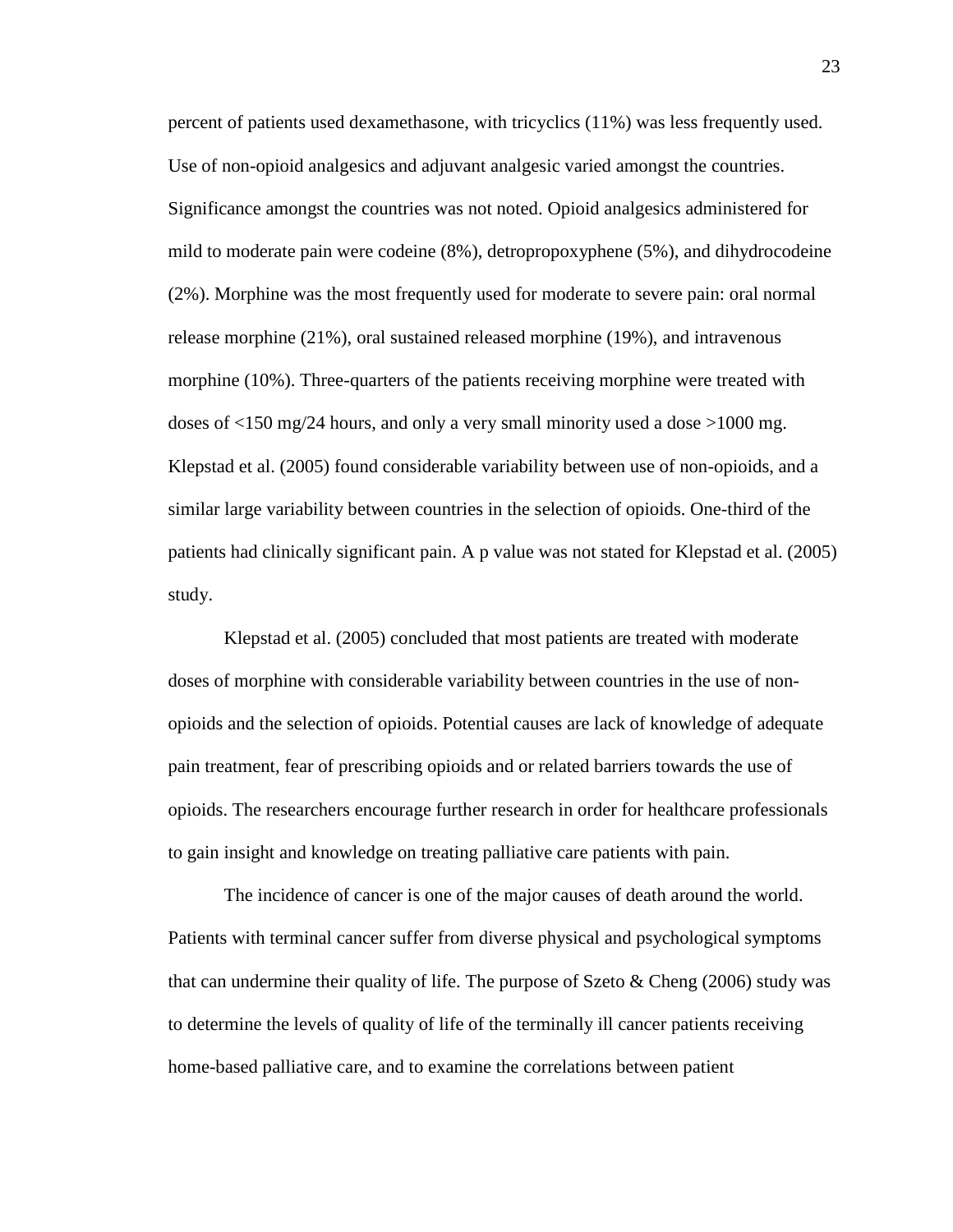characteristics, intensity of pain and quality of life. The theoretical framework of Comfort Theory with the concept underpinnings of coping, anxiety and stress, guided this descriptive correlational study.

Study sample of 85 terminal cancer patients recently discharged from a regional hospital in Hong Kong was recruited. Inclusion criteria consisted of patients older than 18 years, mentally alert, able to speak Cantonese, and with a predicted life expectancy of less than 12 months entering into palliative home care. Exclusion criteria included patients participating in a curative treatment regime (Szeto  $\&$  Cheng, 2006). The study was conducted over 4 months.

Szeto & Cheng (2006) used a Hong Kong Chinese version of the McGill Quality of Life Questionnaire (MQOL-HK) that was modified into five subscales: physical wellbeing, psychological well-being, existential well-being, support, and sexual function. An additional item to measure overall quality of life was added. Overall validation of the MQOL-HK was considered good by the researchers. Test-retest reliability conducted 48 hours after data collection was significant (0.75). Responses were recorded by the authors of the study. Descriptive statistics was used to summarize the variables studied.

Szeto & Cheng (2006) quantitative data measured a moderately high mean value for the overall quality of life of  $6.36$  (SD=1.32) out of 10. Among the various domains, physical and existential domains scored relatively low and most compromised with a mean value of 4.9 (SD=1.28) and  $6.12$  (SD=1.6) out of 10 respectively. Conversely, subscales of sexual functioning and support yielded the highest scores with mean values of 7.45 (SD=4.0) and 6.8 (SD=1.9) respectively. Findings support the literature indicating pain, which is prevalent in cancer patients, has a major effect on many aspects of quality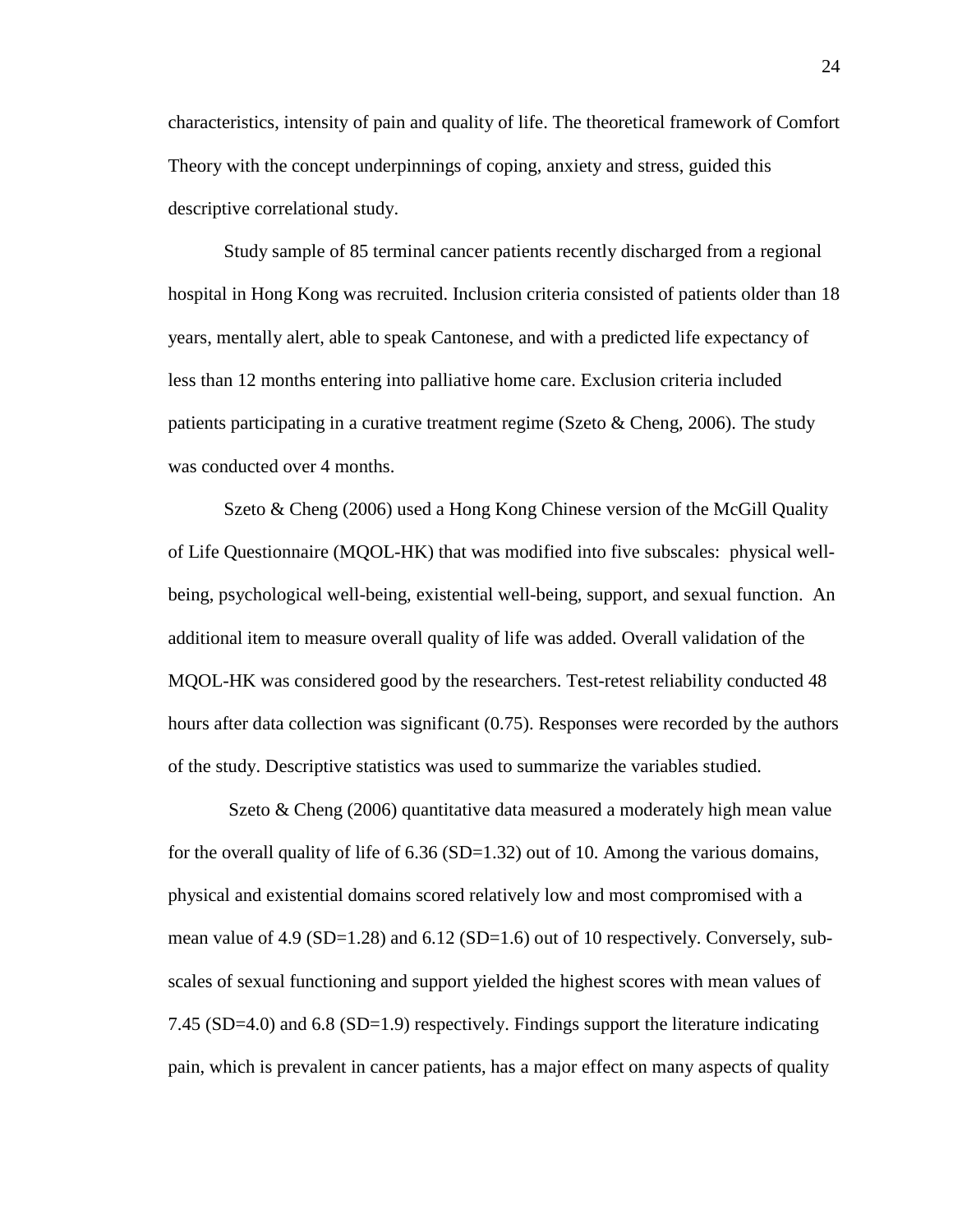of life. Data supports the correlation between pain intensity, moderate to severe, and physical, as well as psychological spheres ( $r=0.57$ ,  $p<0.01$ ). A significant moderate correlation between age and the mean total quality of life scores ( $r=0.53$ ,  $p<0.01$ ).

Szeto & Cheng (2006) concluded that patients with terminal cancer receiving palliative home care experienced a moderately high level of quality of life, especially in the area of support. The researcher encourages further investigation in a longitudinal and comparative study, for the current study describes quality of life at one point in time. Collaborative efforts to provide increased biopsychosocial and spiritual life are relevant to ensure acceptable quality of life for patients until the very end.

Most people in Western countries live long and generally healthy lives. As a consequence of longer life, most people today die of a chronic and or progressive disease. Therefore, care for patients who are in the last phase of life is an important aspect of health care. The purpose of de Vogel-Voogt et al. (2007) study was to gain insight by examining and analyzing terminal cancer patients' satisfaction of end-of-life care driven by primary care in a Dutch healthcare system. The theoretical framework of Glaser's Grounded Theory/Qualitative Data Analysis (QDA) guided this comparative study.

Study sample was recruited through primary care physician referrals from 128 outpatients with incurable cancers. Inclusion criteria were patients within 2 months of being informed cancer was incurable with a projected survival rate of less than 2 years. de Vogel-Voogt et al. (2007) conducted the study with evaluation of care questionnaires every 6 months until end-of-life. Out of the 128 outpatients, 87 patients, consisting of 47 males and 41 females, lived to complete three sets of questionnaires.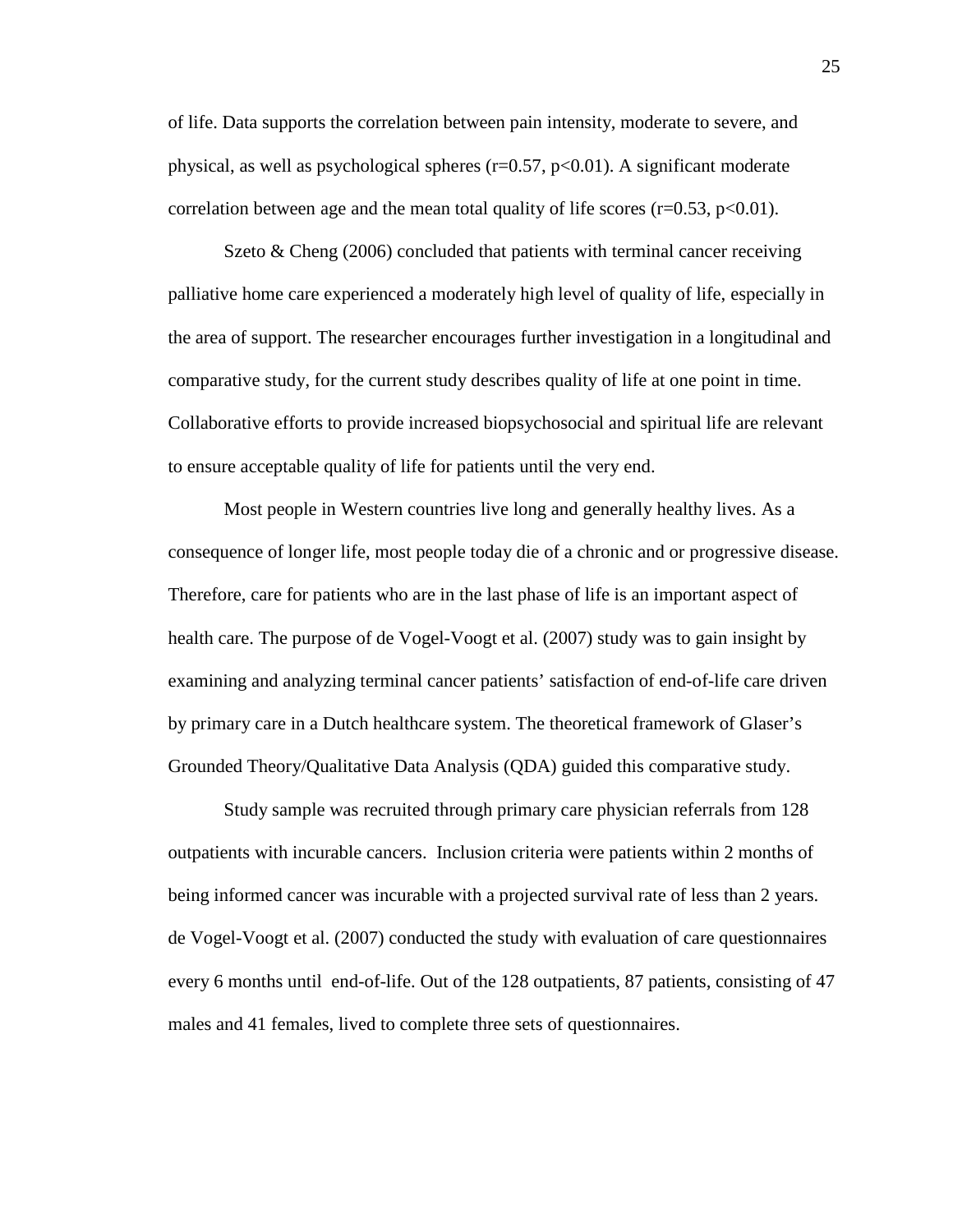Participating patients filled out a written questionnaire based upon the Problem and Needs in Palliative Care (PNPC) listing eight problems concerning practical and organizational aspects of end-of-life care. de Vogel-Voogt et al. (2007) instructed patients to indicate whether problems had occurred never, sometimes or often during the 3 months prior to the initial assessment. Focused interviews were also conducted, consisting of self-constructed questions about contacts and satisfaction with general practitioner, clinical specialists, hospital nurse, oncology nurse, district nurse, homehelper, allied health professionals, religious or spiritual caregivers and complementary or alternative caregivers. Satisfaction was measured by means of a 10-point evaluation scale ranging from very poor to excellent. Follow-up questionnaires were completed every 6 months with an inclusion of three open-ended questions about the quality of end-of-life care. Frequency tables were used with comparative patient characteristics and problems with end-of-life-care. Reliability was not reported.

Bivariate comparisons were made amongst the frequency tables. Chi-square and Student's t-test were implemented to assess significance of relationships of characteristics of end-of-life care with patients' and disease characteristics. de Vogel-Voogt et al. (2007) findings on the qualitative data care related to contact with health care professionals table indicates that 81% of the patients had contact with their general practitioner, and 95% had contact with one or more clinical specialists in the 3 months prior to the assessment. More than half (52%) had seen an oncology nurse, as well as 45% had contact with a hospital nurse. Patient who made contact with a district nurse (17%) were living without a partner. Eighteen percent contacted allied health professional, and 15% had personal contact with a spiritual or religious caregiver. Characteristics of patients table revealed a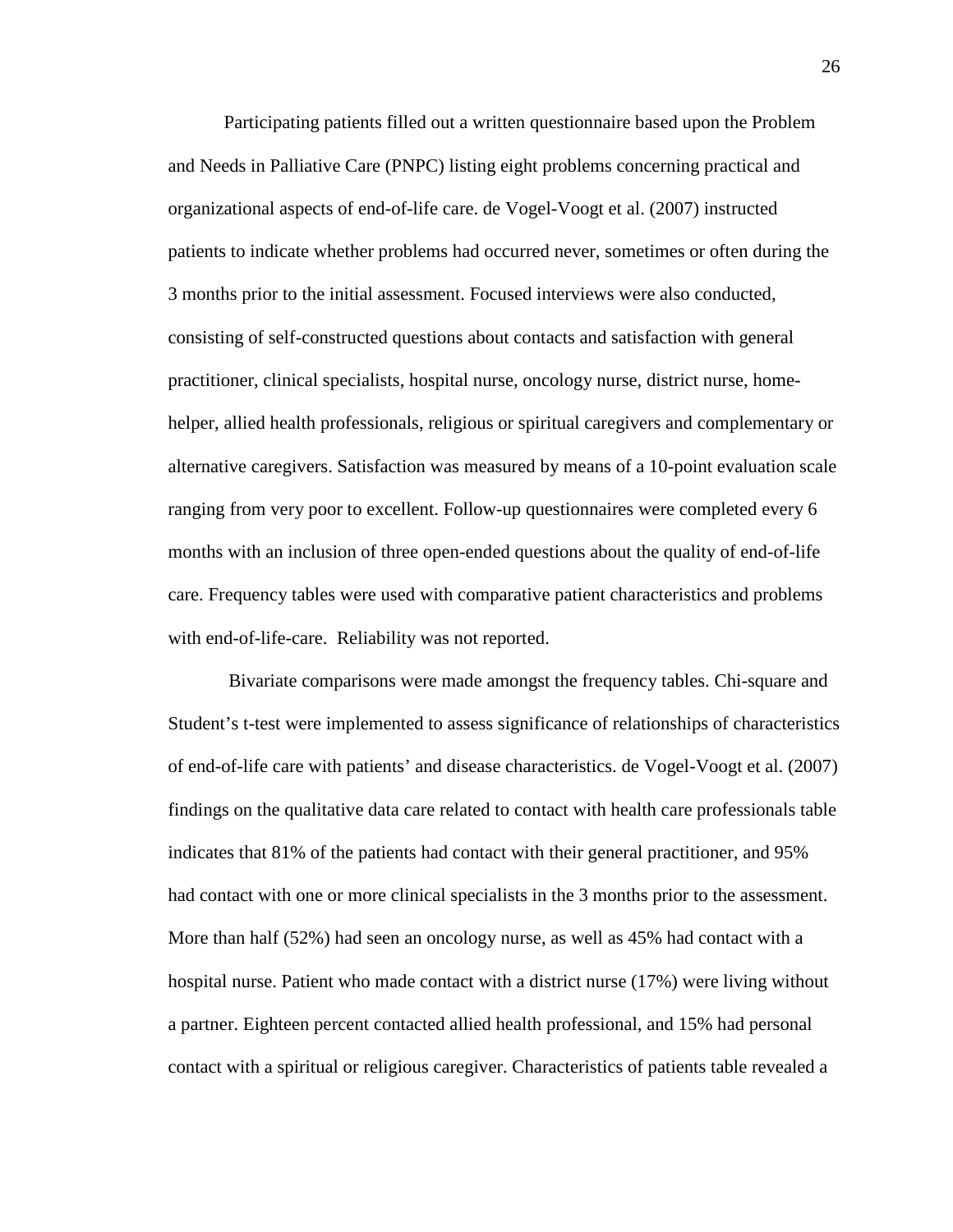mean age of 65.2 (SD 10.6) with a disease duration of 25.5 months (SD 33.3) and time to death of 2.6 months (SD 1.7). A breakdown of 53% males and 47% females had living arrangement of having a partner at home (74%) and not having a partner at home (26%). Educational status revealed 31% had higher education, consisting of intermediate/higher vocational education or university training, and 69% had lower education, consisting lower vocational or primary school. Disease characteristics consisted of 55% with lung cancer, 18% with breast cancer, 13% with colorectal cancer, 10% with ovarian cancer and 7% with prostate cancer. Satisfaction with care and problem in end-of-life health care professionals was rated from 1 to 10: 1 represented very poor satisfaction and 10 represented excellent satisfaction. The table reveals a mean satisfaction score ranged from 7.3 to 7.8 on the 10 point scale representing the majority were satisfied with their health care professionals. Patients with higher education were the least satisfied with their caregivers. Communication difficulties and accessibility of end-of-life care to acute problems were the most mentioned on the questionnaires, and was higher when death was nearing  $(-0.26, p = 0.02)$ .

de Vogel-Voogt et al. (2007) concluded that most cancer patients receive multidisciplinary end-of-life care, but not all disciplines were equally involved and the care was not always easily accessible. Communication between patient and healthcare givers is crucial for a positive end-of-life experience. The researchers further encourage coordination of interdisciplinary care and easy access to end-of-life care in efforts to improve the quality of care at the end of life.

Patient's self-perception about becoming a burden to others impacts one's illness and care needs, resulting in guilt, pain, and feelings of responsibility and diminished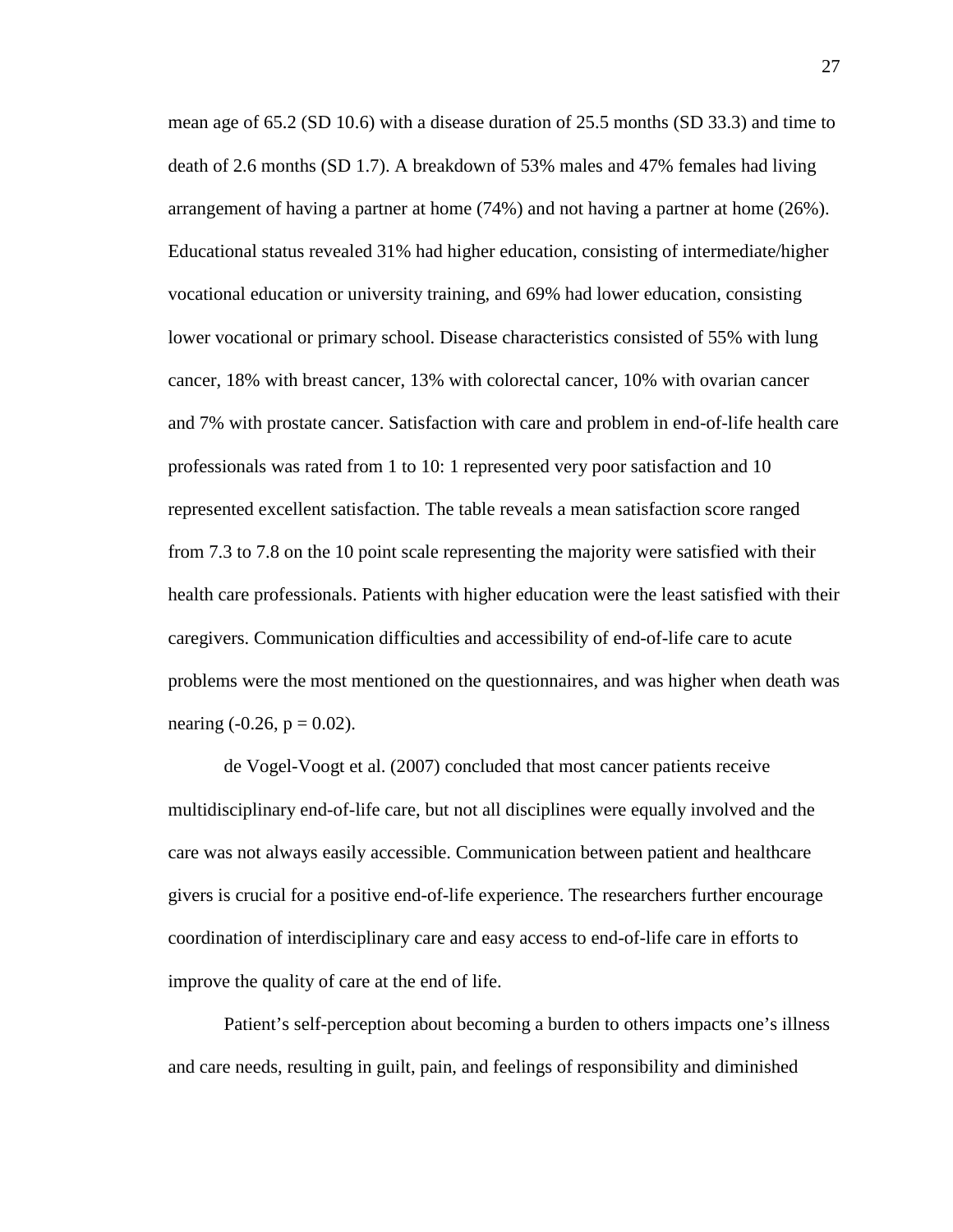sense of self (McPhearson, Wilson, Lobchuk, & Brajtman, 2007). The purpose of the study was to examine the prevalence and correlation of the sense of self-perceived burden (SPB) among palliative care patients in association with caregiver's report of burden. The framework for this study is the concept of self-perception

Permission to conduct McPhearson et al. (2007) qualitative study was obtained by Elisabeth Bruyere Research Institute by the University of Ottawa. Inclusion criteria for selection were individuals with advanced cancer (Stage III of IV) through Ottawa Community Care Access Centre (OC-CAC) that provides home care nursing support. Each patient identified a family caregiver who provided the largest component of their care. Purposive sampling of 65 patients and their caregivers were interviewed simultaneously in their homes by experienced palliative care personnel. Conversations were based on measures of functional performance status, physical and psychological symptoms and measures of SPB.

Patients were assessed by the interviewer using the Palliative Performance Scale (PPS), based on ambulation, activity limitation, self-care, nutritional intake, and level of consciousness. Scores on the PPS ranged from 0% (death) to 100% (full ambulation and no evidence of disease) in increments of 10%. The Memorial Symptom Assessment Schedule (MSAS) assessed 12 physical and six psychological symptoms commonly experienced by the advanced cancer patient. Frequency, intensity, and distress dimension associated with each symptom were scored independently on a 4-5 point Likert scale. Higher scores on the MSAS indicated an increase in frequency, intensity, or distressing symptoms. Validity and reliability of the instrument is documented and widely used in palliative research (McPhearson et al., 2007).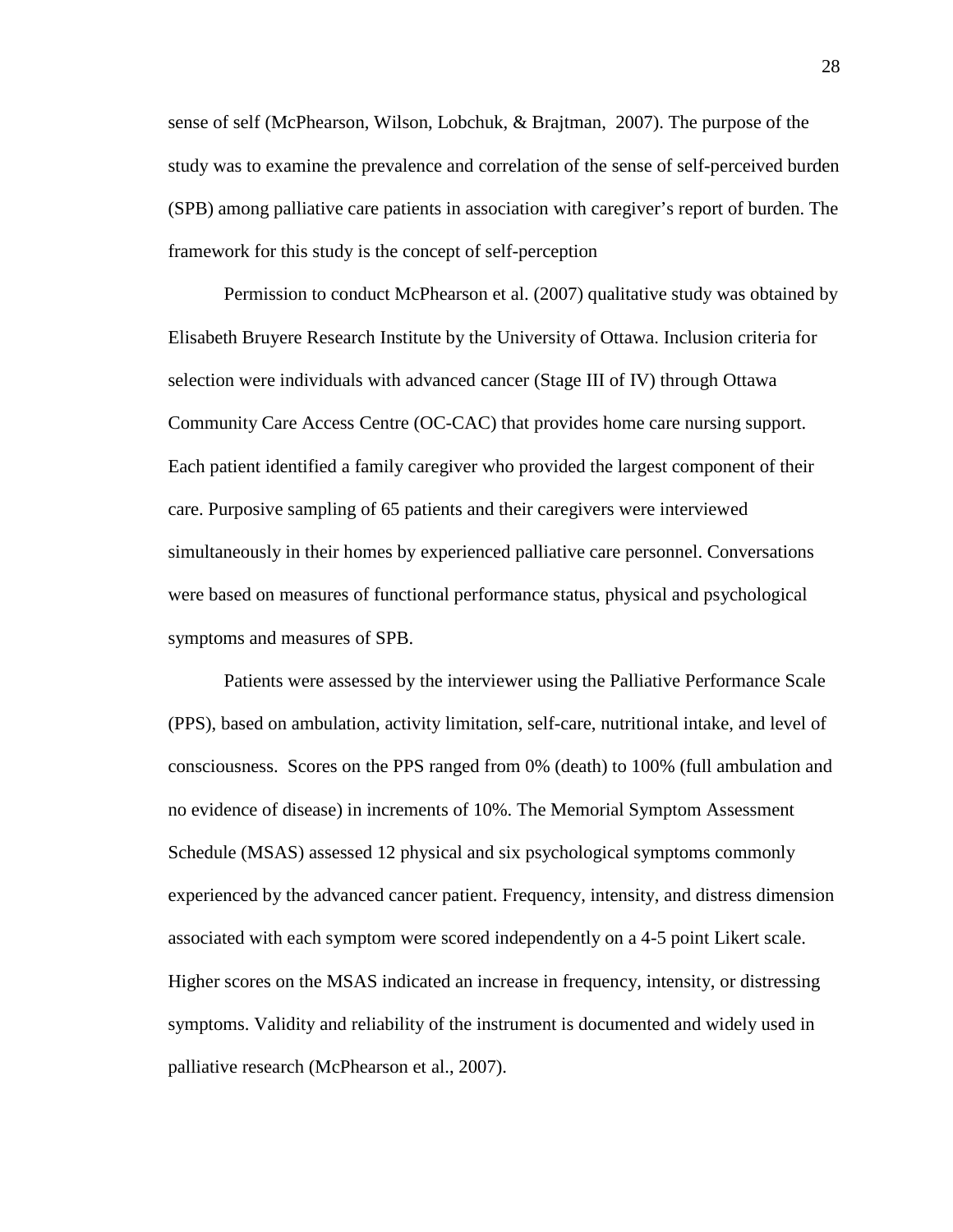Interview questions were taken from the Structured Interview of Symptoms and Concerns (SISC) to assess patients SPB. The single-item interview is based on a sevenpoint rating scale: (a) 0 to 1=no problem; (b) 2=mild; (c) 3=moderate; (d) 4=strong; (e) 5=severe; and (f) 6=extreme common problems arising from palliative care. Reported validity and reliability  $(r=0.92)$  when both rater an observer are present at the interview) and a strong correlation with a visual analog assessment of the same construct  $(r=0.85)$ . Various aspects of the SPB construct were evaluated by a 10-item questionnaire, the Self-Perceived Burden Scale (SPBS). The SPBS instrument evaluated frequency in which respondents experience ranges of concerns. Ratings were made on a five-point scale ranging from 1= none of the time to 5=all of the time. Caregiver burden was assessed with the Caregiver reaction Assessment (CRA) instrument. The CRA evaluates effects of care giving on four negative dimensions: disrupted schedule, financial problems, lack of family support, and health problems. One positive dimension of caregiver self-esteem was measured. A 5 point Likert scale that ranged from strongly disagrees, to strongly agrees, with higher scores reflecting greater caregiver reaction. The CRA was found to be a valid and reliable instrument within McPherson et al. (2007) study.

The quantitative data was analyzed by using Pearson r correlations to examine the relationship between two measures of self-burden in McPherson et al. (2007) study. Multiple regression was utilized to examine various factors to the sense of burden, using SISC and SPBS scores as criterion variables.

The findings of McPherson et al. (2007) study reported SPB was experienced at minimal to mild levels by 35% of the patients, while 28% experience SBP at a moderate to extreme levels. Correlations between structured interview ratings and individual items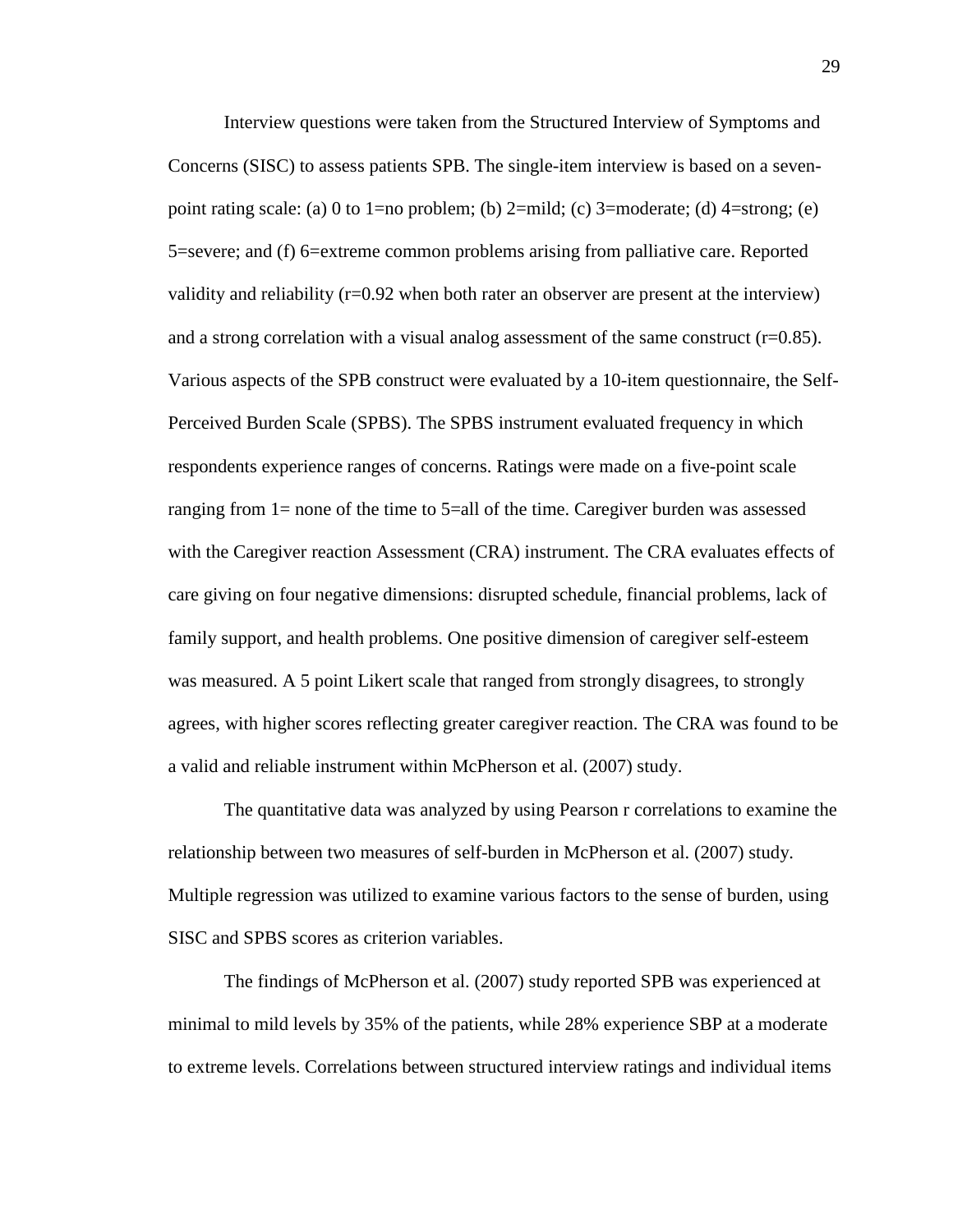on the self-perceived burden scales was statistically significant in all categories ( $p<0.01$ ). Correlations between the SPB measures and MSAS items were significant where vomiting was correlated with both measures  $(p<0.05)$ . Correlations of psychological symptoms were significant ; feeling sad, worrying, feeling nervous, and difficulty concentrating were correlated significantly with both the SPBS and the SISC scores  $(p<0.05)$ . Family members of patients who reported that the SPB was a significant problem had higher scores on the caregiver burden scale than family members of other patients ( $p=0.048$ ).

McPherson et al. (2007) concluded that Self-perceived Burden is a common and distressing concern for many patients receiving palliative care, thus increasing pain. The study is relevant for nurses dealing in palliative care to help facilitate various expressions of different perspectives within the nurse, patient, and caregiver relationship to elevate pain. Mutual appreciation of these roles can assists in alleviating a patients' sense of becoming a burden to others and lacking significance as a human being.

#### *Palliative Care and Patients' Satisfaction*

Patients with terminal cancer present enormous challenges for healthcare professional. As the disease progresses, these patients have to contend with worsening symptoms, deteriorating physical health and adverse psychological and social effects that require ongoing medical and nursing care and support. According to Peters & Sellick (2006) location of palliative care may influence healthy outcomes and quality of end-oflife. The purpose of this study is to determine which care setting, home versus institutional, provides optimal satisfaction of pain management, social support, and quality of life within the terminal cancer patient. The theoretical framework of Comfort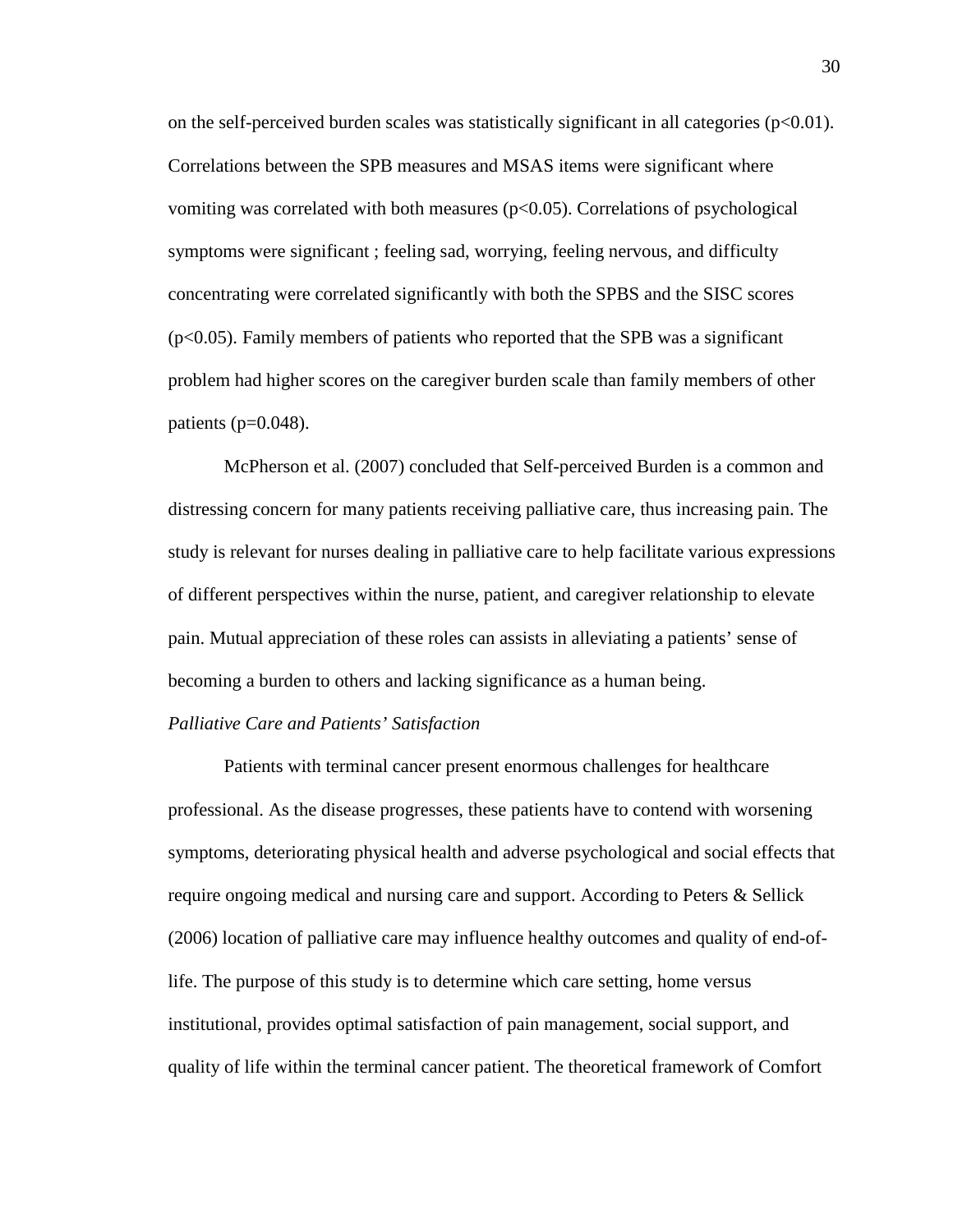Theory, threaded through concepts of anxiety, stress and needs guided this comparative study.

Peters & Sellick (2006) study sample was two independent samples of terminally ill cancer patients receiving palliative care were selected. One sample consisted of patients receiving palliative care from three inpatient care centers, and the other patients received home-based palliative care within Melbourne, Australia. Out of 93 patients who met the selection criteria, 58 consented to participate: 32 from the inpatient centers and 26 from the home setting. Inclusion criteria were that patients had a primary diagnosis of cancer, a prognosis of at least 2 months, were aged 18 years and over, and were able to speak and understand English. Questionnaires were administered by personal interview at bedside for inpatients and in homes lasting for approximately 30 minutes. Medical information was obtained from patient's medical files and of assigned nurse.

Self-reported questionnaire and a medical checklist, developed on the basis of a detailed literature review, was used to obtain demographic and medical details, and specific measures of health status, symptom experience, personal control and quality of life. Questionnaires responses and medical details were coded and checked for accuracy of entry, missing values and internal consistency. Participants sample characteristics and questionnaires answers were used for descriptive and inferential statistics. For all inferential testing, the type I error rate was set at 0.5 for two-tailed hypothesis. Multiple regression was used to identify factors predicting scores on the quality of life measure (Peters & Sellick, 2006).

Symptom experience was assessed using a self-report instrument, Memorial Symptom Assessment Scale (MSAS) that includes four key measures in relation to 32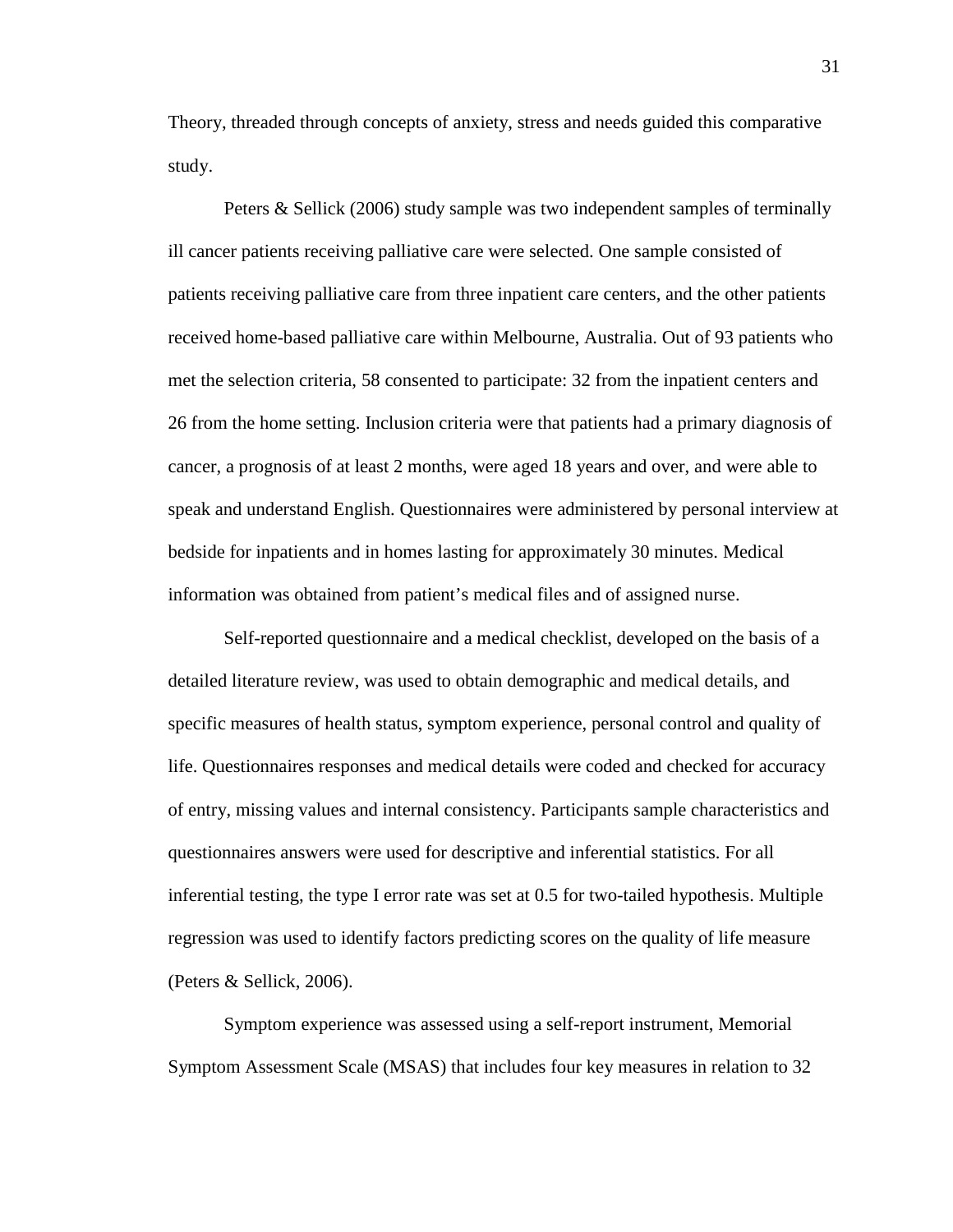symptoms (physical and psychological) commonly reported by cancer patients. Participants specified what symptom they have experienced, rating the frequency, severity and distress on a 4-5 point Likert scale. The Palliative Performance Scale (PPS) assessed physical health and the physical status developed for terminally ill patients receiving palliative care and global physical condition scales of the EORTC QLQ-C30. Performance rating of the PPS is based on five criteria: ambulation, activity, self-care, food and fluid intake, and state of consciousness. The PPS, according to the literature, is reported to be a valid and reliable tool. The EORTC QLQ-C30, cancer specific 30 item questionnaire, incorporates 5 multi-item functional scales (physical, role, cognitive, emotional and social), symptom scales (fatigue, pain, nausea and vomiting), additional single item symptom measures and two rating scales of global and health life (Peters  $\&$ Sellick, 2006).

Peters & Selleck (2006) used the Hospital Anxiety and Depression Scale (HADS), a self- reporting scale consisting of two subscales, each with seven items to assess psychological health indicators of anxiety and stress. According to the literature review, HADS has been reported as valid and reliable measure of depression and anxiety of cancer patients within home and palliative care settings. A three single-item scale assessed the degree to which patients perceived they had personal control over daily symptoms, medical care and treatment, and the course of illness. Peters & Sellick (2006) used a 7-point Likert scale to rate their personal control on each item. Four measures were used from the EORTC QLQ-C30 assessing quality of life to avoid overlapping results from the MSAS, PPS, and HADS scales. Specific measures were pain, family, social and financial quality of life and global quality of life.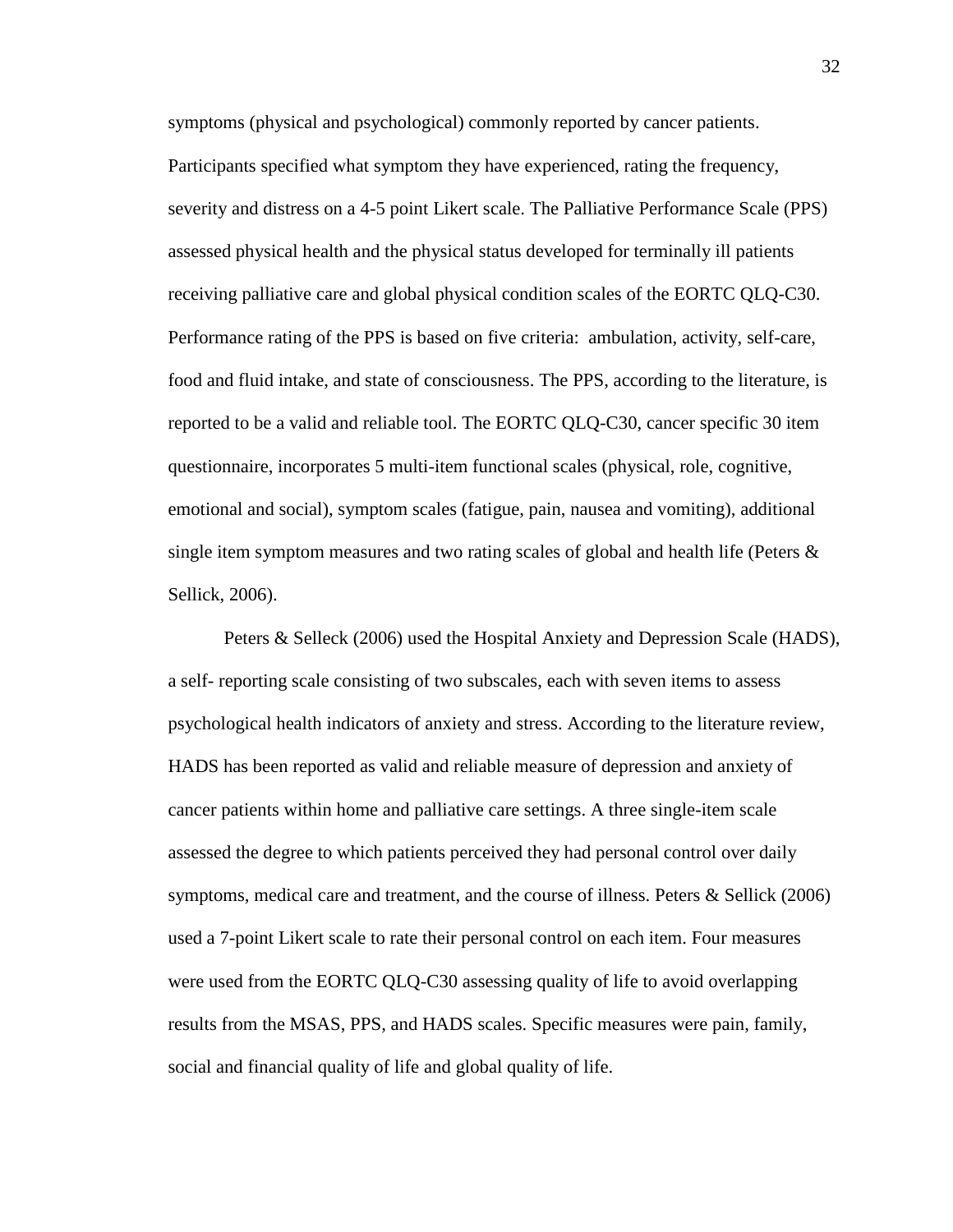Peters & Sellick's (2006) findings on the comparative data front were generated over 8 months. Inpatient and home-based groups revealed similar demographic characteristics, with the exception of marital status, country of birth and private health insurance. Chi-square analysis found a significantly higher population of inpatients who were not married ( $p<0.01$ ), of non-Australian descent ( $p<0.05$ ), and without private health insurance  $(p<0.05)$ . Data suggest that patients living alone or who without a support person are more likely to require admission to the hospital. Comparison of inpatient and homed based group identified a higher prevalence of diarrhea ( $p<0.01$ ), lack of appetite ( $p<0.05$ ) and belching ( $p<0.05$ ) in the inpatient group, possibly due to lack of meal individuality. Physical and psychological health status showed home-based patients had significantly higher physical health scores for physical status ( $p<0.001$ ) and global physical condition ( $p<0.01$ ) with lower depression scores ( $p<0.05$ ) than inpatients. Data suggests that home-based care may be the preferred option for patients in better heath.

The home-based group scored significantly higher on all measures for personal control over daily symptoms ( $p<0.05$ ), course of illness ( $p<0.001$ ), medical care and treatment  $(p<0.01)$ , and total control score  $(p<0.001)$ . Data suggest having more control over the situation improved patients' quality of care. Analysis of quality of life and global quality of life scales shows the impact disease has on quality of life was less for patients at home than those receiving inpatient care on all measures (Peters & Sellick, 2006).

Peters & Sellick (2006) concluded the main implications for the role of nurses and healthcare professionals is early detection and management of both physical and psychological symptoms, and to use strategies that will empower patients to have a greater sense of control over illness and treatment, whether it be home-based or inpatient.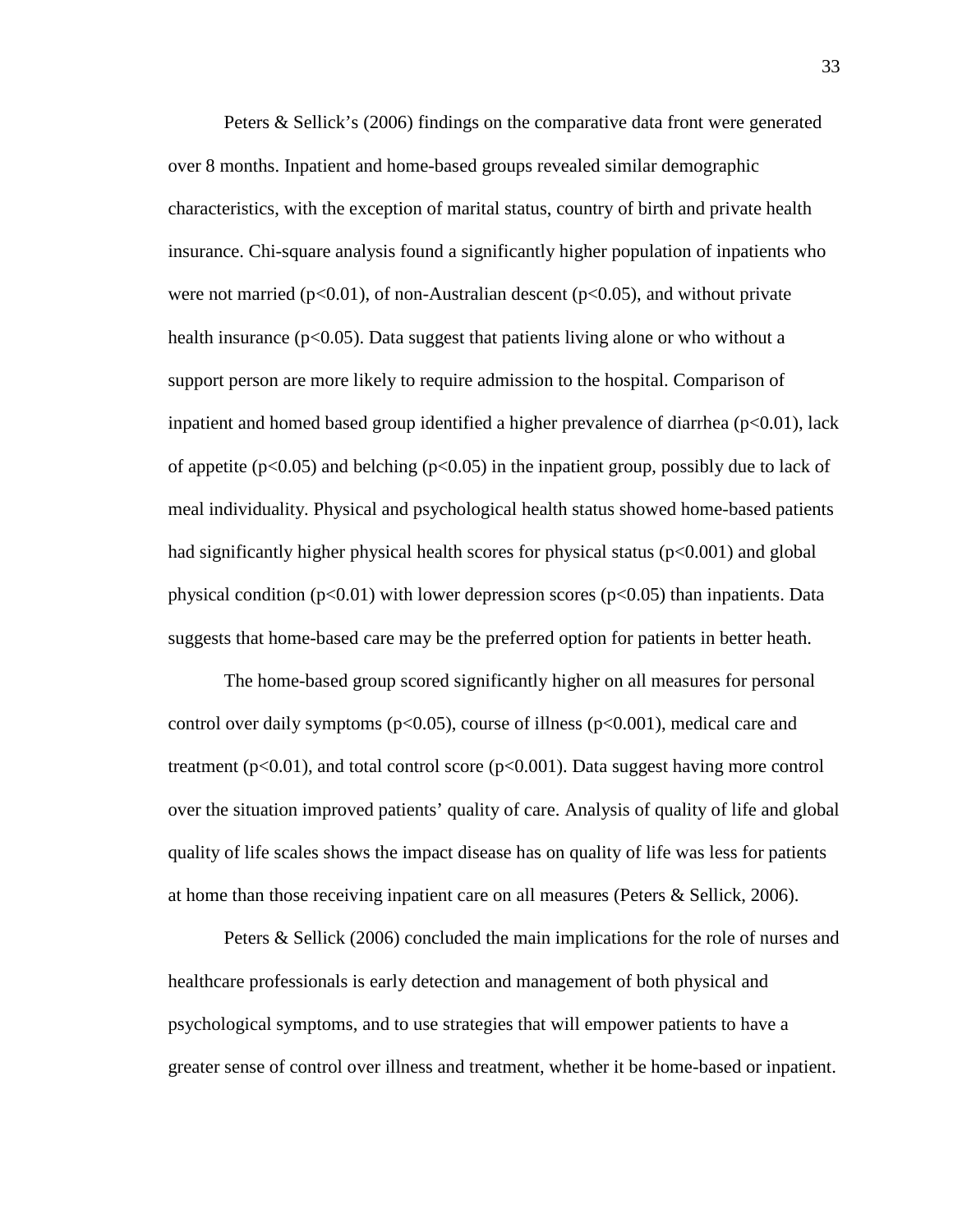The researchers suggest further investigation to confirm results, and to identify other factors that may impact quality of life as an inpatient and within the home.

Palliative care services and facilities are not yet sufficiently available throughout Europe, and within some areas of the United States. Both the cost of care in medical institutions and the patients' wish to die at home necessitates new care arrangements. The purpose of Dumitrescu & van den Heuvel (2007) study was to examine relationships of four palliative home care teams in Eastern Europe and the level of perceived satisfaction of the bereaved families with a new palliative care service in Romania. The theoretical framework of Perceptions and Quality of Care Concept guided this quantitative study.

Dumitrescu & van den Heuvel (2007) population of 106 patients was derived from 4\four home palliative care teams over a 2 year time frame. Inclusion of the study consisted of patients' families whose relative or significant other received palliative care at home and had expired. Eighty-nine patients died during that time frame with 73 families willing to participate in the study.

A questionnaire consisting of 17 closed questions was developed for this correlational study to measure the quality of palliative care information and communication, the families' expectations, accessibility of the palliative care service at home, conflicts caused by the palliative care, and overall satisfaction with the delivered care. Questions were pre-coded with two to four answer categories, followed by an open ended question offering the interviewee and the interviewer the opportunity to expand, explain or comment on the answer. Dumitrescu  $\&$  van den Heuval (2007) data was analyzed using Solar Power Satellite System (SPSS) software. Chi square and phi testing was utilized for categorical variables, and Pearson correlations was used for continuous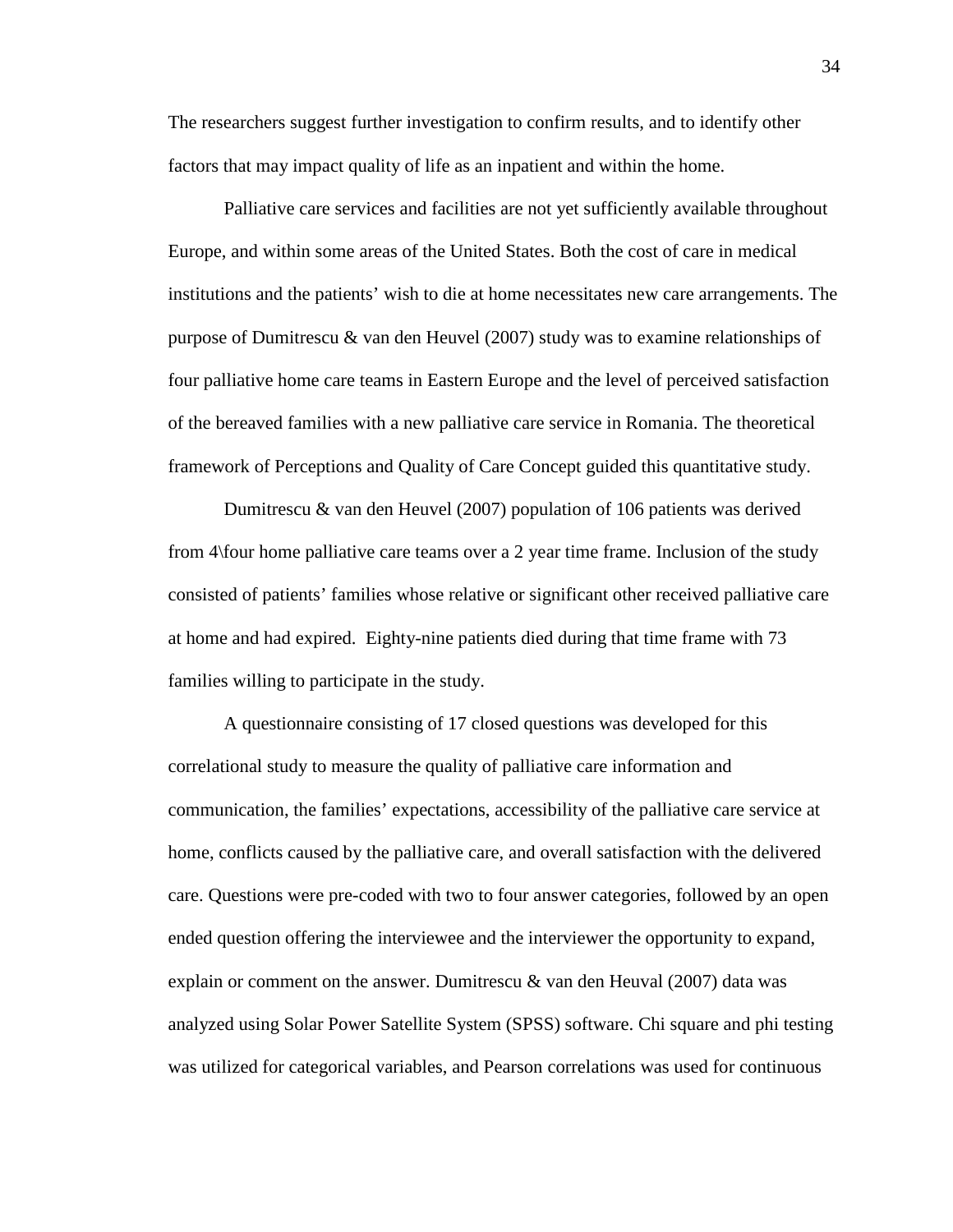variables. Statistical significance level of the data was set at  $p<0.05$  and reported as reliable.

Dumitrescu & van den Heuvel  $(2007)$  findings on the quantitative data reveals satisfaction from 69% of the family members was met with information and communication from the health care professionals. Family members who did not have a central role with informal care giving indicated that they had not received all the information they required from the palliative care team. Eighty percent of the family members stated that their expectations had been fully met by the physician and nurse. Family members who did not play a central role as care giver indicated that their expectations had not been fully met (phi  $0.415$ ; p<0.001). Accessibility of professionals to patients and family when needed was hallmark. Eighty-one percent of family members stated they could reach the professionals immediately, and no family reported that the team could not be reached. Many (50%) family members reported that the care provided the team actually prevented conflicts in the family. Prevention of conflicts was prevalent in those cases where children and the spouse were the central care givers (chi square  $7.256$ ; p $<0.03$ ).

Overall satisfaction ratings from family members of care being delivered was 46% very satisfied, 38% satisfied, and 16% not satisfied. Satisfied families did not realize so much could be done to help the patient in relieving discomfort, anxiety, pain and uncertainty. Overall satisfaction was related to the type of relationship the family member had with the patient (chi square  $18.572$ ;  $p<0.001$ ). The greater the familial involvement reflected more satisfaction (Dumitrescu  $\&$  van den Heuvel, 2007). The validity of the findings is revealed through strong correlations between the aspects used to evaluate the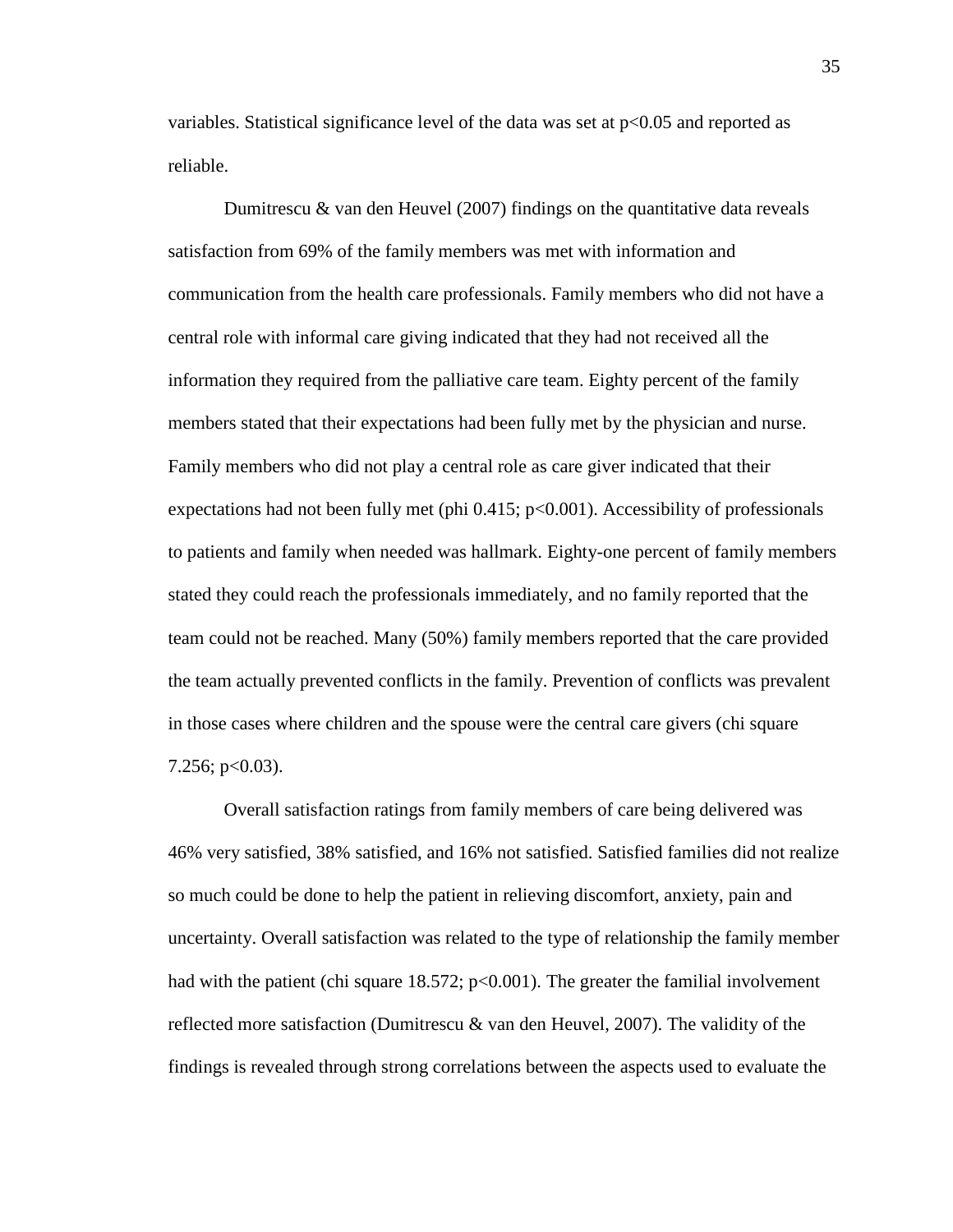palliative care at home from the families' perspective indicating a strong coherence in the concept measures and in the answering patterns.

Dumitrescu & van den Heuvel (2007) concluded that the services of palliative care at home were appreciated by most families of the patients who received this care. Patients and family satisfaction correlates highly with open communication among healthcare professionals and the palliative care team, enabling the patient to remain at home.

Gaining insight into the perceptions of terminal patients at the end-of-life is an extremely sensitive issue. There is some evidence of the positive effect of continuity of care in general practice on patient's satisfaction with care and trust in healthcare providers (Michiels, Deschepper, Van Der Kelen, Berheim, Mortier, & Vander Stichele, 2007). The purpose of the study is to develop a guideline for general practitioner's (GP) on communication with terminal patients to identify barriers to the delivery of continuous primary end-of-life care. The theoretical framework of Grounded Theory with the underlying concept of end-of-life communication guided this descriptive study.

Study sample was 17 metastatic cancer patients were approached by Flemish physicians associated with their palliative care center in Belgium. Inclusion criteria were advanced illness with an estimated life expectancy of 3 months, being informed of diagnosis and prognosis, wishing to die at home and aged over 18 years (Michiels et al., 2007). Oral information about the studies' objectives and consent was obtained from all participants. Reliability was not reported.

A semi-structured interview guide, developed on the basis of a detailed literature review, was used to collect data during face-to-face interviews with the patient and health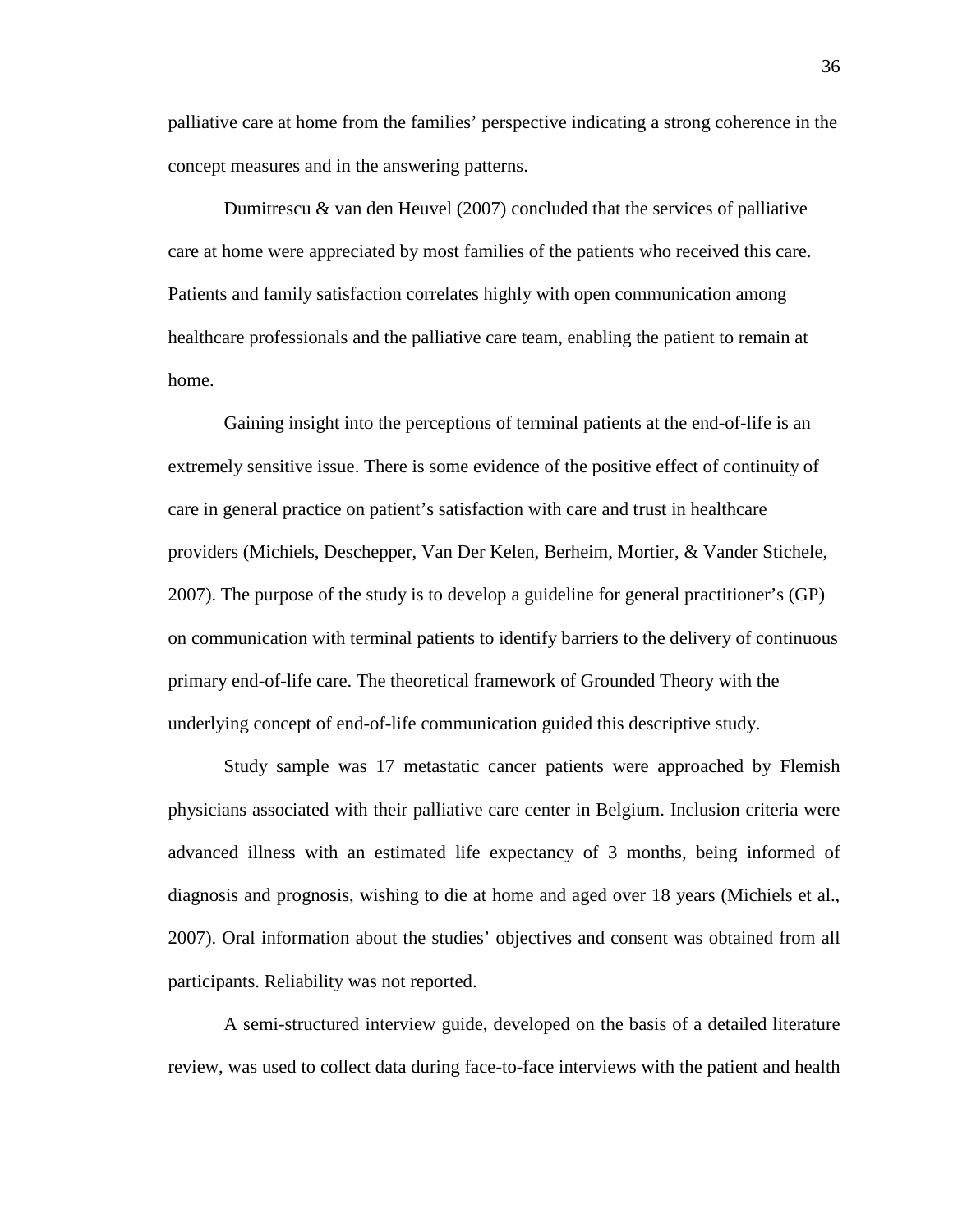scientist. Focus of the interviews was on the patient's point of view, supported by next of kin, partner, or significant other throughout the interview process. Two consecutive interviews were audio taped, transcribed and coded into categories for constant comparisons. In eight cases the next of kin was present and participated in the interview. Eleven follow-up interviews took place: four with the patient, five with the next of kin and two with both (Michiels et al., 2007). The concept specifically addressed was end-oflife communication for continuous continuity of care.

Seventeen patients interviewed 10 men and seven women, valued aspects of continuity of care as an important task along with the attitude of their GP. Michiels, et al. (2007) indentified two types of continuity that emerged from the qualitative interviews. The two types of continuity were as follows: (a) relational continuity by having an ongoing relationship with the same GP that exited for years, covering life cycle changes, life crisis and chronic/acute illness episodes; and (b) informational continuity of valued information flow between specialists, the GP and themselves. Discussion of their disease, even if diagnosed by a specialist, prognosis, and possible treatment was expected to be managed by their GP. Lack of time formed an important barrier to informational and relational continuity: time to listen to the patient, and time to call the specialist to obtain information or visit. GP's lack of initiative was seen as a barrier to some patients who wanted their GP's to start discussions about palliative care facilities, medications or to call spontaneously. One patient identified GP's holidays as a barrier to continuity.

Michiels et al. (2007) findings confirm the importance of continuity of care at the end-of-life and explored the concepts of informational and relational continuity, identified in the detailed literature review, as important types of continuity. The study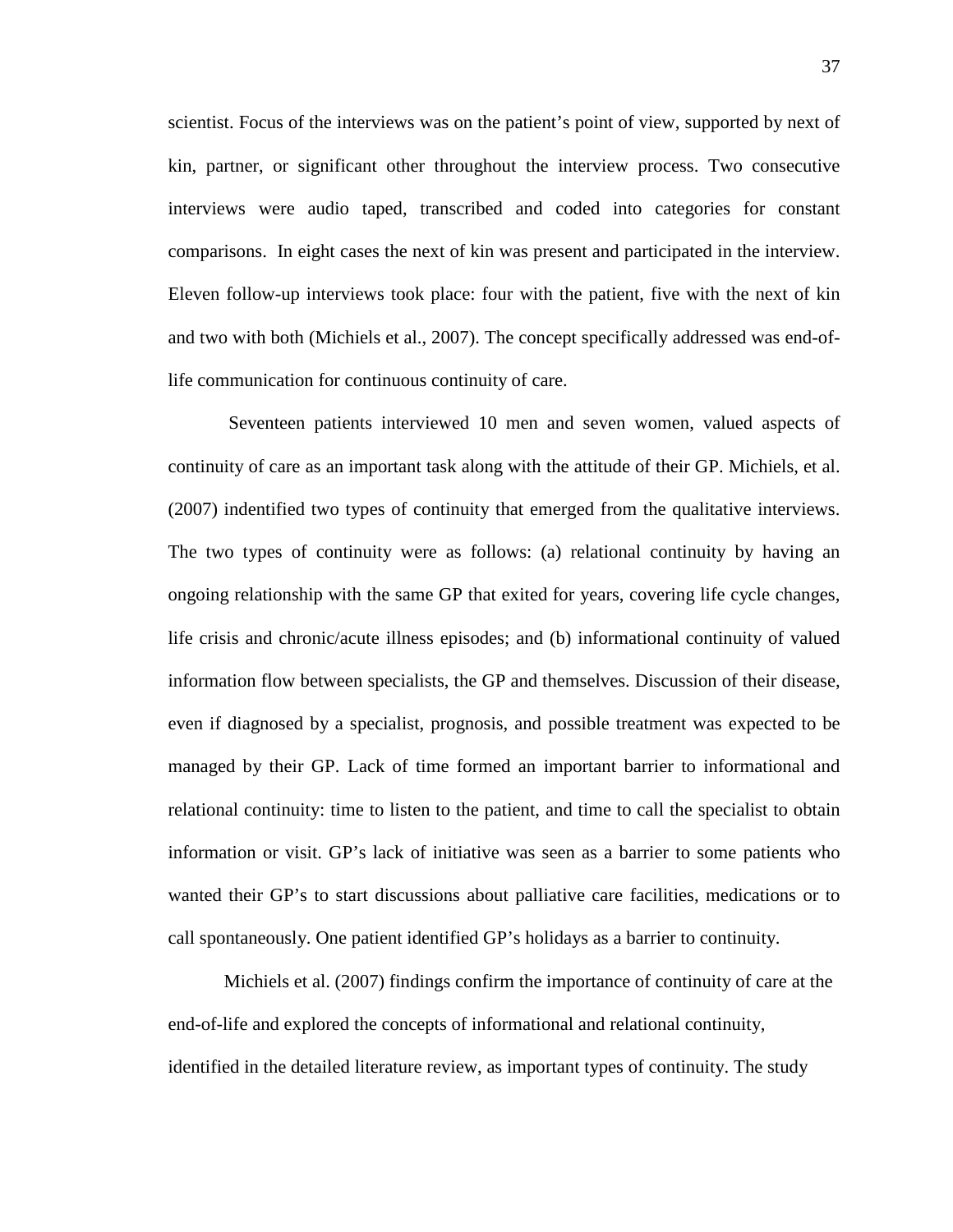also supports that continuity of care is especially important between the GP and the endof-life patient in coordination of communication between various caregivers and specialists, allowing for better supportive care at home.

Michiels et al. (2007) concluded that gaining insight into the perceptions of the terminally ill patients contributes to the clarification of the concepts of relational and informational continuity in the context of primary end-of-life care and identifies barriers to this continuity. Results of the study has relevance because it contributes a better understanding of consequences for terminally ill patients of present developments in general practice and provides insights for physicians on improving end-of-life care.

Perceptions of palliative care patients are important in order to enhance nursing care for patients receiving palliative care. The purpose of Gourdji, McVey, & Purden (2009) study is to explore meaning and quality of life (QOL) from the perspective of terminally ill patients on a palliative care unit, and to identify factors that bring quality to their lives. The theoretical framework of McGill's Model of Nursing and Kring's concept of "good death" guided this qualitative study.

Study sample was recruited from a palliative care unit for this descriptive study. Patients are admitted to this unit for symptom management, respite care for the family, or end-of-life. Five women and five men with a mean age of 57.9 were included in the study. Inclusion criteria were receiving end-of-life care, 18 years or greater, Englishspeaking, cognitive ability to provide consent, and well enough to participate in an interview (Gourdji et al., 2009). All patients were diagnosed with metastatic carcinoma.

McGill's Model of Nursing views health and illness as a coexisting disease with health encompassing the dimensions of coping and development (Gottlieb & Rowat,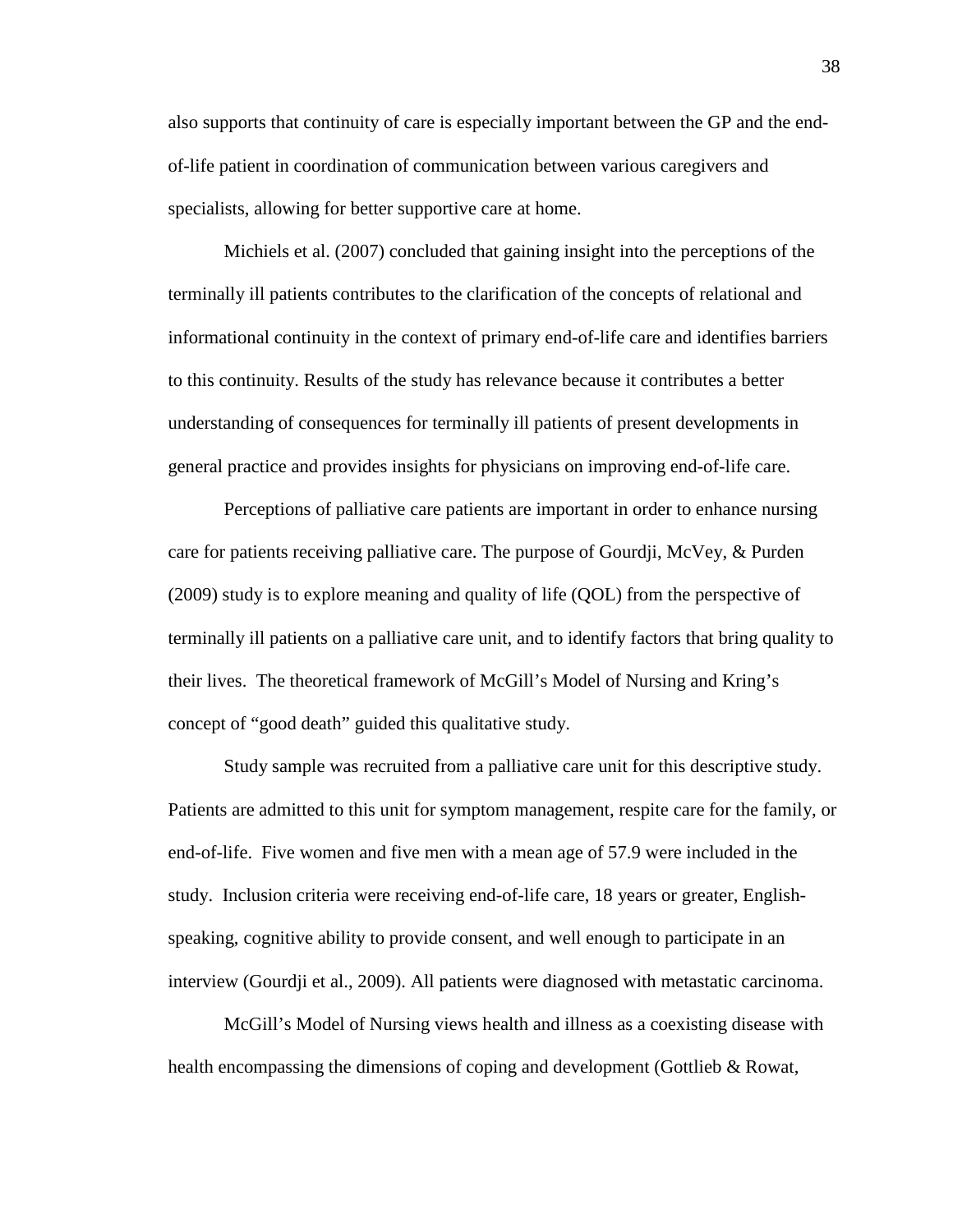1997). Additionally, Kring's concept of good death (Kring, 2006) has four main determinants that guided this conceptual study as follows: (a) pain control and symptom relief; (b) presence of others; (c) having spiritual needs met; and (d) making preparations. McGill's Model of Nursing and Kring's concept of a good death work in unison for one to possibly achieve healthy living even in the face of tragic circumstances.

Semi-structured, audio-taped interviews with open-ended questions took place within a week of admission. Over the course of Gourdji et al. (2009) study, four patients died, one transferred to hospice, three were discharged home, and two remained on the unit. Two patients had follow-up interviews. Individual interviews were obtained by an experience oncology nurse, lasting 16-20 minutes in length, dependent on patient fatigue. Three distinct aspects were discussed when questioned about their QOL: (a) the meaning of a quality life at this stage in their illness trajectory; (b) the experience of living with the illness; and (c) factors that contributed to their QOL. Non-verbal behaviors, events at the bedside, and the atmosphere in the room were documented. The patient's hospital chart was reviewed by the investigator for documentation pertaining to QOL. Investigator triangulation occurred at the time of data analysis, reducing the possibility of a biased interpretation and validating the reliability. Thematic analysis was used to uncover meaning embedded in patients' stories.

Gourdji et al. (2009) findings of the qualitative data identified three themes from the palliative care patients: (a) maintaining a sense of normalcy; (b) contributing to the well-being of others; and (c) experiencing appropriate care and support. Themes were supported by patient responses consisting of three factors shaping the patient's EOL experience: (a) approach to life having a positive outlook through humor, hope, and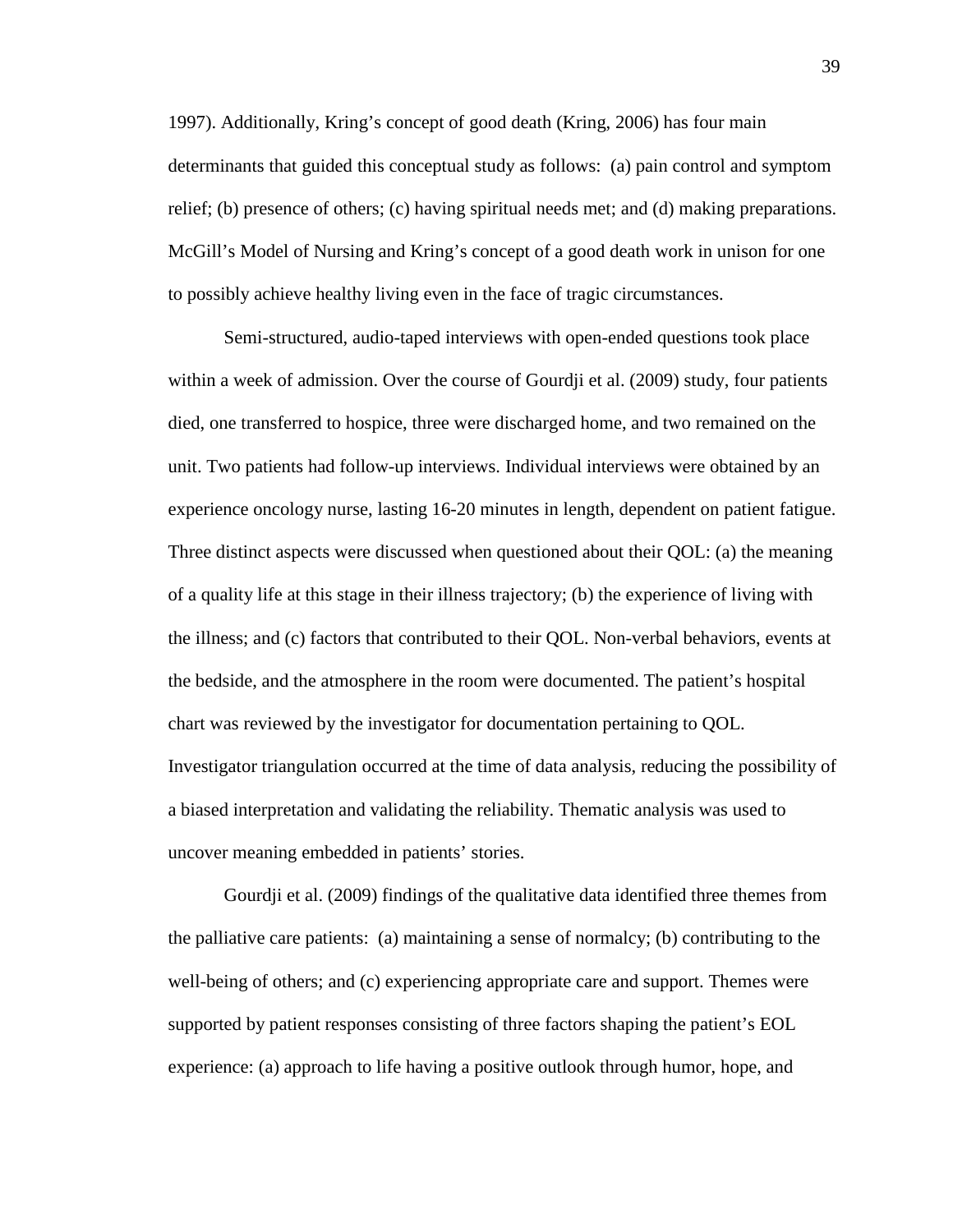spirituality; (b) illness life detractors from QOL were physical symptoms, limitations, emotions, and concern of self and family; (c) ideal quality of life consisted of being independent, happy, without pain, and healthy; and (d) quality end-of-life consisting of doing the things ones usually would do, being helpful to others, and living in a caring environment.

Findings of Gourdji et al. (2009) descriptive study highlight the importance of understanding influences taking place with the patient during palliative care. The results have practical significance for nurses when planning interventions to help patients live out their lives in ways that are meaningful to them. Focusing on patient strengths rather than their deficits is an empowering influence. Modifications of routines and providing opportunities to make choices and respect the choices they make are also significant. Further research is needed to explore characteristics in which patient and their families view health care provider's impact their quality end-of-life.

Gourdji et al. (2009) concluded from this study from a palliative care patient perspective, it is pertinent important for the patients to do the things they usually do, to be helpful to others, and to live in a caring environment. This is relevant within this patient population to transcend any negative lived experiences and focus on living life to the fullest despite physical limitations.

#### *Summary*

Knowledge deficiencies and lack of formal education in pain management and palliative care settings significantly inhibits quality end-of-life-care. The literature review provided considerable evidence of nurse and patient misperceptions leading to suboptimal care giving and patient dissatisfaction. The findings support that extensive end-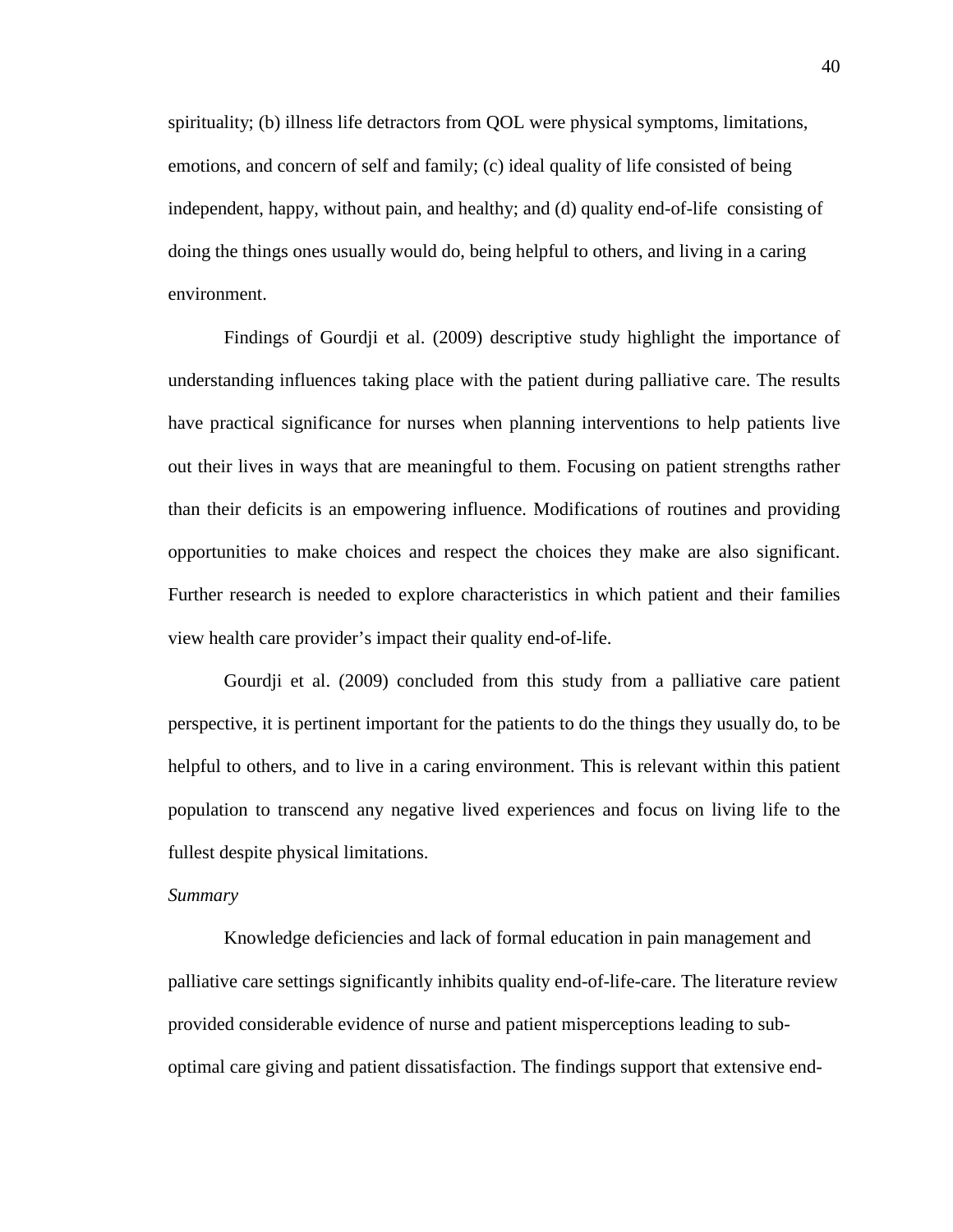of-life curricula have been developed, but are being used inconsistently to educate nurses to effectively support patients in palliative care. The literature revealed pivotal components for nurses to deliver quality palliative care by increasing their knowledge and perceptions of pain management during end-of-life. Persistent lack of knowledge and professional educational efforts within palliative were identified in the studies by Kwekkeboom et al. (2005), Wallace et al. (2009), and Schlairet (2009). The authors found significant care incompetency's within professional nurses and nursing students from lack of didactic and educational experiences of caring for palliative patients. The study by Adriaansen et al. (2008) found high knowledge scores among student nurses seeking out palliative care experiences and a significant relationship between perceptions of empathy via communication skills coupled with prior religious background. Finding point to a need for increased educational programs within undergraduate curricula and nursing professionals aimed at knowledge and background of palliative care.

The literature review supported how perceptions of pain management affect the quality of end-of-life care. Klepstad et al. (2009) study found patients with perceptions of high stress and anxiety found significance of ineffective pain relief with moderate amounts of opiods. Szeto & Cheng (2006) recognized a moderate correlation between pain intensity and the perception of professional and family support. Home based palliative care increased patients perception of appropriate care and support given with moderate pain intensity. The studies by de Vogel-Voogt, van der Heide, Visser, van Leeuwen, van der Rijt, & van der Maas (2007) and McPhearson et al. (2007) identified higher incidences of pain and distressing symptoms during end-of-life when deficits in communication with patients and caregivers are present. McPhearson et al. (2007) study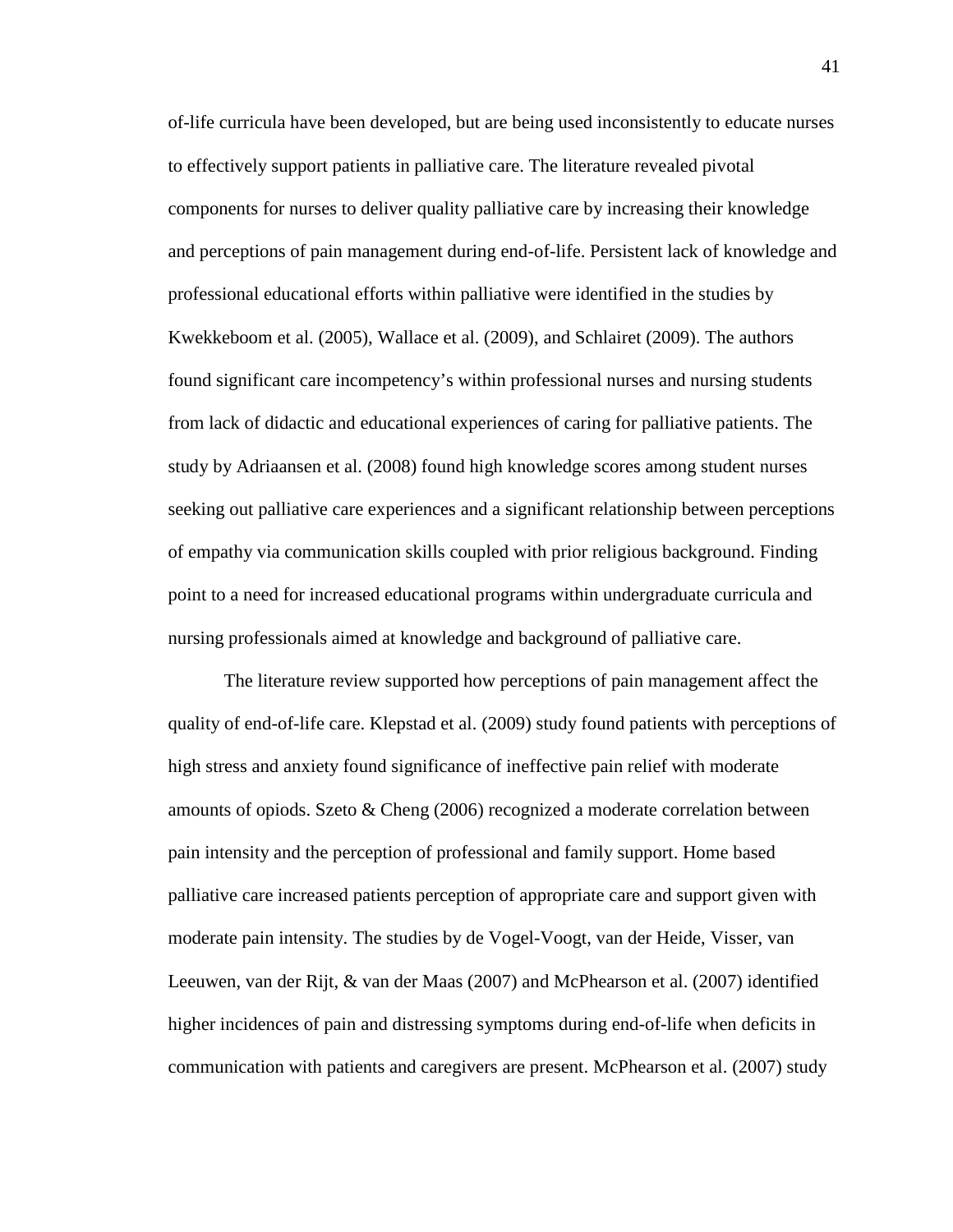utilized framework of Self-Perception of Burden correlating significance of a higher level of self-perception of burden, implicating a higher level of inadequate pain control. The studies provided valuable information about patient and caregiver perceptions of pain management within palliative care.

The literature review also supported patients wanting to receive palliative care within the home setting and communicating their beliefs for increased satisfaction. Satisfaction within home-based palliative care was supported by Peters & Sellick (2006) and Dumitrescu  $\&$  van den Heuvel (2007). Michiels et al. (2007) gained insights into patients' beliefs and increased satisfaction of receiving continuous primary end-of-life care. Gourdgji et al. (2009) found significant satisfaction of quality of life throughout palliative care by nurses empowering patients to focus on their strengths. Findings point to a need for nurses to gain insight into patients' beliefs to support a satisfactory palliative care experience.

Patients, family members, nurses, health care providers and palliative care groups were incorporated in the literature review. Data were obtained through interviews, focused interviews, surveys, and self-reported questionnaires. Variables were examined by numerous tools to collect the data of pain management in palliative care. Study frameworks included Experimental Learning Theory, Comfort Theory, Benner's Novice to Expert Theory, Self-Perception of Burden, Grounded Theory, and McGill's Model of Nursing. Concepts of perceptions, anxiety, stress within palliative care. This diverse collection of evidence points increasing knowledge for effective end-of-life practices, and awareness of one's perceptions to deliver quality palliative care to patients.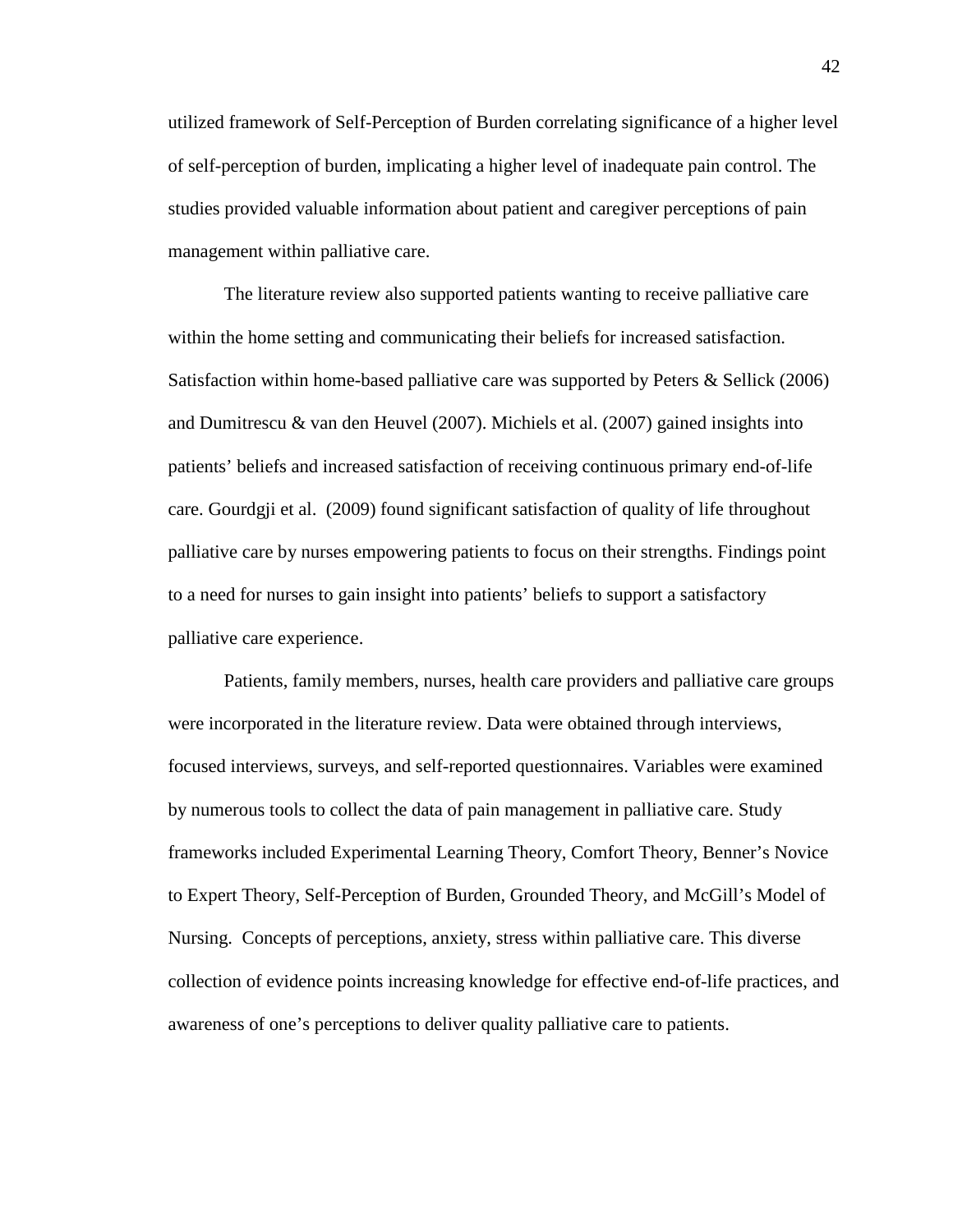## Chapter III

### *Methodology*

## *Introduction*

Specific end-of-life curricula have been developed but are being used inconsistently to educate nurses. Health care education has been widely criticized for providing minimal training in end-of-life care, for most education in palliative is on the job training. Nurses believe that they are ill-prepared to provide palliative care and want professional education to improve knowledge and skills in this area. The purpose of this descriptive, correlational study is to examine registered nurses and healthcare professional's background, perceptions, and opinions about pain management. This is a replication of Fox's (2007) study. This chapter presents the population, sample, methodology, and procedures that will be utilized for this study.

## *Research Question*

What are the relationships among health care professionals' knowledge, background, perceptions, and opinions about pain management in palliative care? *Population, Sample, and Setting*

The population for this study is nurses and healthcare professionals working in the Spectrum Health-Palliative Care Center in Michigan, attending a one-day, on site workshop entitled "Person-Centered Pain Management". Criteria for inclusion are: all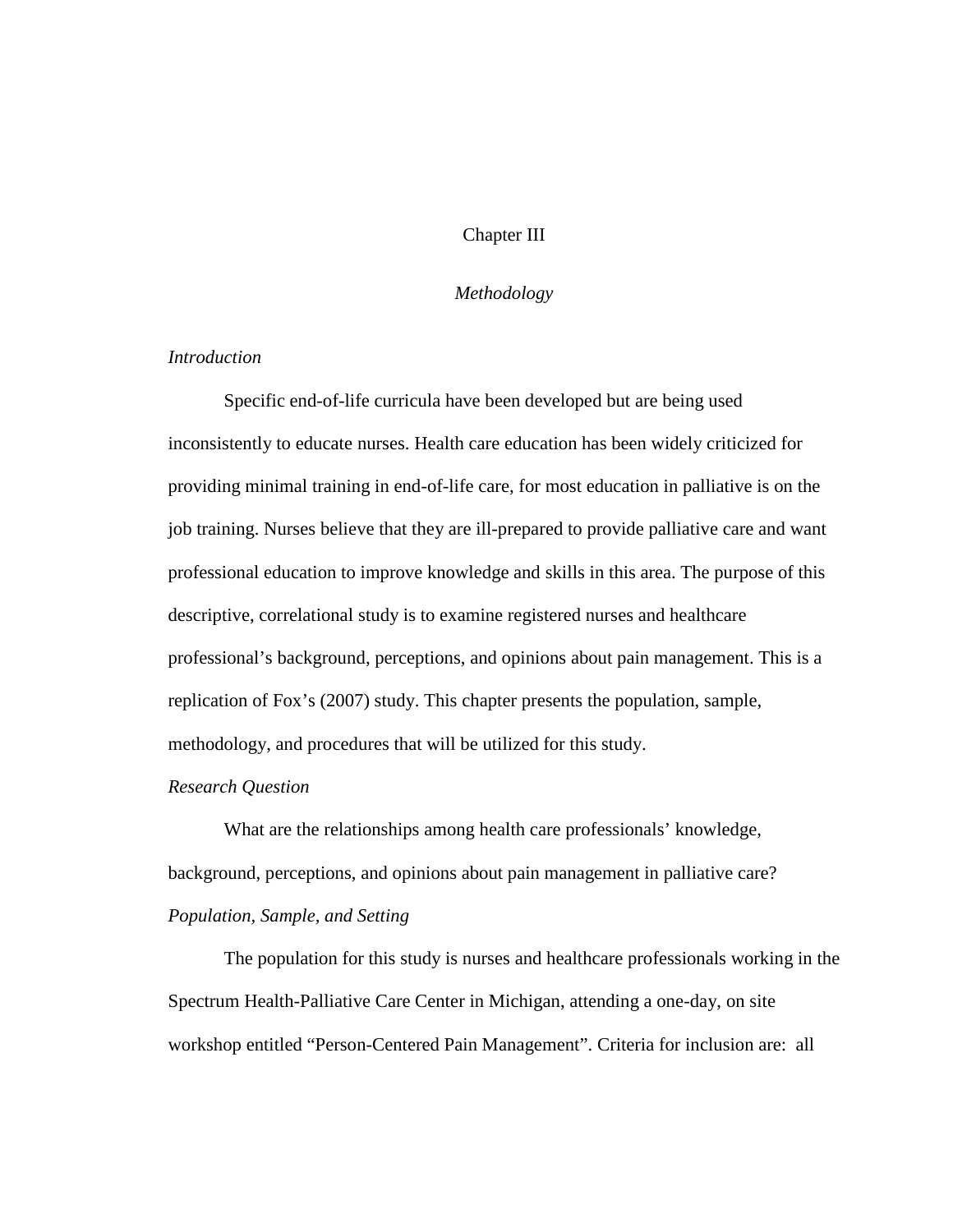full-time and part-time registered nurses, licensed practical nurses, physician assistants, physical therapists, occupational therapists, social workers, certified nursing assistants, certified medical assistants, and administrators who work within Spectrum Health-Palliative Care Center and are present at the one-day workshop. A convenience, self – selected sample of 175 healthcare professionals is anticipated with half of the population consisting of nurses.

## *Protection of Human Rights*

The study will be submitted to the Ball State Institutional Board and the participating care center for approval. In order to protect human rights of the participating healthcare professionals, this study will be voluntary. The workshop is free of charge, providing free continuing education credits. Upon conclusion of the workshop, participants will be requested to complete the survey. Consent of the participation is indicated with the completion of the survey. No risks have been identified with this study. The benefit of this study will include the opportunity for nurses and other healthcare professionals to contribute to the acquisition of information which may contribute to the care of palliative care patients by determining healthcare professional's knowledge, background, perceptions and opinions about pain management and end-of-life care. *Procedures*

After Institutional Review Board approvals, a letter will be sent to the Vice President of Nursing, Vice President of Medicine, and the Director of Ancillary Care requesting a meeting. The meeting will discuss the purpose of the study, criteria for inclusion, anticipated sample and review of the instrument to be used after the palliative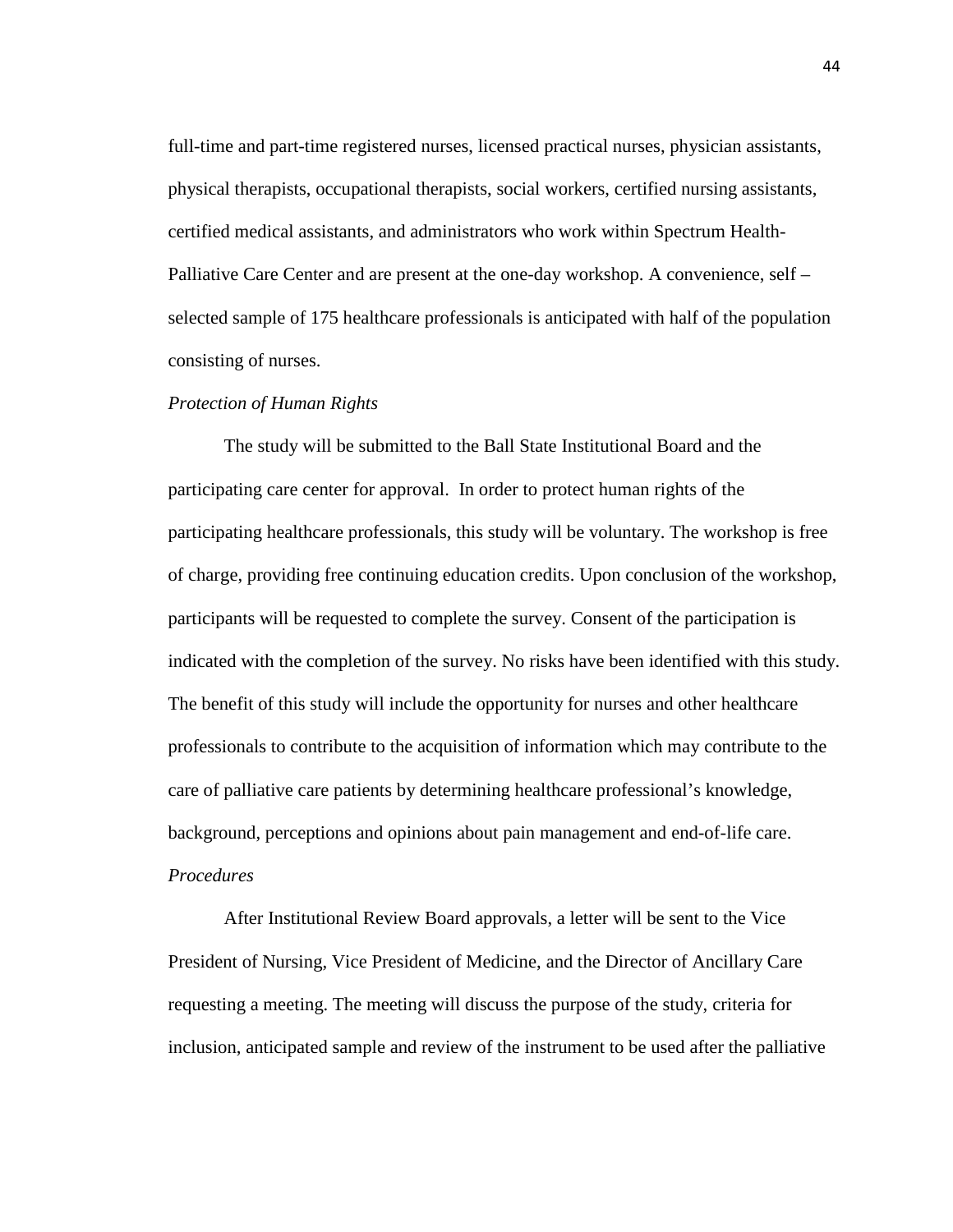care workshop. The workshop is free of charge and will provide continuing education credits. At the end of the workshop, participants will be requested to complete the survey. *Design*

This study will use a descriptive, correlational design. This type of design describes the variables and examines the relationships that exist in a study situation (Burns & Grove, 2005). The design will allow the researcher to identify personal and professional demographic variables and examine the relationships among variables and the health professionals need for knowledge and skill within palliative care.

## *Instrumentation*

The Living Initiatives for End-of-Life Care Project Pain Management Survey (Fox, 2007) was developed to examine health care providers' background, perceptions, and opinions about pain management. The closed-ended survey consisted of data in the areas of: (a) demographics (personal and professional), (b) practice patterns in reference to pain management, (c) education in pain management, (d) confidence in own and others' pain management systems, and (e) visions for good pain management systems. Demographics to be measured wee age, gender, profession, and relationship to caring for someone with pain. Practice patterns in reference to pain management scale ratings from 1 to 5, with 1 associated with almost always true, to 5 almost never true. Education in pain management to be rated by specifying type of training through lecture in professional training, formal training in clinical training, part of clinical training in direct patient care, continuing education, and hours. Confidence in own and others' pain management systems to be measured on a scale from 0 to 10, with 0 associated with not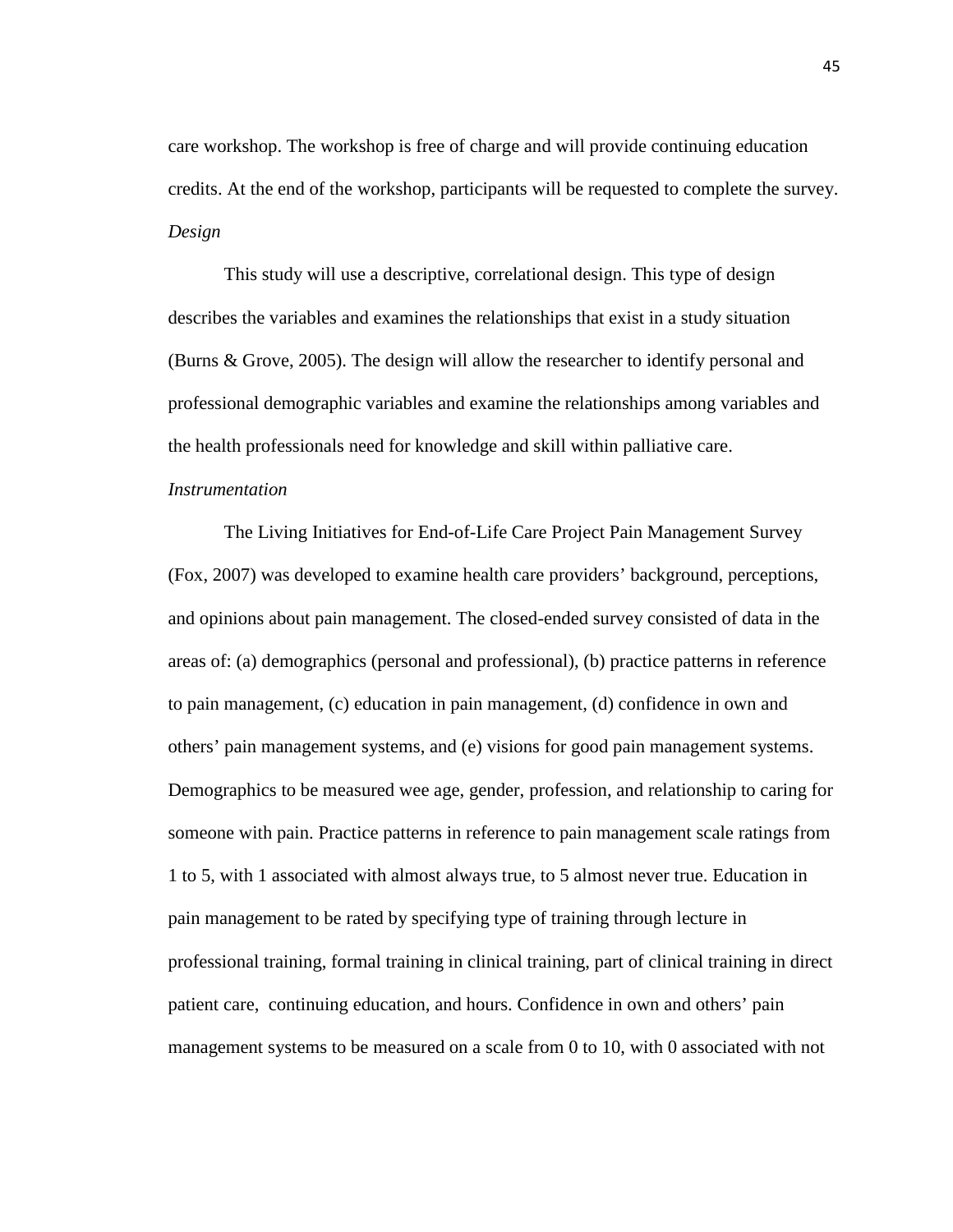confident at all, and 10 associated with completely confident. Visions for good pain management systems on a rating scale from 1 to 5, with 1 associated with action is critical for real change to improve pain management, to 5 associated with action is not helpful and would not impact improved pain management. One open-ended question will be asked at the end of the survey regarding opinions of the current pain management system. The survey has face validity, but no further tests of validity and reliability were developed or reported.

#### *Summary*

Nurses and other health care providers believe they are ill-prepared to provide palliative care and want professional education to improve knowledge and skills within this area. The purpose of this descriptive, correlational study is to examine registered nurses and healthcare professional's background, perceptions, and opinions about pain management. Further studies in this area would reiterate that contemporary health professions education has inverted an ancient charge to healers such that we now train health care providers to comfort rarely, and the need for knowledge within this area is vast.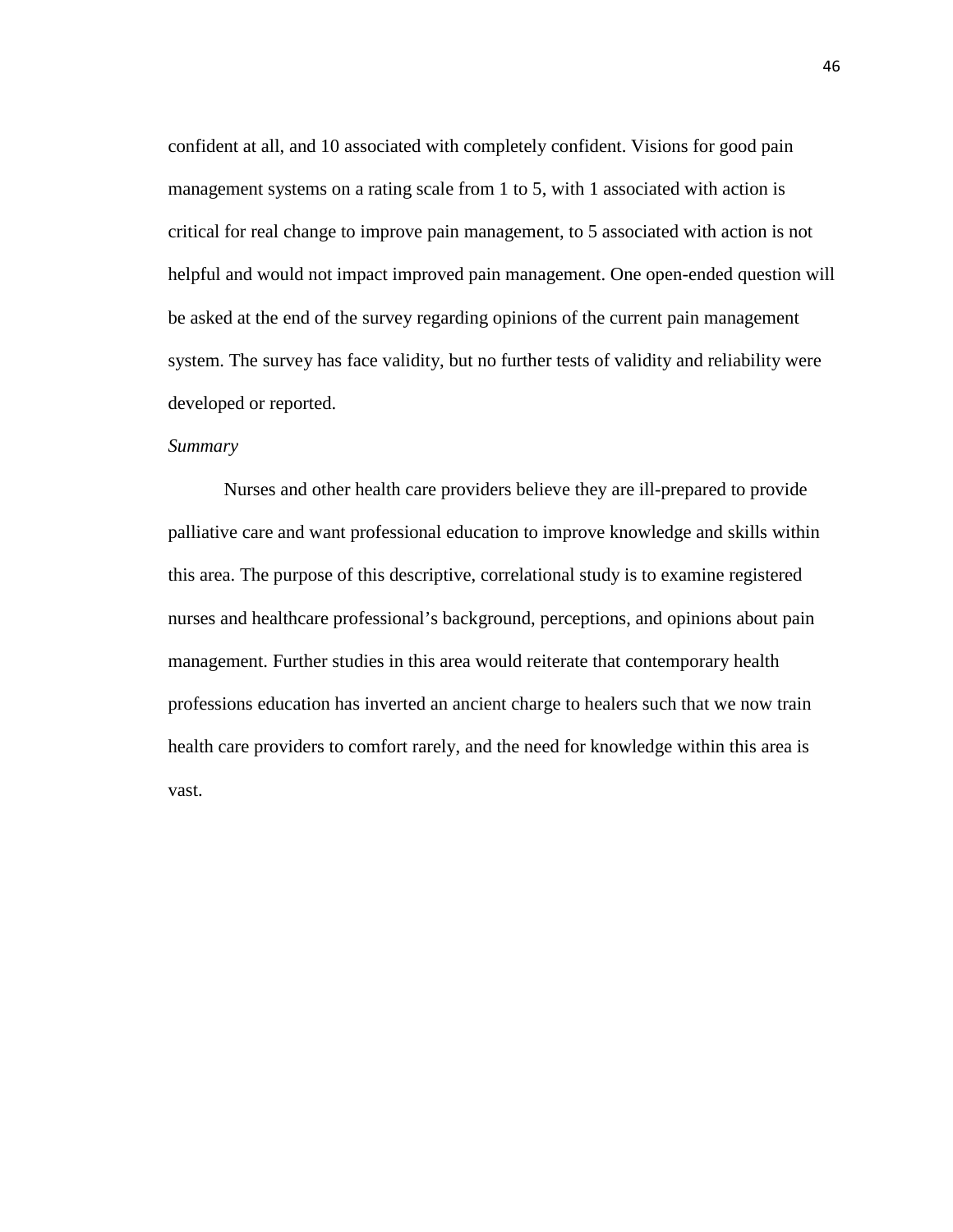## References

- Aulino, F. & Foley, K. (2001). Professional education in end-of-life care: A United States perspective. *Journal of the Royal Society of Medicine, 94,* 472-476.
- Adriaansen, M., Van Achterberg, T., & Borm, G. (2008). The usefulness of the staff patient interaction response scale for palliative care nursing for measuring the empathetic capacity of nursing students. *Journal of Professional Nursing, 24*(5), 315-323.
- Benner, P. (1984). *From novice to expert: Excellence and power in clinical nursing practice.* Menlo Park, CA: Addison-Wesley.
- Burns, N. & Grove, S. K. (2005). *The practice of nursing research: Conduct, critique,* and utilization (5<sup>th</sup> ed.). St. Louis, MO: Elsevier Saunders.
- Center for Medicare and Medicaid Services. (2008). Last year of life expenditures. Retrieved October 21, 2009 from

<http://www.cms.hhs.gov/MedicareMedicaidStatSupp/>

- Davies, E. & Higginson, I. J. (2005). Systemic review of specialist palliative day-care for adults with cancer. *Supportive Care in Cancer, 13*(18), 607-627.
- de Vogel-Voogt, E., van der Heide, A., Visser, A., van Leeuwen, A. F., van der Rijt, C. CD, & van der Maas, P. J. (2007). Patient evaluation of end-of-life-care. *Palliative*

*Medicine*, *21*(3), 243-248.

Degner, L., & Gow, C. (1998). Evaluations of death education in nursing: A critical review. *Cancer Nursing, 11,* 151-159.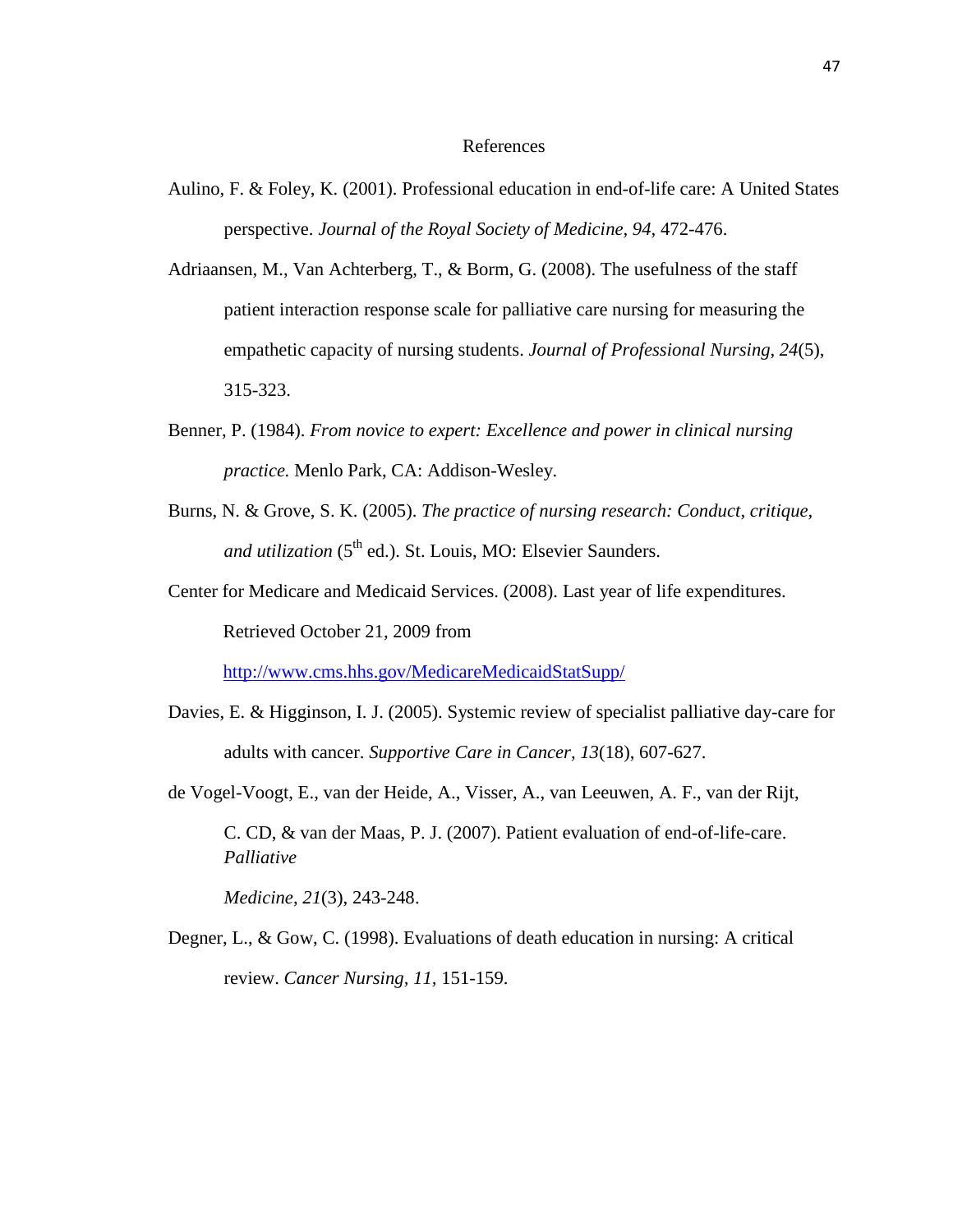- Dickinson, G. E. (2006). Teaching end-of-life issues in United States Medical Schools: 1975-2005. *American Journal of Hospice and Palliative Care Medicine, 23,* 1-7.
- Dumitrescu, L., & van den Heuvel, W. (2007). Evaluation of palliative care at home: The families' perspective. *Journal of Palliative Care*, *23*(1), 54-63.
- Fields, L., & Cassel, C. (1997). *Approaching death: Improving care at the end-of-life.*  Washington, D.C.: National Academy Press.
- Foley, K. M., & Gelband, H. (2003). Improving palliative care, a report end-of-life care in nursing homes. *Issues in Law and Medicine, 19,* 1-23.
- Fox, C. R. (2007). What health care providers know and need to know about palliative care. *Journal of Allied Health, 36,* 209-215.
- Gottlieb, L. N., & Rowat, K. (1997). The McGill Model of Nursing: a practice derived model. Montreal: McGill University.
- Gourdji, I., McVey, L., & Purden, M. (2009). A quality end-of-life from a palliative care patient's perspective. *Journal of Palliative Care, 25*(1), 40-50.
- Klepstad, P., Kassa, S., Cherny, N., Hanks, G., & de Conno, F. (2005). *Palliative Medicine, 19*, 477-484.
- Kolb, D. A., Boyatzis, R. E., & Mainemelis, C. (2000). Experimental learning theory: Previous research and new directions. *Perspectives on cognitive, learning, and thinking styles.* Hillsdale, NJ: Erlbaum.
- Kring, D. L. (2006). An exploration of the good death. *Advanced Nurse Science, 29*(3), 12-24.
- Kurz, J. M., & Hayes, E. R. (2006). End-of-life issues action: Impact of education. International Journal of Nursing Education Scholarship. Retrieved October 5, 2009 from<http://www.bepress.com/ijnes/vol3/iss1/art18/>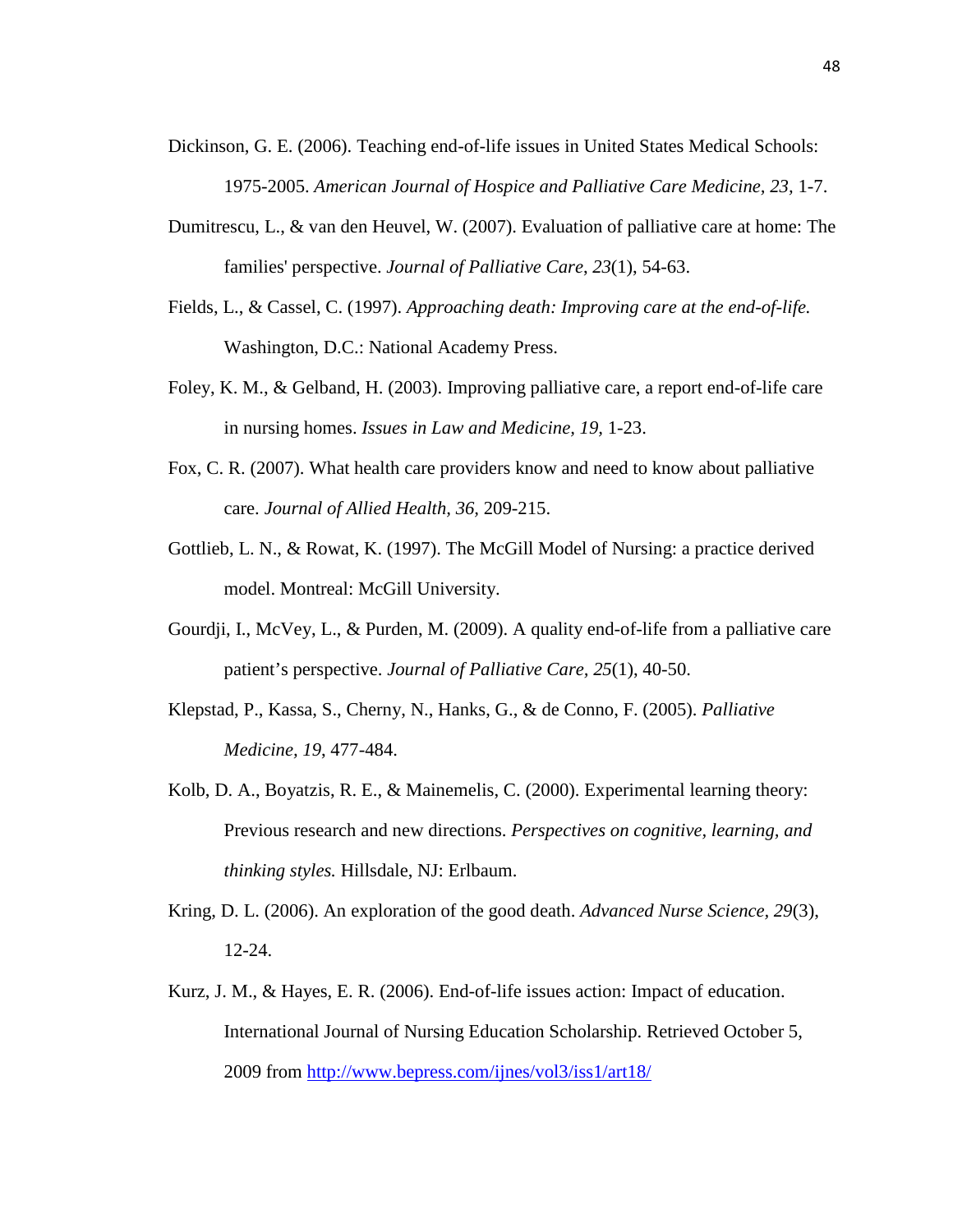- Kwekkeboom, K. L., Vahl, C., & Eland, J. (2005). Companionship and education: A nursing student experience in palliative care. *Journal of Nursing Education, 44*(4), 169-176.
- Marra, S. E. (2000). West Virginia initiative to improve end-of-life care influences on nursing care. *West Virginia Nurse, 4*(1), 11.
- Mallory, J. L. (2003). The impact of a palliative educational component on attitudes toward care of the dying in undergraduate nursing students. *Journal oProfessional Nursing,19*, 305-312.
- McCaffrey, R., Frock, T. L., & Garguilo, H. (2003). Understanding chronic pain and the mind-body connection. *Holistic Nursing Practice, 17*(6), 281-287.
- McPherson, C. J., Wilson, K. G., Lobchuck, M. M., & Brajtman, S. (2007). Selfperceived burden to others: Patient and family caregiver correlates. *Journal of Palliative Care, 23*(3), 135-142.
- Meraviglia, M. G., McGuire, C., & Chelsey, D. A. (2003). Nurses' needs for education on cancer and end-of-life care. *Journal of Continuing Education in Nursing, 34,*  122-127.
- Merck Institute of Aging and Health (MIAH). (2009). The state of aging and health in America. Retrieved October 12, 2009 from<http://.cdc.gov/aging/saha.htm>
- Michiels, E., Deschepper, R., Van Der Kelen, G., Berheim, J. L., Mortier, F., & Vander Stichele, R. (2007). The role of general practitioners in the continuity of care at the end of a life: A qualitative study of terminally ill patients and their next of kin. *Palliative Medicine, 21*(5), 409-415.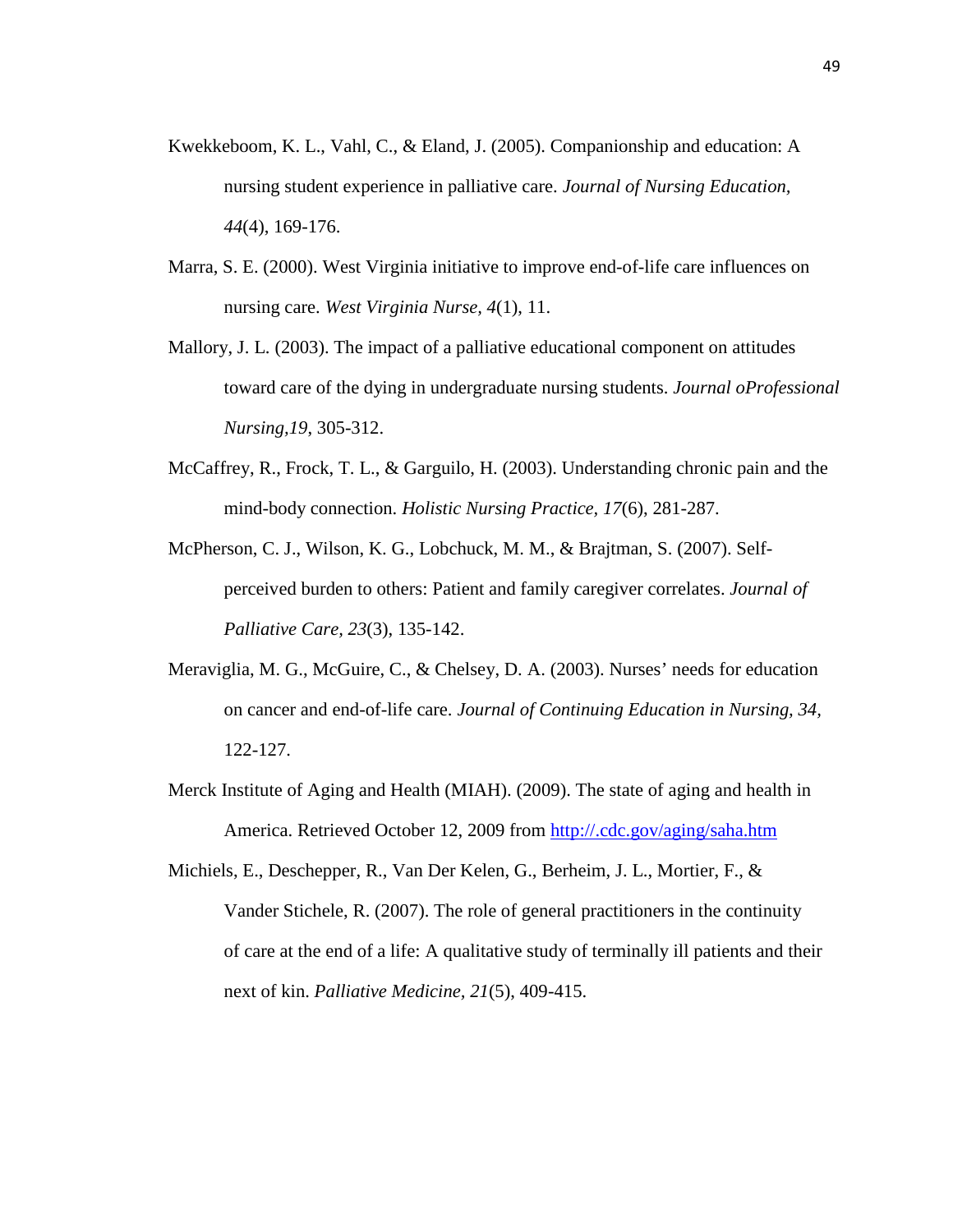- National Institutes of Health (2004). National Institutes of Health state of the science conference statement on improving end-of-life care. Retrieved November 12, 2009 from<http://consensus.nih.gov/2004/2004EndOfLifeCareSOS024html.htm>
- Peters, L., & Selick, K. (2006). Quality of life of cancer patients receiving inpatient and home-based palliative care. *Journal of Advanced Nursing*, *53*(5), 524-533.
- Rao, J., Anderson, L., & Smith, S. (2002). End of life is a public health issue. *American Journal of Preventative Medicine, 23*(3), 215-220.
- Ross, M. M., McDonald, B., & McGuinness, J. (1996). The palliative care quiz for nursing (PCQN): The development of an instrument to measure nurses' knowledge of palliative care. *Journal of Advanced Nursing, 23*, 126-137.
- Saunders, C. M. (1976). The challenge of terminal care. *Scientific Foundations of Oncology,* London, England: Heinemann.
- Schlairet, M. C. (2009). End-of-life nursing care: Statewide survey of nurses' education needs and effects of education. *Journal of Professional Nursing, 25*(3), 170-177.
- Szeto, Y., & Cheng, K. (2006). Quality of life of patients with terminal cancer receiving palliative home care. *Journal of Palliative Care, 22*(4), 261-319.
- Thrush, J. C., Paulus, G. S., & Thrush, P. I. (1979). The availability of education on death and dying: A survey of United States nursing schools. *Death Education, 3*(2)*,*131- 142.
- United States Department of Health and Human Services (2008). Births, marriages, divorces, and death. *National Vital Statistics Report, 56*(18), 1-14.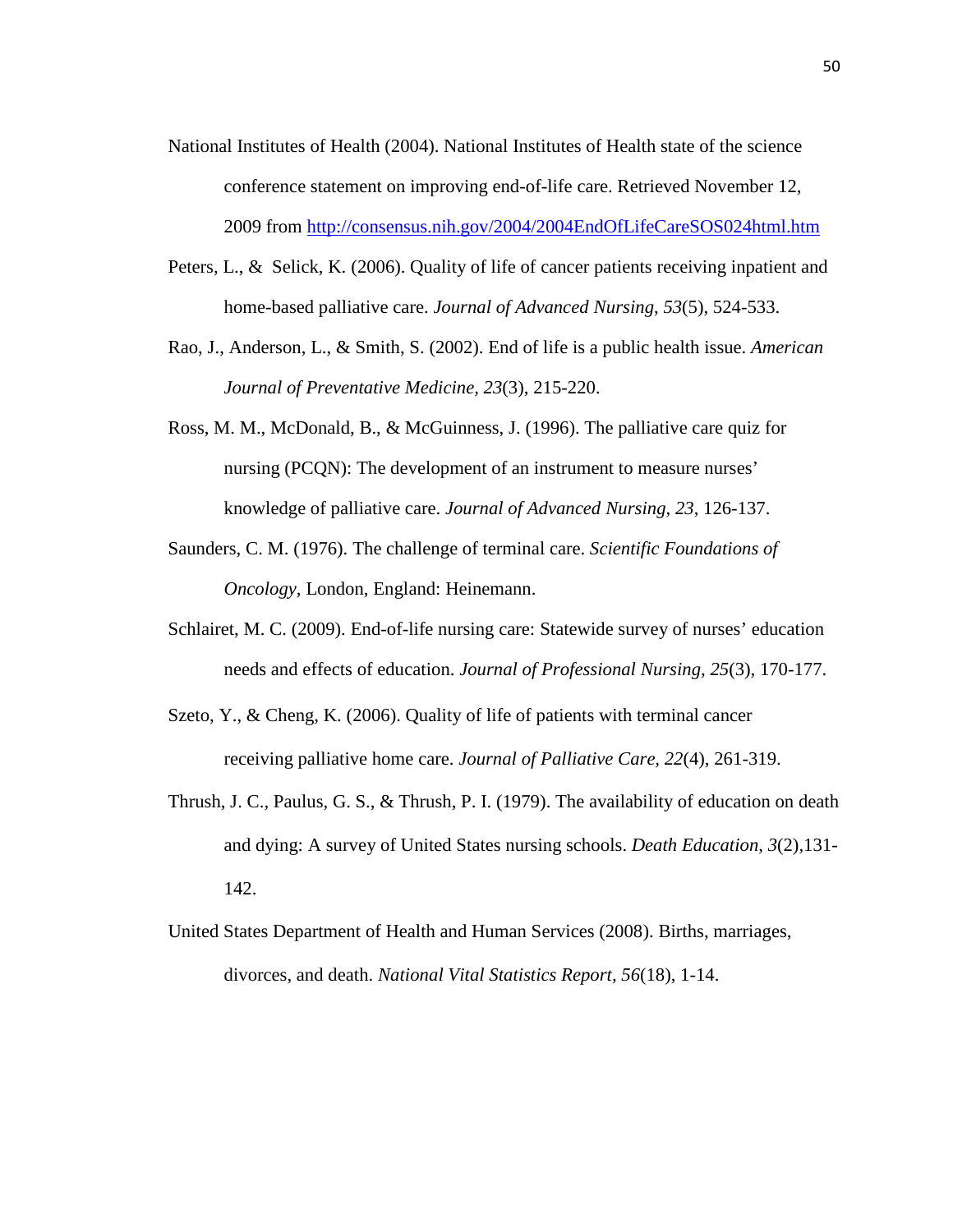- Wallace, M., Grossman, S., Campbell, S., Robert, T., Lange, J., & Shea, J. (2009). Interrogation of end-of-life care content in undergraduate nursing curricula: Student knowledge and perceptions. *Journal of Professional Nursing, 25*(1), 50- 56.
- White, K. R., Coyne, P. J., & Patel, U. B. (2001). Are nurses adequately prepared for end-of-life care? *Journal of Nursing Scholarship, 33,* 147-151.
- World Health Organization (2009). World Health Organization definition of palliative care. Retrieved October 21, 2009 from

<http://www.who.int/cancer/palliative/definition/en/>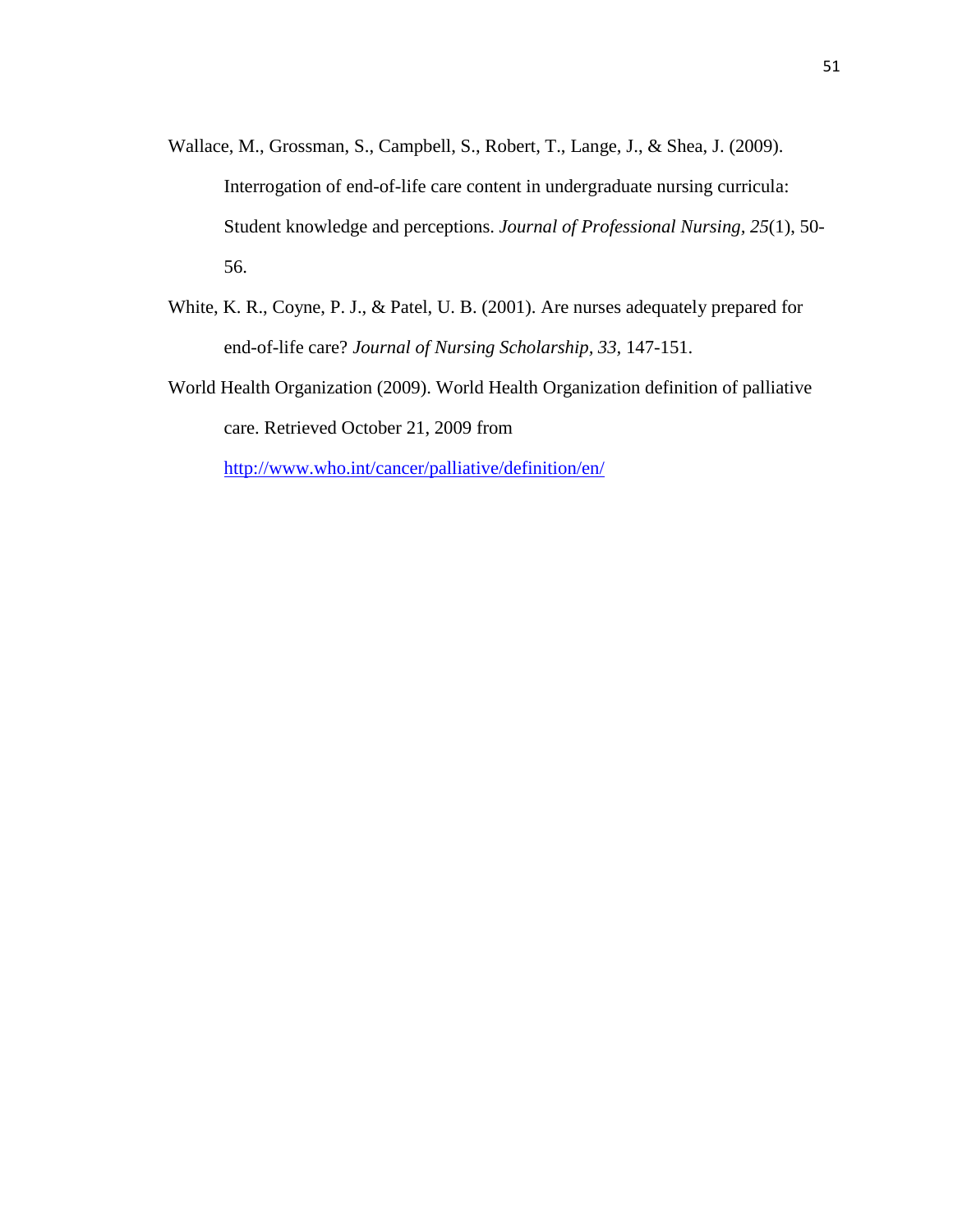|                                                       |                                                                                                                                               |                                                                                                                                                                                           |                                                              |                                                                                                  |                             |                                                                                                                                                                                                                                                                                                                   | 52                                                                                                                                                                                                                                                                                                          |
|-------------------------------------------------------|-----------------------------------------------------------------------------------------------------------------------------------------------|-------------------------------------------------------------------------------------------------------------------------------------------------------------------------------------------|--------------------------------------------------------------|--------------------------------------------------------------------------------------------------|-----------------------------|-------------------------------------------------------------------------------------------------------------------------------------------------------------------------------------------------------------------------------------------------------------------------------------------------------------------|-------------------------------------------------------------------------------------------------------------------------------------------------------------------------------------------------------------------------------------------------------------------------------------------------------------|
| Source                                                | Problem                                                                                                                                       | Purpose Research<br>Questions                                                                                                                                                             | Framework or<br>Concepts                                     | Sample                                                                                           | Design                      | Instruments                                                                                                                                                                                                                                                                                                       | Results                                                                                                                                                                                                                                                                                                     |
|                                                       |                                                                                                                                               |                                                                                                                                                                                           |                                                              |                                                                                                  |                             |                                                                                                                                                                                                                                                                                                                   |                                                                                                                                                                                                                                                                                                             |
| Kwekkeboom,<br>K., Vahl, C., &<br>Eland, J.<br>(2005) | Lack of knowledge<br>and professional<br>education efforts<br>remains a barrier to<br>ensure quality<br>palliative care to<br>dying patients. | To determine if<br>participation in<br>Palliative Care<br>Companion (PCC)<br>program enhances<br>nursing student's<br>knowledge,<br>attitudes while<br>caring for<br>palliative patients. | Experimental<br>Learning<br>Theory<br>-anxiety<br>-attitudes | 19 under<br>graduate<br>nursing<br>students.<br>15 under<br>graduate<br>nursing student<br>peers | Descriptive/<br>Comparative | Demographic<br>Questionnaire includes<br>age, gender, race, year in<br>nursing program, and<br>didactic content related<br>to palliative care.<br>20-item survey to assess<br>knowledge related to<br>palliative care.<br>12-item questionnaire to<br>assess nurses' attitudes<br>relating to palliative<br>care. | Significance among<br>companion nurses<br>knowledge and<br>attitude scores when<br>spending more time<br>with dying patients<br>$(p<0.05)$ . A reduction<br>in concerns of<br>companion nurses<br>caring for dying<br>patients when<br>spending increased<br>time with palliative<br>patients ( $p<0.05$ ). |
| Adriaansen, M.,                                       | Nursing students                                                                                                                              | To determine the                                                                                                                                                                          | Perception of                                                | 357 nursing                                                                                      | Correlational               | 20 written hypothetical                                                                                                                                                                                                                                                                                           | Validity of the SPIRS-                                                                                                                                                                                                                                                                                      |
| Van Achterberg,                                       | developing                                                                                                                                    | validity and                                                                                                                                                                              | Empathy                                                      | students                                                                                         |                             | coded questions with                                                                                                                                                                                                                                                                                              | PCN was partially                                                                                                                                                                                                                                                                                           |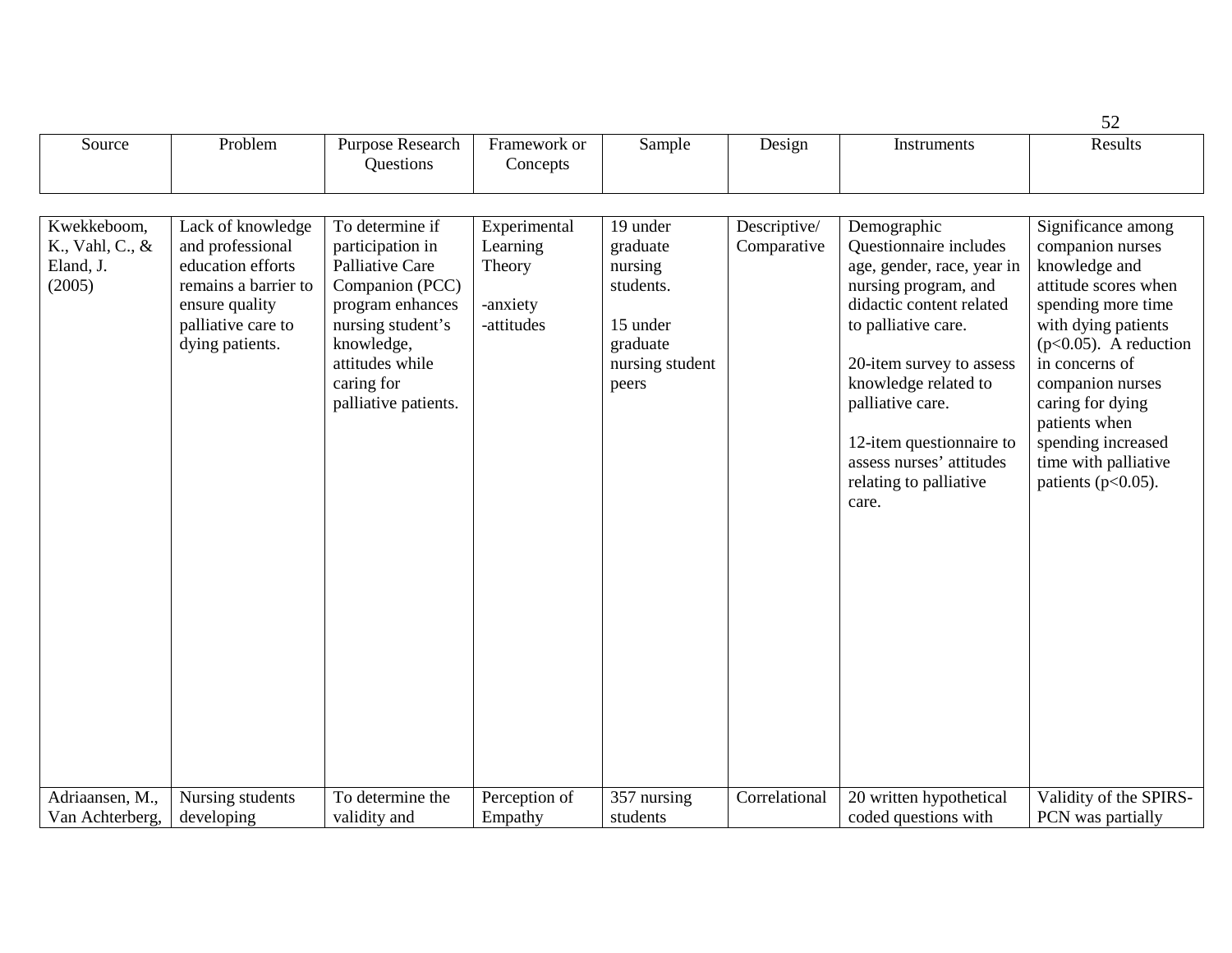|                          |                                                                                                      |                                                                                                                 |                          |                                                                                  |        |               | 53                                                                                                                          |
|--------------------------|------------------------------------------------------------------------------------------------------|-----------------------------------------------------------------------------------------------------------------|--------------------------|----------------------------------------------------------------------------------|--------|---------------|-----------------------------------------------------------------------------------------------------------------------------|
| Source                   | Problem                                                                                              | Purpose Research<br>Questions                                                                                   | Framework or<br>Concepts | Sample                                                                           | Design | Instruments   | Results                                                                                                                     |
| T., & Borm, G.<br>(2008) | empathetic verbal<br>communication<br>skills to impact the<br>process of quality<br>palliative care. | reliability of the<br><b>Staff-Patient</b><br>Interaction<br><b>Reaction Response</b><br>Scale for Palliative   | -attitudes               | 140 associate<br>program<br>students                                             |        | open answers. | supporter. Reliability<br>was demonstrated.<br>Insights were gained<br>by experiencing<br>increased educational             |
|                          |                                                                                                      | <b>Care Nursing</b><br>(SPIRS-PCN)<br>measuring<br>perceived<br>knowledge of<br>empathy in<br>nursing students. |                          | 168 baccalaur-<br>eate<br>Program<br>students<br>40 post<br>graduate<br>students |        |               | experiences and<br>religious knowledge<br>$(p<0.001)$ . No<br>significance was noted<br>in level of education<br>or gender. |
|                          |                                                                                                      |                                                                                                                 |                          |                                                                                  |        |               |                                                                                                                             |
|                          |                                                                                                      |                                                                                                                 |                          |                                                                                  |        |               |                                                                                                                             |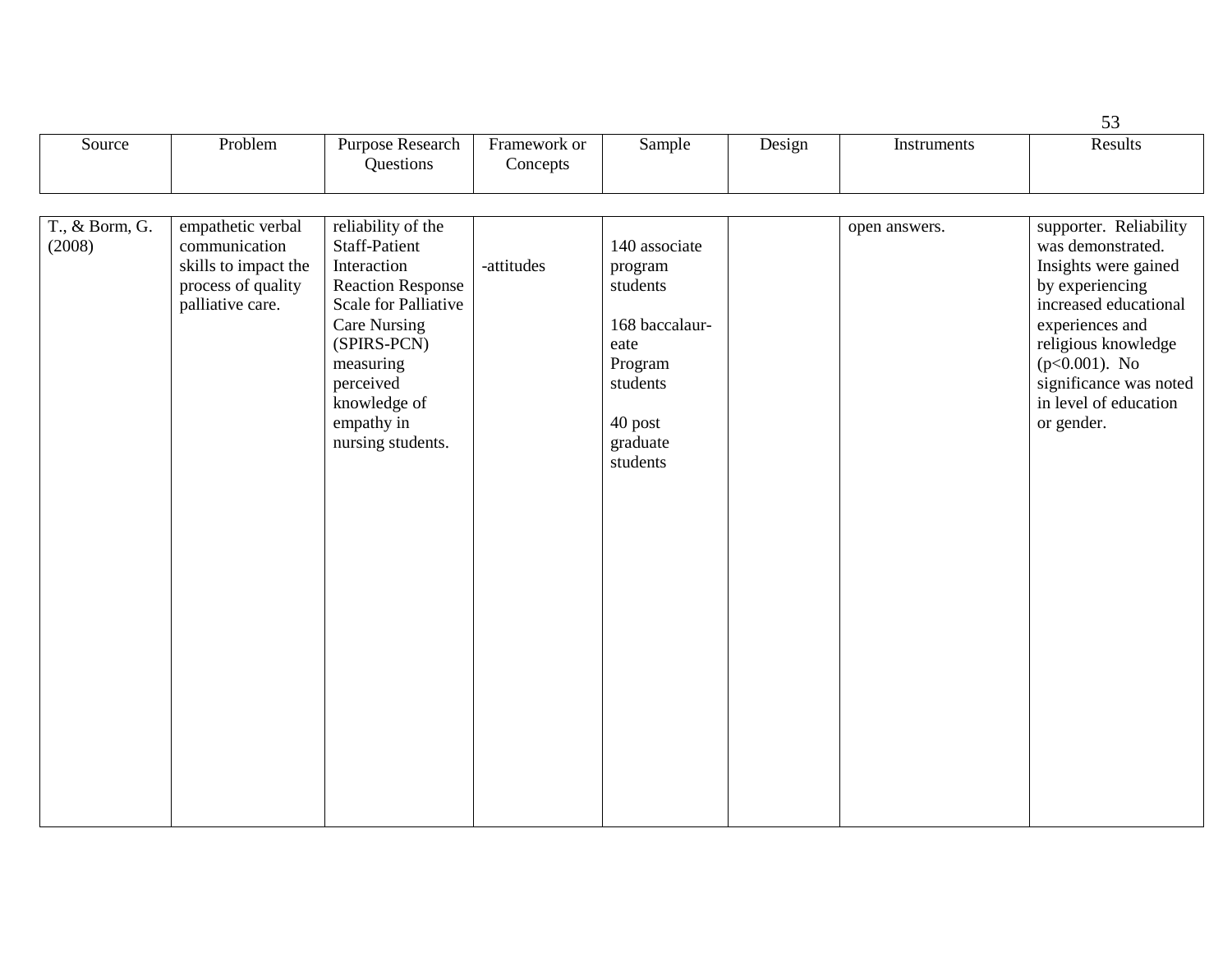|                                                                                                     |                                                                                                                                                                                  |                                                                                                                                                   |                                                                                |                                                                              |                             |                                                                                                                                                                                                                                                                                                                                                                                                            | 54                                                                                                                                                                                                                                                                                                                    |
|-----------------------------------------------------------------------------------------------------|----------------------------------------------------------------------------------------------------------------------------------------------------------------------------------|---------------------------------------------------------------------------------------------------------------------------------------------------|--------------------------------------------------------------------------------|------------------------------------------------------------------------------|-----------------------------|------------------------------------------------------------------------------------------------------------------------------------------------------------------------------------------------------------------------------------------------------------------------------------------------------------------------------------------------------------------------------------------------------------|-----------------------------------------------------------------------------------------------------------------------------------------------------------------------------------------------------------------------------------------------------------------------------------------------------------------------|
| Source                                                                                              | Problem                                                                                                                                                                          | Purpose Research<br>Questions                                                                                                                     | Framework or<br>Concepts                                                       | Sample                                                                       | Design                      | Instruments                                                                                                                                                                                                                                                                                                                                                                                                | Results                                                                                                                                                                                                                                                                                                               |
|                                                                                                     |                                                                                                                                                                                  |                                                                                                                                                   |                                                                                |                                                                              |                             |                                                                                                                                                                                                                                                                                                                                                                                                            |                                                                                                                                                                                                                                                                                                                       |
| Wallace, M.,<br>Grossman, S.,<br>Campbell, S.,<br>Robert, T.,<br>Lange, J., &<br>Shea, J.<br>(2009) | Lack of end-of-life<br>(EOL) education<br>within nursing<br>undergraduate<br>curricula is<br>prevalent resulting<br>in decreased care<br>competencies of<br>palliative patients. | To examine<br>nursing students<br>knowledge,<br>experience, and<br>interrogation of<br>curriculum to<br>increase palliative<br>care competencies. | Framework of<br>Knowledge and<br>perception of<br>end-of-life care<br>-beliefs | 111 under<br>graduate<br>nursing<br>students.<br>61 sophomores<br>50 seniors | Descriptive/<br>Comparative | 50-item multiple choice<br>test representing the<br>modules from the End of<br><b>Life Nursing</b><br>Consortium to determine<br>baseline knowledge of<br>end-of- life (EOL) care.<br>Self-administered<br>questionnaire identifying<br>gender, race, religious<br>background, and EOL<br>experiences.<br>16-item open ended<br>questionnaire designed<br>to elicit student beliefs<br>of palliative care. | Sophomore scores<br>ranged 20%-86% with<br>a mean of 60.98 of<br>baseline knowledge.<br>Seniors scores ranged<br>from 76%-96% with a<br>mean score of 83.26 of<br>baseline knowledge.<br>Difference in group<br>mean knowledge<br>between sophomores<br>and seniors was<br>significant<br>$(t=10.44,$<br>$P<0.001$ ). |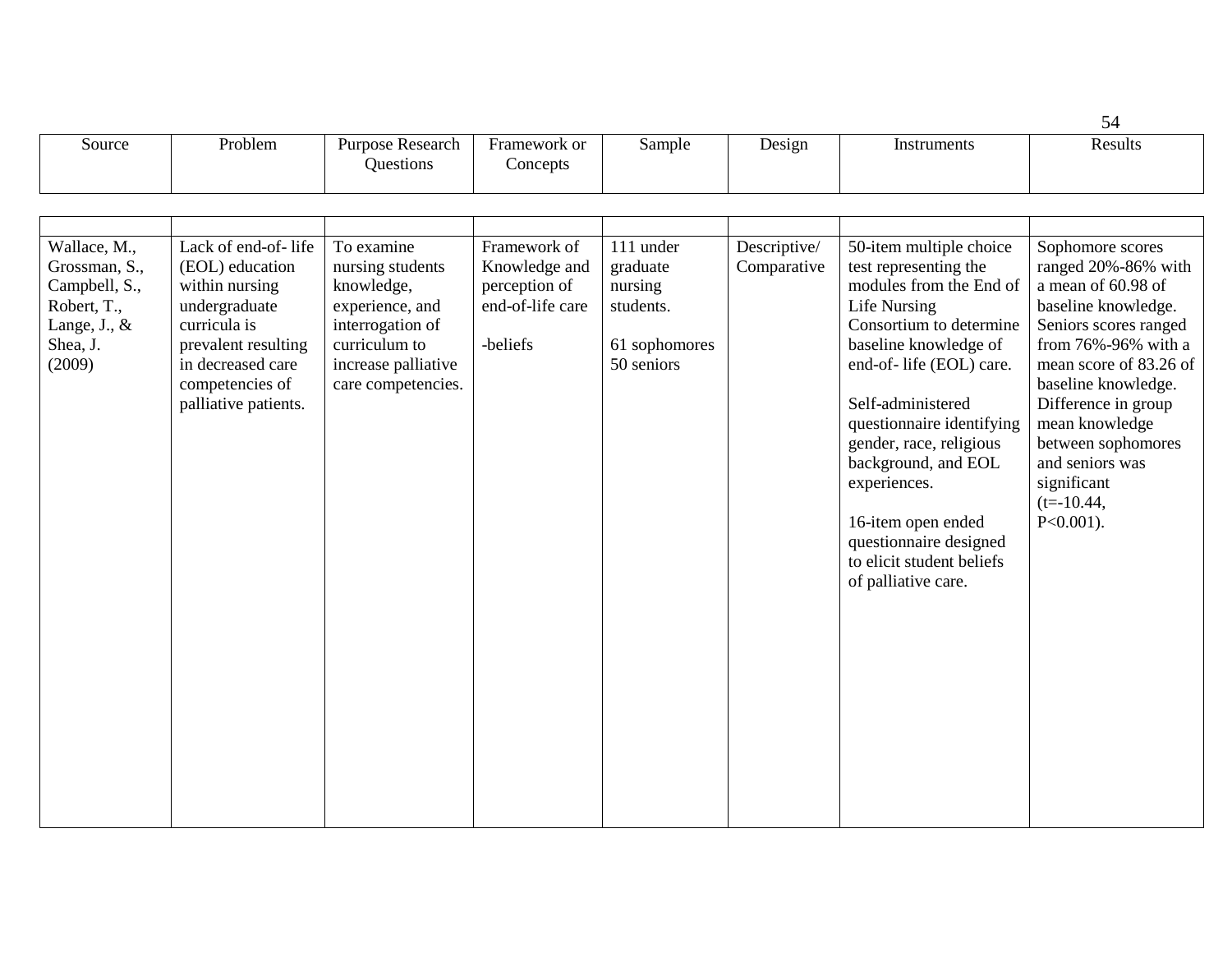| Source<br>. | Problem | Research<br>Purpose.<br><b>Juestions</b> | Framework or<br>oncepts | Sample | Design | Instruments | $\overline{\phantom{a}}$<br>Results |
|-------------|---------|------------------------------------------|-------------------------|--------|--------|-------------|-------------------------------------|
|             |         |                                          |                         |        |        |             |                                     |

| Schlairet, M.<br>(2009) | Persistent<br>knowledge<br>deficiencies in end-<br>of-life nursing care<br>practice and the<br>education to<br>support that care<br>within the state of<br>Georgia | To examine end-<br>of-life care<br>knowledge/skill,<br>attitude/belief, and<br>desire for<br>education differ<br>based on formal or<br>continuing<br>education on end-<br>of-life. | Benner's<br>Novice to<br><b>Expert Theory</b> | 567 nurses in<br>Georgia | Comparative<br>Descriptive | Cross-sectional self-<br>administered survey to<br>explore<br>attitude/knowledge/skill,<br>and learner<br>characteristics, and<br>views on workplace<br>appropriateness.<br>Survey A: 5-point Likert<br>described relationship<br>between professional<br>knowledge and skills as<br>a continuum of<br>knowledge.<br>Survey B: Respondent<br>description of personal<br>goals, type of instruction<br>desired, support and<br>barriers to end-of-life<br>education.<br>Survey C: 5-point self-<br>rated continuum of<br>competencies with end-<br>of-life clinical | Significant<br>relationships between<br>nurses wanting to<br>deliver quality end-of-<br>life care and those<br>wanting to improve<br>knowledge through<br>education<br>$(r=0.614, p<0.01)$ and<br>between improving<br>knowledge through<br>education and those<br>willing to participate<br>in continuing<br>education ( $r=0.570$ ,<br>$p<0.01$ ). Nurse with<br>formal education score<br>significantly less than<br>nurses with continuing<br>education. |
|-------------------------|--------------------------------------------------------------------------------------------------------------------------------------------------------------------|------------------------------------------------------------------------------------------------------------------------------------------------------------------------------------|-----------------------------------------------|--------------------------|----------------------------|--------------------------------------------------------------------------------------------------------------------------------------------------------------------------------------------------------------------------------------------------------------------------------------------------------------------------------------------------------------------------------------------------------------------------------------------------------------------------------------------------------------------------------------------------------------------|--------------------------------------------------------------------------------------------------------------------------------------------------------------------------------------------------------------------------------------------------------------------------------------------------------------------------------------------------------------------------------------------------------------------------------------------------------------|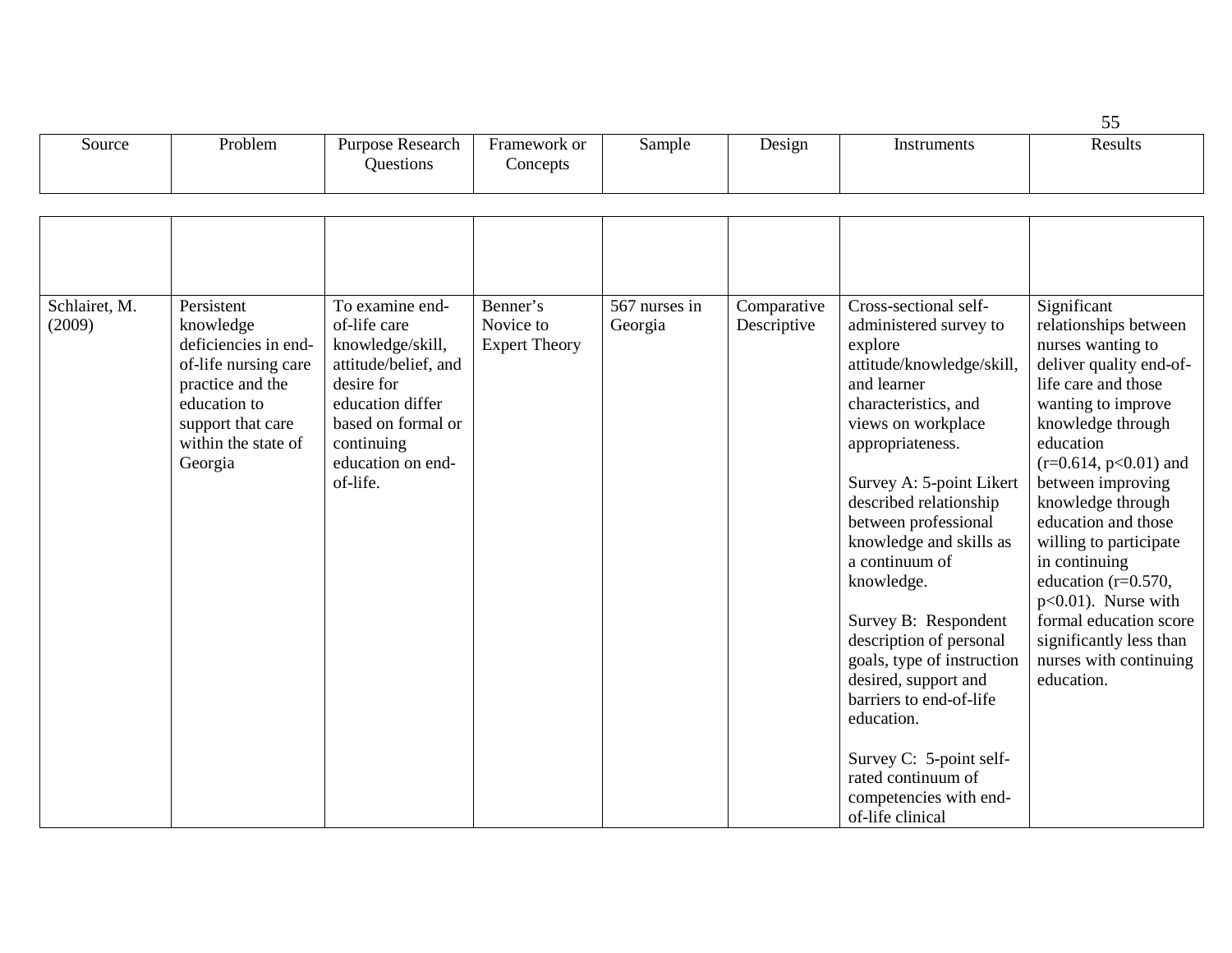|        |         |                                             |                          |        |        |             | ჂႩ      |
|--------|---------|---------------------------------------------|--------------------------|--------|--------|-------------|---------|
| Source | Problem | <b>Purpose Research</b><br><b>Ouestions</b> | Framework or<br>Concepts | Sample | Design | Instruments | Results |

|  |  |  | assessment and decision<br>making.                                                                              |  |
|--|--|--|-----------------------------------------------------------------------------------------------------------------|--|
|  |  |  | Survey D: 2-single<br>response for overall self-<br>rating of knowledge and<br>delivery of end-of-life<br>care. |  |
|  |  |  | Survey E: 12-single<br>response demographic<br>items.                                                           |  |
|  |  |  | Survey F: Open-ended<br>format specific to items<br>wanting to be learned<br>within end-of-life topics.         |  |
|  |  |  |                                                                                                                 |  |
|  |  |  |                                                                                                                 |  |
|  |  |  |                                                                                                                 |  |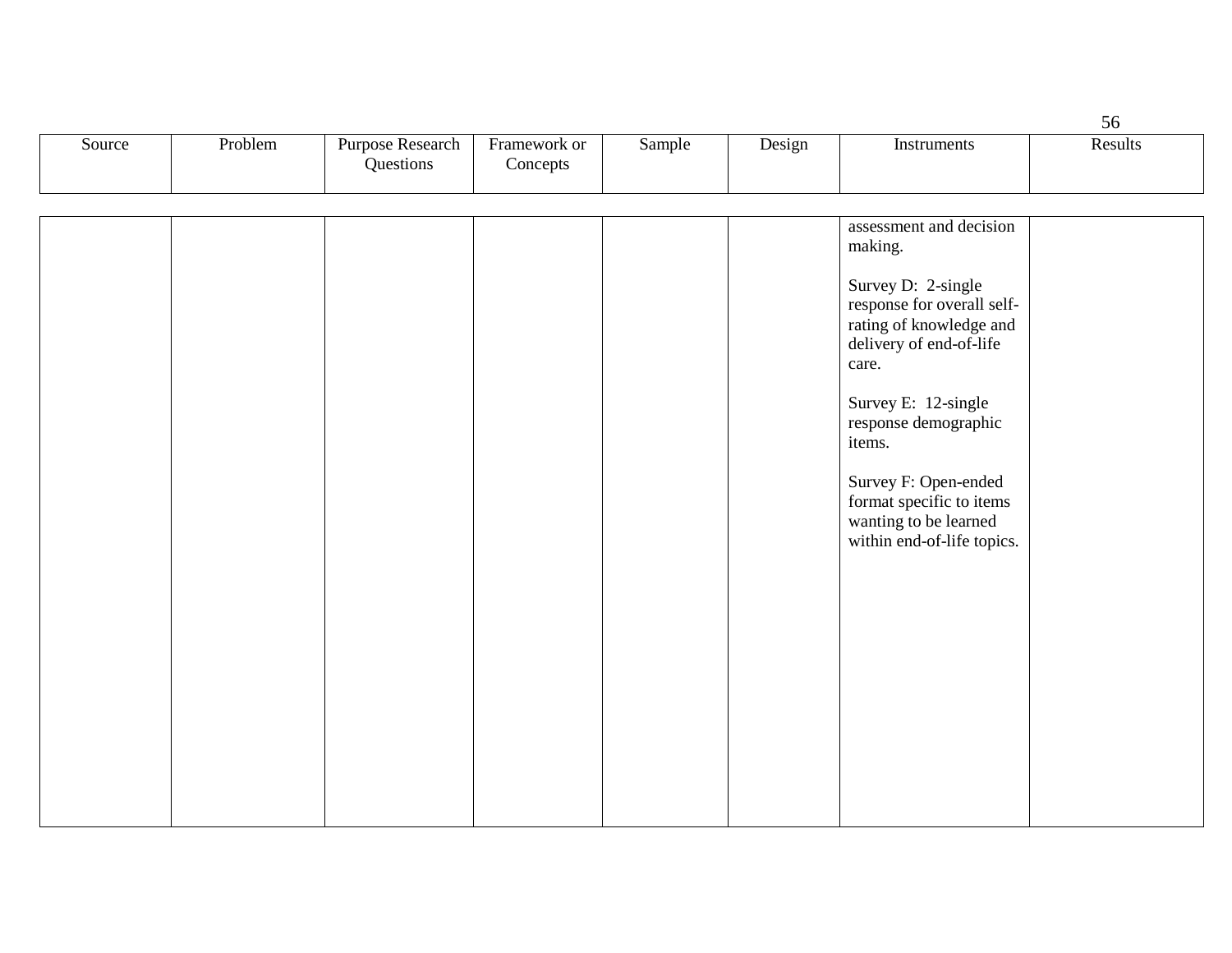| Source | Problem | Purpose Research<br><b>Juestions</b> | Framework or<br>Concepts | Sample | Design | Instruments | Results |
|--------|---------|--------------------------------------|--------------------------|--------|--------|-------------|---------|

| Klepstad, P.,<br>Kaasa, S.,<br>Cherny, N.,<br>Hanks, G., & de<br>Conno, F.<br>(2005) | Incidence of<br>inadequate pain<br>management,<br>utilizing non-<br>opioids, opioids,<br>and adjuvant<br>analgesics, remains<br>prevalent within<br>European palliative<br>care<br>units. | To examine the<br>incidence and<br>intensity of pain<br>utilizing analgesic<br>medicine within<br>palliative/cancer<br>care units in<br>Europe. | <b>Comfort Theory</b><br>-anxiety<br>-stress | 3030 cancer<br>patients in<br>palliative care | Descriptive | Questionnaires<br>completed by<br>physicians/health care<br>professionals.<br>Data was analyzed using<br>SPSS for Windows. | Majority of patients<br>are treated with<br>moderate doses of<br>morphine.<br>Considerable<br>variability is noted<br>between use of non-<br>opioids, and a similar<br>large variability<br>between countries in<br>the selection of<br>opioids. 1/3 of the<br>patients had clinically<br>significant pain.<br>Intensities of pain<br>were evenly<br>distributed across the<br>participating country<br>utilizing a large<br>variation of analgesics<br>for controlled pain |
|--------------------------------------------------------------------------------------|-------------------------------------------------------------------------------------------------------------------------------------------------------------------------------------------|-------------------------------------------------------------------------------------------------------------------------------------------------|----------------------------------------------|-----------------------------------------------|-------------|----------------------------------------------------------------------------------------------------------------------------|-----------------------------------------------------------------------------------------------------------------------------------------------------------------------------------------------------------------------------------------------------------------------------------------------------------------------------------------------------------------------------------------------------------------------------------------------------------------------------|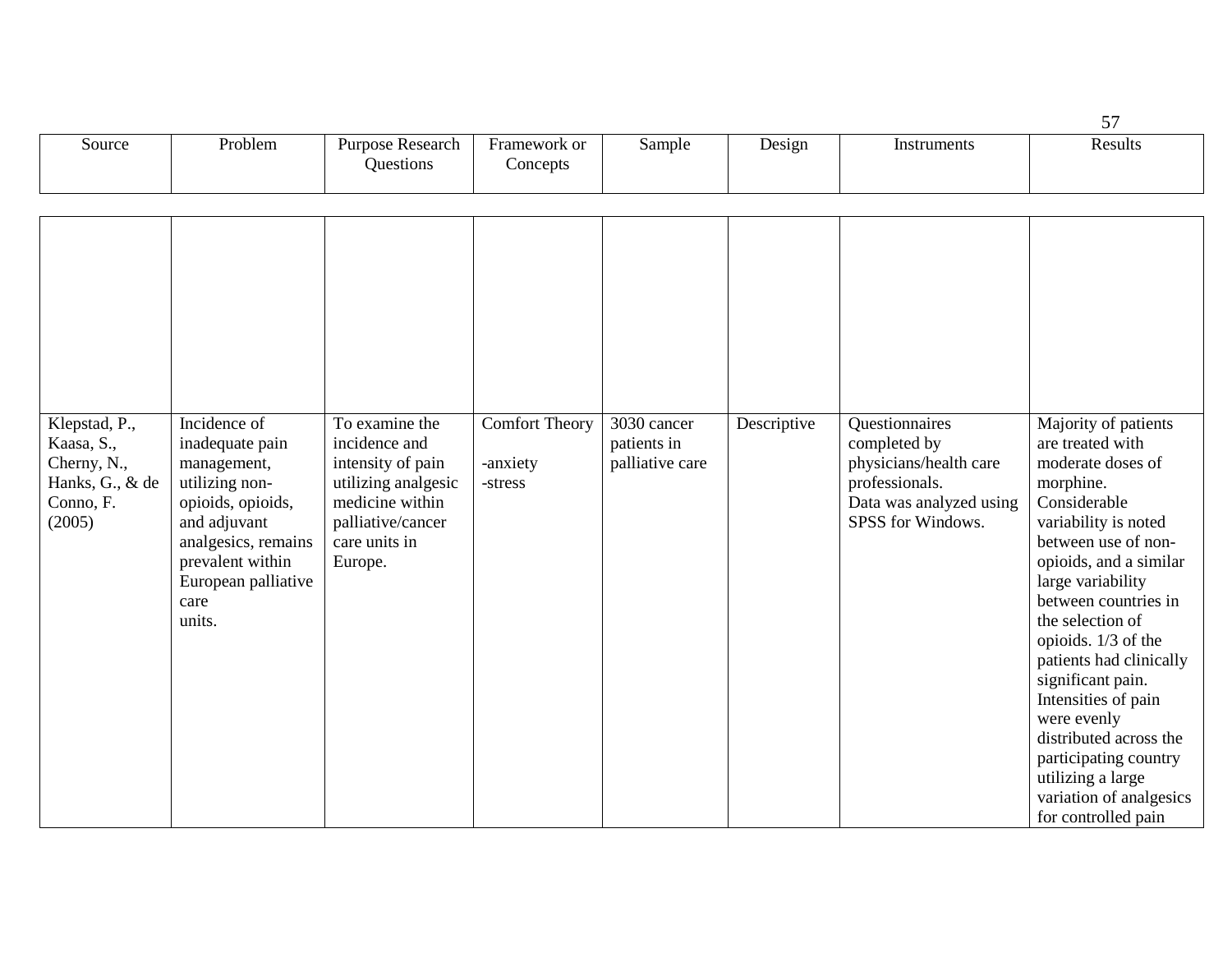| Source | Problem | Research<br>Purpose<br><b>Juestions</b> | Framework or<br>oncepts | Sample | $\overline{\phantom{a}}$<br>Design<br>. . | truments | Results |
|--------|---------|-----------------------------------------|-------------------------|--------|-------------------------------------------|----------|---------|
|        |         |                                         |                         |        |                                           |          |         |

|                                    |                                                                                                                                                                                                               |                                                                                                                                                                                                                                                                          |                                                     |                                       |                               |                                                                                                                                                                                                                                                                                                                   | relief.<br>No p value.                                                                                                                                                                                                                                                                                                                                                                                              |
|------------------------------------|---------------------------------------------------------------------------------------------------------------------------------------------------------------------------------------------------------------|--------------------------------------------------------------------------------------------------------------------------------------------------------------------------------------------------------------------------------------------------------------------------|-----------------------------------------------------|---------------------------------------|-------------------------------|-------------------------------------------------------------------------------------------------------------------------------------------------------------------------------------------------------------------------------------------------------------------------------------------------------------------|---------------------------------------------------------------------------------------------------------------------------------------------------------------------------------------------------------------------------------------------------------------------------------------------------------------------------------------------------------------------------------------------------------------------|
| Szeto, Y. &<br>Cheng, K.<br>(2006) | Lack of<br>multidisciplinary<br>collaborative<br>efforts to ensure<br>acceptable quality<br>of life with the<br>terminally ill<br>cancer patients<br>receiving home<br>based palliative<br>care in Hong Kong. | To determine the<br>levels of quality of<br>life of the<br>terminally ill<br>cancer patients<br>receiving home<br>based palliative<br>care, and to<br>examine the<br>correlations<br>between patients'<br>characteristics,<br>intensity of pain,<br>and quality of life. | Comfort<br>Theory<br>-coping<br>-anxiety<br>-stress | 85 patients<br>37 males<br>48 females | Descriptive/<br>Correlational | Sociodemographic and<br>clinical data sheets<br>designed for this study.<br>Hong Kong Chinese<br>version of the McGill<br>Quality of Life<br>Questionnaire (MQOL-<br>HK). Data sheets and<br>questionnaire was<br>translated and validated<br>by the interviewer.<br>Data was analyzed using<br>SPSS for Windows. | Significant moderate<br>correlation between<br>age and the mean total<br>quality of life $(r=0.53)$ ,<br>$p<0.01$ ). A moderate<br>negative correlation<br>between pain intensity<br>and physical sub-scale<br>$(r=0.57, p<0.01)$ .<br>Patients with terminal<br>cancer receiving<br>palliative home care<br>experienced a<br>moderately high level<br>of quality of life,<br>especially in the area<br>of support. |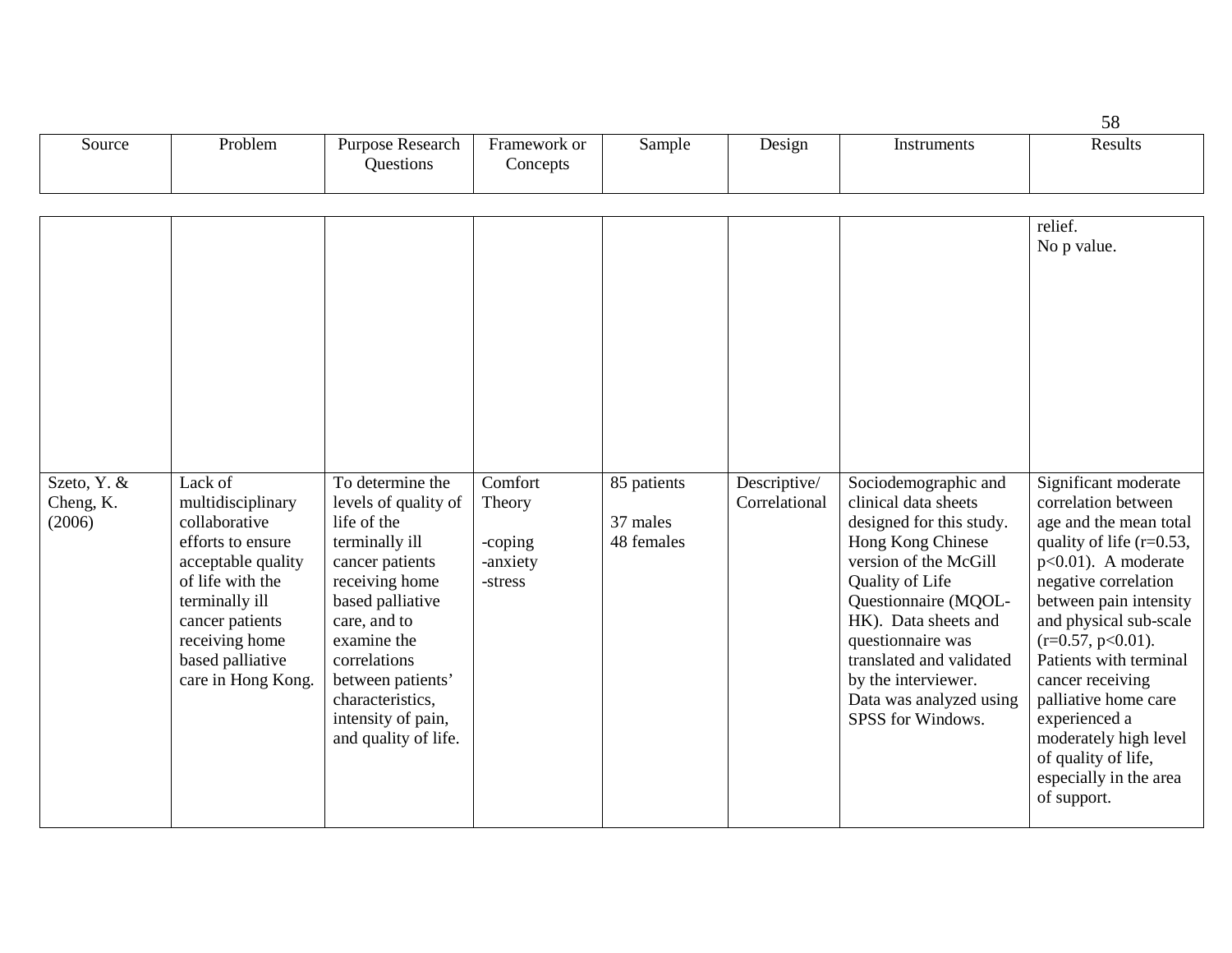|        |         |                                      |                          |        |                                    |             | ້            |
|--------|---------|--------------------------------------|--------------------------|--------|------------------------------------|-------------|--------------|
| Source | Problem | Purpose Research<br><b>Ouestions</b> | Framework or<br>Concepts | Sample | $\overline{\phantom{a}}$<br>Design | Instruments | Results<br>. |

| de Vogel-<br>Voogt, E., van<br>der Heide, A.,<br>Visser, A., van<br>Leeuwen, A. F.,<br>CD van der Rijt,<br>C., & van der<br>Maas, P.J.<br>(2007) | Response to<br>caregivers'<br>communication and<br>care needs<br>fulfillment on an<br>acute basis with<br>end-of-life care. | Gain insight by<br>examining and<br>analyzing terminal<br>cancer patients'<br>satisfaction of end-<br>of-life care driven<br>by primary care in<br>a Dutch healthcare<br>system. | Grounded<br>Theory (Glaser)<br>Qualitative<br>Data Analysis<br>(QDA)<br>-satisfaction<br>-needs<br>-problems<br>-attitudes | 87 patients<br>Lived to<br>complete<br>questionnaire<br>47 males<br>41 females<br>128 patients<br>with incurable<br>cancer, 100<br>died during the<br>research | Comparative | <b>Focused Interviews</b><br>Problems & Needs in<br>Palliative Care 10-pt.<br>evaluation scale<br>Questionnaire which<br>patients filled out every<br>6 months until end-of-<br>life. 3 open ended ?s<br>were added at the end.<br>Tables were used with<br>comparative patient<br>characteristics &<br>problems with care. | Satisfaction with<br>caregivers was the<br>majority rule, except<br>those patients with<br>higher education.<br>Significant pain<br>management control.<br>There were<br>communication<br>difficulties in timely<br>coordination and<br>accessibility of end-of-<br>life care on acute level |
|--------------------------------------------------------------------------------------------------------------------------------------------------|-----------------------------------------------------------------------------------------------------------------------------|----------------------------------------------------------------------------------------------------------------------------------------------------------------------------------|----------------------------------------------------------------------------------------------------------------------------|----------------------------------------------------------------------------------------------------------------------------------------------------------------|-------------|-----------------------------------------------------------------------------------------------------------------------------------------------------------------------------------------------------------------------------------------------------------------------------------------------------------------------------|----------------------------------------------------------------------------------------------------------------------------------------------------------------------------------------------------------------------------------------------------------------------------------------------|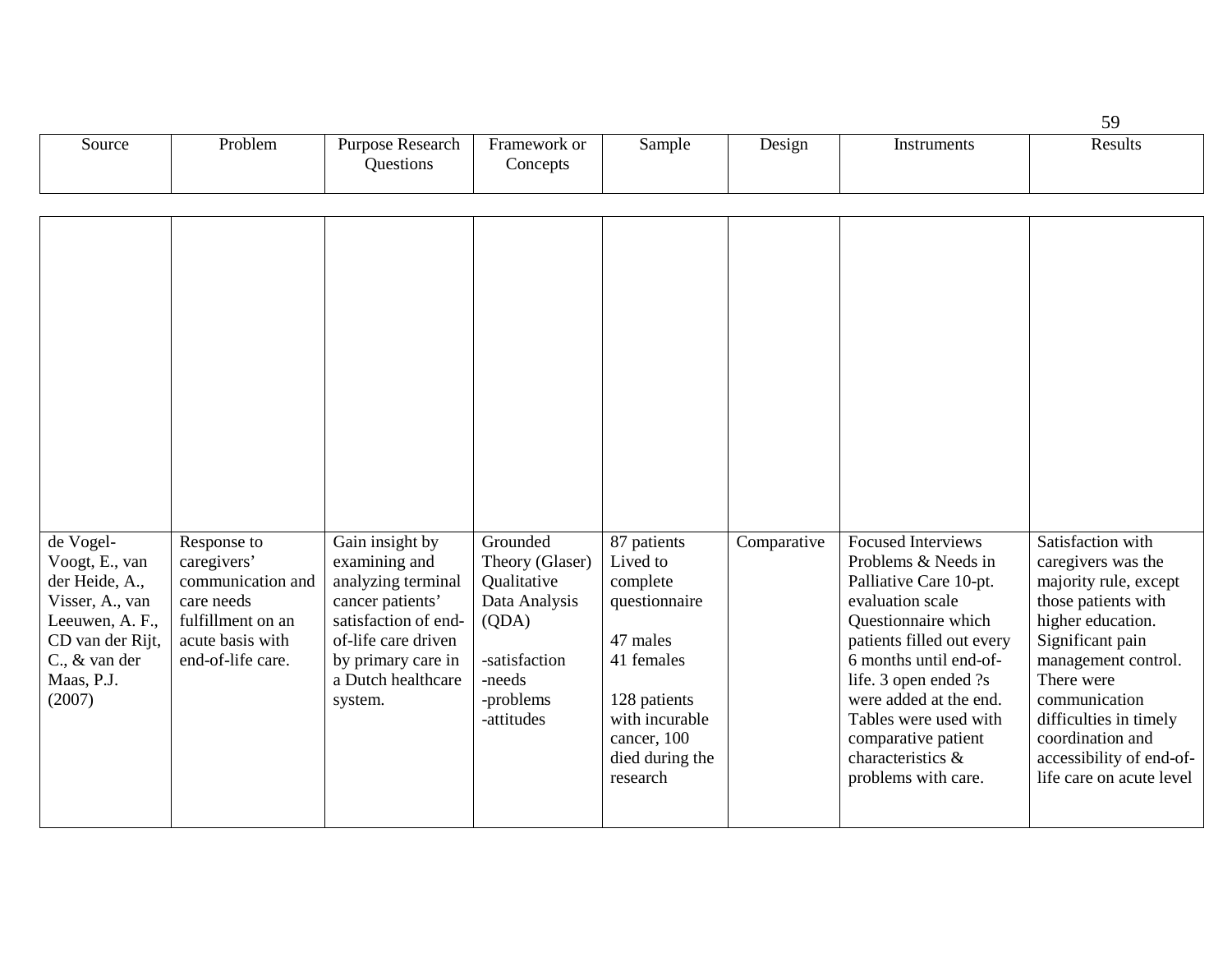|        |         |                                      |                          |        |        |             | 60      |
|--------|---------|--------------------------------------|--------------------------|--------|--------|-------------|---------|
| Source | Problem | <b>Purpose Research</b><br>Ouestions | Framework or<br>Concepts | Sample | Design | Instruments | Results |

| McPhearson, C,<br>Wilson, K.,<br>Lobchuk, M., &<br>Brajtman, S.<br>(2007) | Self-Perceptual<br>Burden (SPB) is<br>implicated in<br>physical and<br>psychological<br>symptoms and end-<br>of life decisions<br>that are distressing<br>to patients and<br>family members. | To examine<br>prevalence and<br>correlation of<br>patients self-<br>perceived burden<br>and the association<br>with caregiver<br>reports of burden<br>within the<br>palliative care<br>population. | Framework of<br>Self-Perception<br>of Burden<br>-empathy | 65 advanced<br>cancer patients<br>and their<br>caregivers. | Correlational | Palliative Performance<br>Scale (PPS) is clinician<br>assessed based on<br>patient's ambulation,<br>activity, self-care,<br>nutritional intake, and<br>consciousness in 10%<br>increments.<br><b>Memorial Symptom</b><br><b>Assessment Schedule</b><br>(MSAS) assessed 12 | Family members of<br>patients reporting SPB<br>revealed high<br>significance on the<br>care burden scale than<br>family members of<br>other patients<br>$(p=0.048)$ . Overall<br>correlation was<br>modest. Distressing<br>concerns correlated<br>with distressing |
|---------------------------------------------------------------------------|----------------------------------------------------------------------------------------------------------------------------------------------------------------------------------------------|----------------------------------------------------------------------------------------------------------------------------------------------------------------------------------------------------|----------------------------------------------------------|------------------------------------------------------------|---------------|---------------------------------------------------------------------------------------------------------------------------------------------------------------------------------------------------------------------------------------------------------------------------|--------------------------------------------------------------------------------------------------------------------------------------------------------------------------------------------------------------------------------------------------------------------|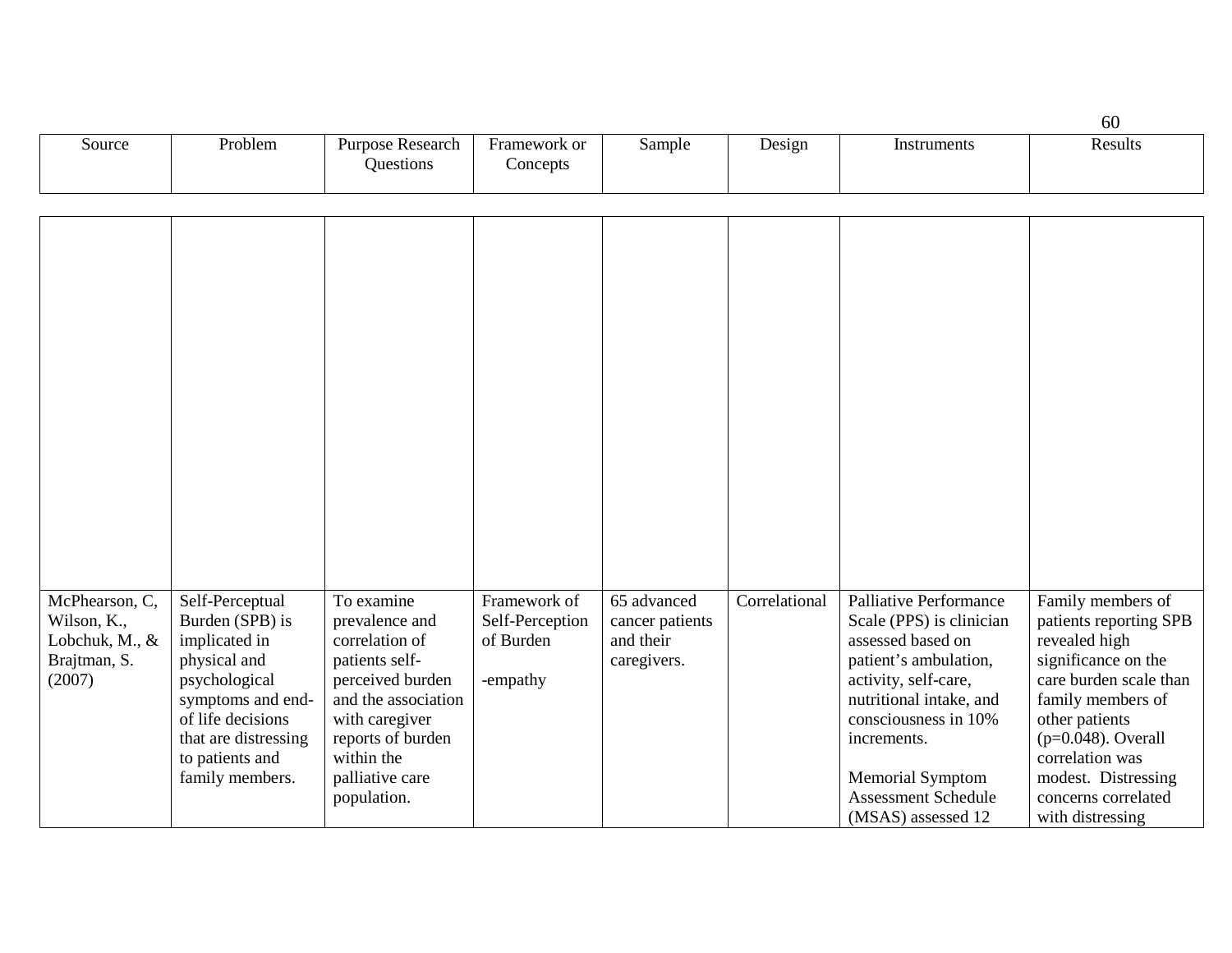|                                       |                                                                                                                                     |                                                                                                                                                                        |                                                    |                                       |             |                                                                                                                                                                                                                                                                                                                                                                                               | 61                                                                                                                                                                                                                |
|---------------------------------------|-------------------------------------------------------------------------------------------------------------------------------------|------------------------------------------------------------------------------------------------------------------------------------------------------------------------|----------------------------------------------------|---------------------------------------|-------------|-----------------------------------------------------------------------------------------------------------------------------------------------------------------------------------------------------------------------------------------------------------------------------------------------------------------------------------------------------------------------------------------------|-------------------------------------------------------------------------------------------------------------------------------------------------------------------------------------------------------------------|
| Source                                | Problem                                                                                                                             | Purpose Research<br>Questions                                                                                                                                          | Framework or<br>Concepts                           | Sample                                | Design      | Instruments                                                                                                                                                                                                                                                                                                                                                                                   | Results                                                                                                                                                                                                           |
|                                       |                                                                                                                                     |                                                                                                                                                                        |                                                    |                                       |             |                                                                                                                                                                                                                                                                                                                                                                                               |                                                                                                                                                                                                                   |
|                                       |                                                                                                                                     |                                                                                                                                                                        |                                                    |                                       |             | physical and 6<br>psychological symptoms<br>scored on a 4 and 5 point<br>Likert scales.<br>Burden to Others Single<br>Item Interview was<br>formatted in single item<br>screening assessing<br>common problems<br>arising in palliative care.<br>Self-Perceived Burden<br>Scale (SPBS) 10-item<br>questionnaire evaluated<br>the frequency of<br>respondents concerns<br>associated with SPS. | symptoms.                                                                                                                                                                                                         |
| Peters, L. &<br>Sellick, K.<br>(2006) | Various levels of<br>satisfaction<br>amongst Australian<br>terminal cancer<br>patients in the<br>home vs.<br>institutional setting. | To determine<br>which care setting,<br>home vs.<br>institutional,<br>provides optimal<br>satisfaction of pain<br>management,<br>social support, and<br>quality of life | Comfort<br>Theory<br>-anxiety<br>-stress<br>-needs | 58 patients<br>22 males<br>36 females | Comparative | Cross-sectional survey.<br>Self-report<br>questionnaires:<br><b>Memorial Symptom</b><br><b>Assessment Scale</b><br>(MSAS), Palliative<br>Performance Scale<br>(PPS), EORTC QLQ-<br>C30-physical status and                                                                                                                                                                                    | Inpatient and home-<br>based groups revealed<br>similar demographic<br>characteristics, with<br>the exception of<br>marital status, country<br>of birth, and private<br>insurance. Chi-square<br>analysis found a |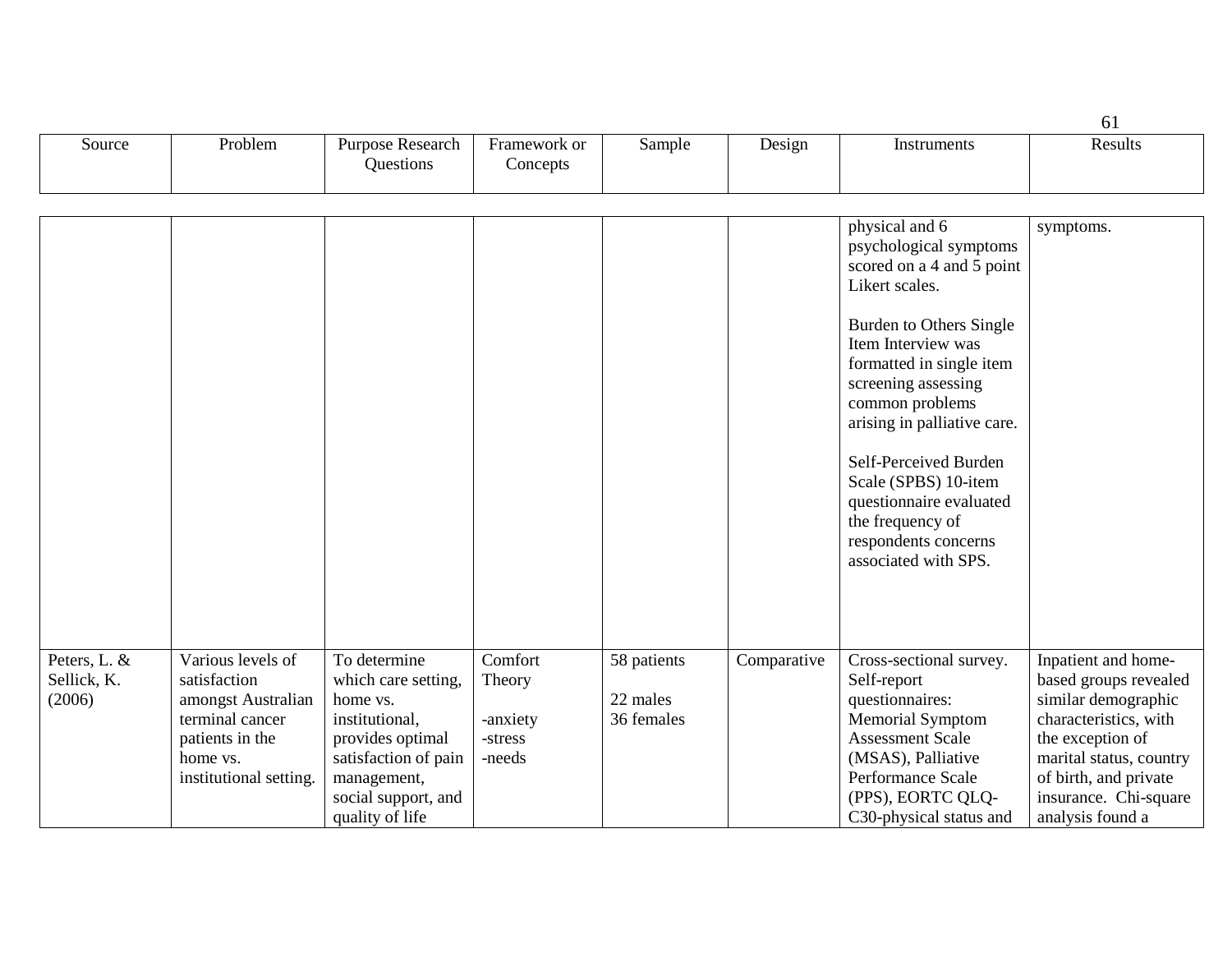|                |                       |                                        |                          |                 |               |                                                                                                                                                                                                                                                                           | 62                                                                                                                                                                                                                                                                                                                       |
|----------------|-----------------------|----------------------------------------|--------------------------|-----------------|---------------|---------------------------------------------------------------------------------------------------------------------------------------------------------------------------------------------------------------------------------------------------------------------------|--------------------------------------------------------------------------------------------------------------------------------------------------------------------------------------------------------------------------------------------------------------------------------------------------------------------------|
| Source         | Problem               | Purpose Research<br>Questions          | Framework or<br>Concepts | Sample          | Design        | Instruments                                                                                                                                                                                                                                                               | Results                                                                                                                                                                                                                                                                                                                  |
|                |                       |                                        |                          |                 |               |                                                                                                                                                                                                                                                                           |                                                                                                                                                                                                                                                                                                                          |
|                |                       |                                        |                          |                 |               |                                                                                                                                                                                                                                                                           |                                                                                                                                                                                                                                                                                                                          |
|                |                       | within the terminal<br>cancer patient. |                          |                 |               | global condition,<br><b>EORTC QLC-C30</b><br>cancer specific quality<br>of life, Anxiety and<br><b>Depression Scale</b><br>(HADS), and a seven<br>point Likert scale.<br>Coded and analyzed<br>using Statistical Package<br>for the Social Science<br>(SPSS) for Windows. | statistically significant<br>higher population of<br>inpatients were not<br>married ( $p<0.01$ ), of<br>non-Australian<br>descent ( $p<0.05$ ), and<br>without private<br>insurance $(p<0/05)$ .<br>Neither location of<br>care nor the symptom<br>distress was<br>significant in<br>determinants of<br>quality of care. |
| Dumitrescu, L. | E. European           | To examine                             | Framework of             | 74 out of 89    | Correlational | Focused, mainly phone                                                                                                                                                                                                                                                     | Satisfaction from 69%                                                                                                                                                                                                                                                                                                    |
| & van den      | countries lack        | relationships of 4                     | Perceptions              | families of     | Quantitative  | interviews with a 17                                                                                                                                                                                                                                                      | of the family members                                                                                                                                                                                                                                                                                                    |
| Heuvel, W.     | health care           | palliative home                        |                          | deceased        |               | closed questionnaire                                                                                                                                                                                                                                                      | was met with                                                                                                                                                                                                                                                                                                             |
| (2007)         | resources and have    | care teams and the                     | Quality of Care          | mainly cancer   |               | with pre-coded (2-4                                                                                                                                                                                                                                                       | information and                                                                                                                                                                                                                                                                                                          |
|                | a strong tradition of | level of perceived                     | Concept                  | patients in the |               | answer) categories                                                                                                                                                                                                                                                        | communication with                                                                                                                                                                                                                                                                                                       |
|                | patients wishing to   | satisfaction of the                    |                          | terminal phase  |               | followed by an open                                                                                                                                                                                                                                                       | the new palliative care                                                                                                                                                                                                                                                                                                  |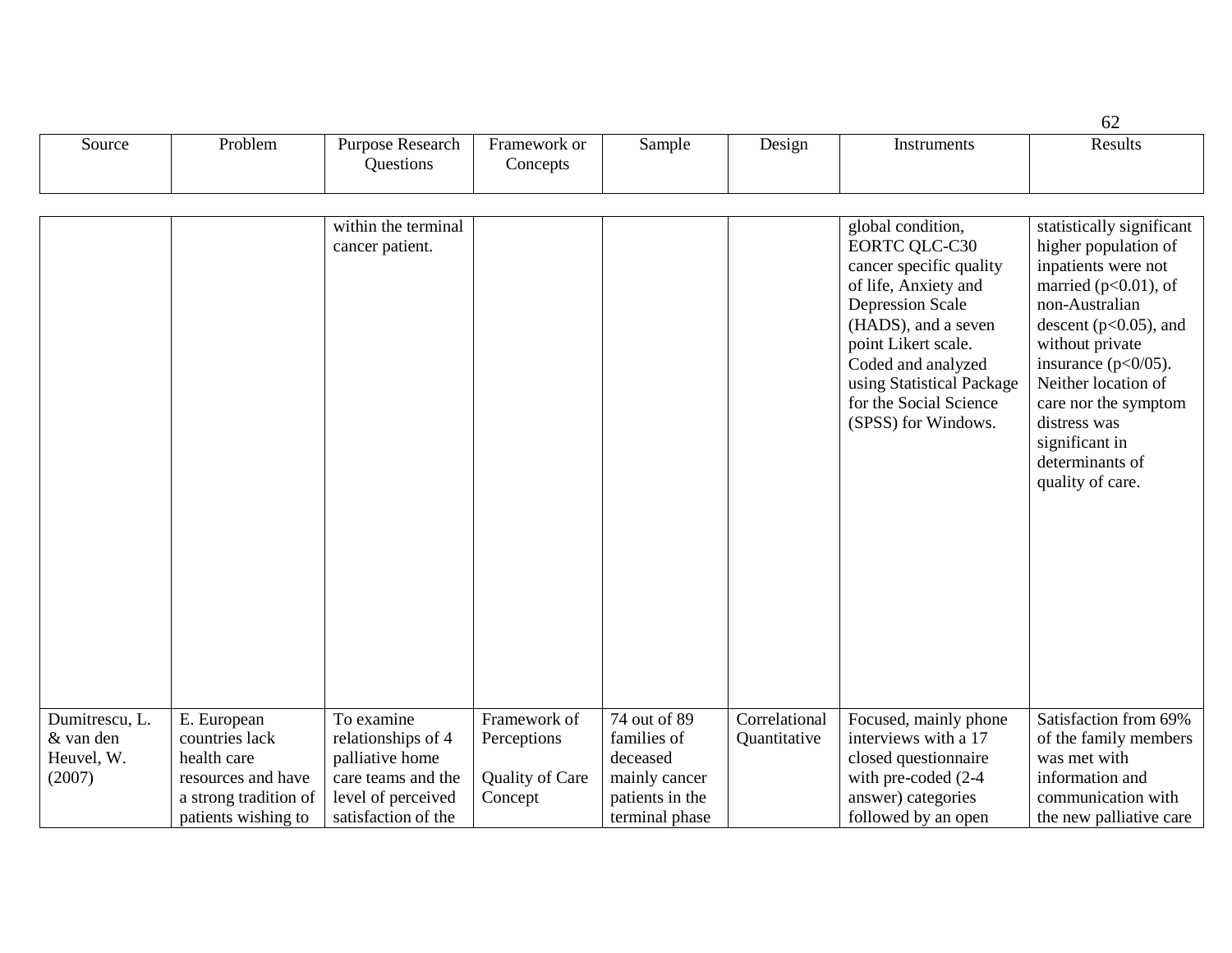|                                  |                                               |                                                         |                          |                  |                            |                                                     | 63                                                                                                                                                                                                                                                                                                                                                                                                                                                                                                       |
|----------------------------------|-----------------------------------------------|---------------------------------------------------------|--------------------------|------------------|----------------------------|-----------------------------------------------------|----------------------------------------------------------------------------------------------------------------------------------------------------------------------------------------------------------------------------------------------------------------------------------------------------------------------------------------------------------------------------------------------------------------------------------------------------------------------------------------------------------|
| Source                           | Problem                                       | Purpose Research<br>Questions                           | Framework or<br>Concepts | Sample           | Design                     | Instruments                                         | Results                                                                                                                                                                                                                                                                                                                                                                                                                                                                                                  |
|                                  | die at home. E.                               | bereaved families                                       | Information              | with $<$ 2 years |                            | question to the                                     | service in Romania.                                                                                                                                                                                                                                                                                                                                                                                                                                                                                      |
|                                  | Europe offers few<br>hospices and/or<br>SNFs. | with a new<br>palliative care<br>service in<br>Romania. | Communication            | of life          |                            | interviewee. No<br>validity/reliability<br>reported | SPSS software<br>analyzed the<br>categorical variables<br>(chi sq./phi testing);<br>for continuous<br>variables, Pearson<br>correlations were<br>calculated with a<br>significance level set a<br>$p<0.05$ . The validity<br>of the findings is<br>revealed through<br>strong correlations<br>between the aspects<br>used to evaluate the<br>palliative care at home<br>from the families'<br>perspective indicate a<br>strong coherence in<br>the concept measures<br>and in the answering<br>patterns. |
| Michiels, E.,<br>Deschepper, R., | Barriers are within<br>the General            | To develop a<br>guideline for GPs                       | Grounded<br>Theory       | 17 patients      | Qualitative<br>Consecutive | Focused interviews<br>taped & transcribed           | Insights were gained<br>into terminal patients'                                                                                                                                                                                                                                                                                                                                                                                                                                                          |
| Van Der Kelen,                   | Practitioner's role                           | on communication                                        |                          | 10 males         | Interview                  | Coding comparisons.                                 | perceptions of                                                                                                                                                                                                                                                                                                                                                                                                                                                                                           |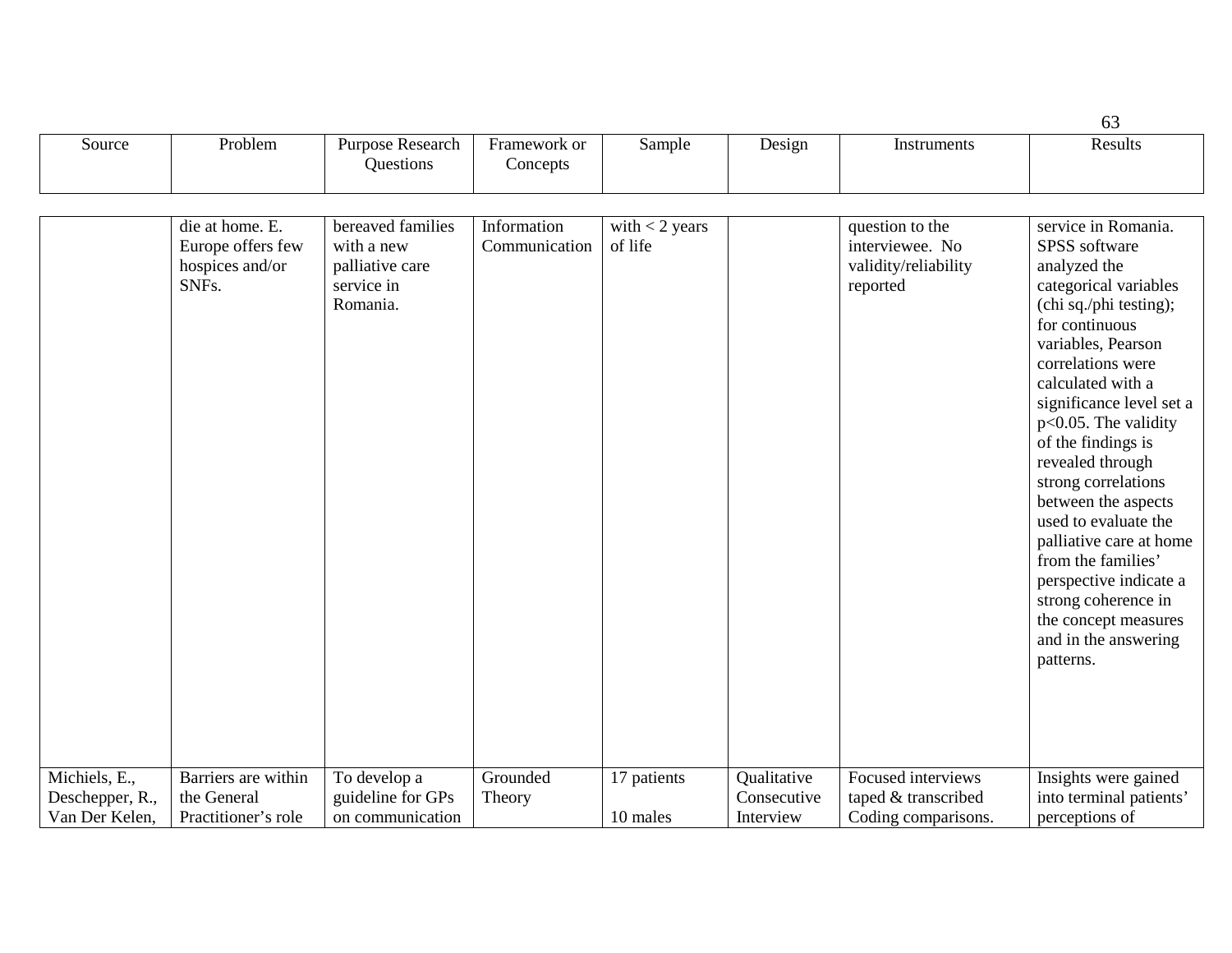|                                                                                      |                                                                                     |                                                                      |                          |           |        |             | 64                                                                                                                                                                                                              |
|--------------------------------------------------------------------------------------|-------------------------------------------------------------------------------------|----------------------------------------------------------------------|--------------------------|-----------|--------|-------------|-----------------------------------------------------------------------------------------------------------------------------------------------------------------------------------------------------------------|
| Source                                                                               | Problem                                                                             | Purpose Research<br>Questions                                        | Framework or<br>Concepts | Sample    | Design | Instruments | Results                                                                                                                                                                                                         |
|                                                                                      |                                                                                     |                                                                      |                          |           |        |             |                                                                                                                                                                                                                 |
| G., Berheim, J.<br>L., Mortier, F.<br>$J.,\,\&$<br>Vander<br>Stiichele, R.<br>(2007) | in delivering<br>continuous end-of-<br>life care to terminal<br>patients in Belgium | with terminal<br>patients to<br>determine the<br>continuity of care. |                          | 7 females |        |             | continuous primary<br>end-of-life care.<br>Continuity is valued in<br>Belgium wherein the<br>physicians are looking<br>into group practices to<br>provide same and<br>maintain a quality of<br>life themselves. |